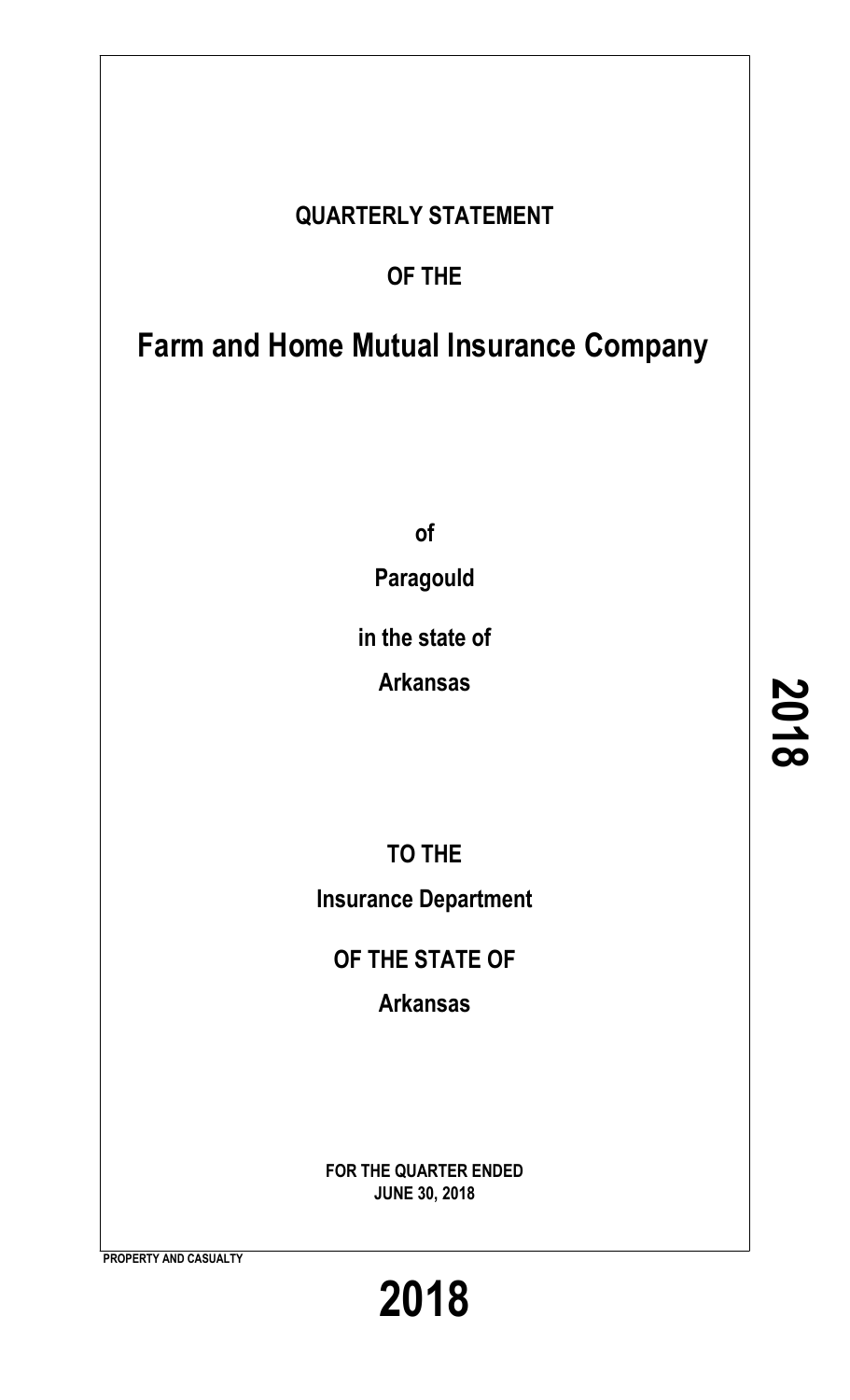

# **QUARTERLY STATEMENT**

**AS OF JUNE 30, 2018**

OF THE CONDITION AND AFFAIRS OF THE

## **Farm and Home Mutual Insurance Company**

| NAIC Group Code                                                                                                                                                                                                                                                                                                                                                                                                                                                                                                                                                                                                                                                                                                                                                                                                                                                                                                                                                                                                                                                                                                                                                                                                                                                                                                                                                                                                                                                                                                                                             | 0000<br>(Current Period) | 0000<br>(Prior Period)                                                  | NAIC Company Code                                                     | 14250                                         | Employer's ID Number                        | 71-0392332 |  |  |
|-------------------------------------------------------------------------------------------------------------------------------------------------------------------------------------------------------------------------------------------------------------------------------------------------------------------------------------------------------------------------------------------------------------------------------------------------------------------------------------------------------------------------------------------------------------------------------------------------------------------------------------------------------------------------------------------------------------------------------------------------------------------------------------------------------------------------------------------------------------------------------------------------------------------------------------------------------------------------------------------------------------------------------------------------------------------------------------------------------------------------------------------------------------------------------------------------------------------------------------------------------------------------------------------------------------------------------------------------------------------------------------------------------------------------------------------------------------------------------------------------------------------------------------------------------------|--------------------------|-------------------------------------------------------------------------|-----------------------------------------------------------------------|-----------------------------------------------|---------------------------------------------|------------|--|--|
| Organized under the Laws of                                                                                                                                                                                                                                                                                                                                                                                                                                                                                                                                                                                                                                                                                                                                                                                                                                                                                                                                                                                                                                                                                                                                                                                                                                                                                                                                                                                                                                                                                                                                 |                          | Arkansas                                                                |                                                                       | State of Domicile or Port of Entry            |                                             | AR         |  |  |
| Country of Domicile                                                                                                                                                                                                                                                                                                                                                                                                                                                                                                                                                                                                                                                                                                                                                                                                                                                                                                                                                                                                                                                                                                                                                                                                                                                                                                                                                                                                                                                                                                                                         |                          | United States of America                                                |                                                                       |                                               |                                             |            |  |  |
|                                                                                                                                                                                                                                                                                                                                                                                                                                                                                                                                                                                                                                                                                                                                                                                                                                                                                                                                                                                                                                                                                                                                                                                                                                                                                                                                                                                                                                                                                                                                                             |                          |                                                                         |                                                                       |                                               |                                             |            |  |  |
| Incorporated/Organized                                                                                                                                                                                                                                                                                                                                                                                                                                                                                                                                                                                                                                                                                                                                                                                                                                                                                                                                                                                                                                                                                                                                                                                                                                                                                                                                                                                                                                                                                                                                      |                          | 01/01/1949                                                              |                                                                       | <b>Commenced Business</b>                     | 01/01/1966                                  |            |  |  |
| <b>Statutory Home Office</b>                                                                                                                                                                                                                                                                                                                                                                                                                                                                                                                                                                                                                                                                                                                                                                                                                                                                                                                                                                                                                                                                                                                                                                                                                                                                                                                                                                                                                                                                                                                                |                          | 1201 West Court Street                                                  |                                                                       |                                               | Paragould, AR, US 72450                     |            |  |  |
|                                                                                                                                                                                                                                                                                                                                                                                                                                                                                                                                                                                                                                                                                                                                                                                                                                                                                                                                                                                                                                                                                                                                                                                                                                                                                                                                                                                                                                                                                                                                                             |                          | (Street and Number)                                                     |                                                                       |                                               | (City or Town, State, Country and Zip Code) |            |  |  |
| Main Administrative Office                                                                                                                                                                                                                                                                                                                                                                                                                                                                                                                                                                                                                                                                                                                                                                                                                                                                                                                                                                                                                                                                                                                                                                                                                                                                                                                                                                                                                                                                                                                                  |                          |                                                                         |                                                                       | 1201 West Court Street<br>(Street and Number) |                                             |            |  |  |
|                                                                                                                                                                                                                                                                                                                                                                                                                                                                                                                                                                                                                                                                                                                                                                                                                                                                                                                                                                                                                                                                                                                                                                                                                                                                                                                                                                                                                                                                                                                                                             |                          | Paragould, AR, US 72450                                                 |                                                                       |                                               | (870)236-2208                               |            |  |  |
|                                                                                                                                                                                                                                                                                                                                                                                                                                                                                                                                                                                                                                                                                                                                                                                                                                                                                                                                                                                                                                                                                                                                                                                                                                                                                                                                                                                                                                                                                                                                                             |                          | (City or Town, State, Country and Zip Code)                             |                                                                       |                                               | (Area Code) (Telephone Number)              |            |  |  |
| <b>Mail Address</b>                                                                                                                                                                                                                                                                                                                                                                                                                                                                                                                                                                                                                                                                                                                                                                                                                                                                                                                                                                                                                                                                                                                                                                                                                                                                                                                                                                                                                                                                                                                                         |                          | P.O. Box 1546                                                           |                                                                       |                                               | Paragould, AR, US 72451                     |            |  |  |
|                                                                                                                                                                                                                                                                                                                                                                                                                                                                                                                                                                                                                                                                                                                                                                                                                                                                                                                                                                                                                                                                                                                                                                                                                                                                                                                                                                                                                                                                                                                                                             |                          | (Street and Number or P.O. Box)                                         |                                                                       |                                               | (City or Town, State, Country and Zip Code) |            |  |  |
| Primary Location of Books and Records                                                                                                                                                                                                                                                                                                                                                                                                                                                                                                                                                                                                                                                                                                                                                                                                                                                                                                                                                                                                                                                                                                                                                                                                                                                                                                                                                                                                                                                                                                                       |                          |                                                                         |                                                                       | 1201 West Court Street                        |                                             |            |  |  |
|                                                                                                                                                                                                                                                                                                                                                                                                                                                                                                                                                                                                                                                                                                                                                                                                                                                                                                                                                                                                                                                                                                                                                                                                                                                                                                                                                                                                                                                                                                                                                             |                          |                                                                         |                                                                       | (Street and Number)                           |                                             |            |  |  |
|                                                                                                                                                                                                                                                                                                                                                                                                                                                                                                                                                                                                                                                                                                                                                                                                                                                                                                                                                                                                                                                                                                                                                                                                                                                                                                                                                                                                                                                                                                                                                             |                          | Paragould, AR, US 72450                                                 |                                                                       |                                               | (870)236-2208                               |            |  |  |
| Internet Web Site Address                                                                                                                                                                                                                                                                                                                                                                                                                                                                                                                                                                                                                                                                                                                                                                                                                                                                                                                                                                                                                                                                                                                                                                                                                                                                                                                                                                                                                                                                                                                                   |                          | (City or Town, State, Country and Zip Code)<br>www.unitedhomeins.com    |                                                                       |                                               | (Area Code) (Telephone Number)              |            |  |  |
| <b>Statutory Statement Contact</b>                                                                                                                                                                                                                                                                                                                                                                                                                                                                                                                                                                                                                                                                                                                                                                                                                                                                                                                                                                                                                                                                                                                                                                                                                                                                                                                                                                                                                                                                                                                          |                          | Chandra L McGowan                                                       |                                                                       |                                               | (870)236-2208-305                           |            |  |  |
|                                                                                                                                                                                                                                                                                                                                                                                                                                                                                                                                                                                                                                                                                                                                                                                                                                                                                                                                                                                                                                                                                                                                                                                                                                                                                                                                                                                                                                                                                                                                                             |                          | (Name)                                                                  |                                                                       |                                               | (Area Code)(Telephone Number)(Extension)    |            |  |  |
|                                                                                                                                                                                                                                                                                                                                                                                                                                                                                                                                                                                                                                                                                                                                                                                                                                                                                                                                                                                                                                                                                                                                                                                                                                                                                                                                                                                                                                                                                                                                                             |                          | cmcgowan@unitedhomeins.com                                              |                                                                       |                                               | (870)236-5717                               |            |  |  |
|                                                                                                                                                                                                                                                                                                                                                                                                                                                                                                                                                                                                                                                                                                                                                                                                                                                                                                                                                                                                                                                                                                                                                                                                                                                                                                                                                                                                                                                                                                                                                             |                          | (E-Mail Address)                                                        |                                                                       |                                               | (Fax Number)                                |            |  |  |
|                                                                                                                                                                                                                                                                                                                                                                                                                                                                                                                                                                                                                                                                                                                                                                                                                                                                                                                                                                                                                                                                                                                                                                                                                                                                                                                                                                                                                                                                                                                                                             |                          | William Kyle Harris<br>Matthew Stephen Miller<br>Matthew Stephen Miller | Title<br>Name<br>President<br>Secretary<br>Treasurer<br><b>OTHERS</b> |                                               |                                             |            |  |  |
|                                                                                                                                                                                                                                                                                                                                                                                                                                                                                                                                                                                                                                                                                                                                                                                                                                                                                                                                                                                                                                                                                                                                                                                                                                                                                                                                                                                                                                                                                                                                                             |                          |                                                                         | <b>DIRECTORS OR TRUSTEES</b>                                          |                                               |                                             |            |  |  |
|                                                                                                                                                                                                                                                                                                                                                                                                                                                                                                                                                                                                                                                                                                                                                                                                                                                                                                                                                                                                                                                                                                                                                                                                                                                                                                                                                                                                                                                                                                                                                             |                          | William Kyle Harris<br>Michael Thomas Harris<br>Michael P Ford #        |                                                                       | Matthew Stephen Miller<br>Michael Ray Cline   |                                             |            |  |  |
| State of<br>County of                                                                                                                                                                                                                                                                                                                                                                                                                                                                                                                                                                                                                                                                                                                                                                                                                                                                                                                                                                                                                                                                                                                                                                                                                                                                                                                                                                                                                                                                                                                                       | Arkansas<br>Greene<br>SS |                                                                         |                                                                       |                                               |                                             |            |  |  |
| I he officers of this reporting entity being duly sworn, each depose and say that they are the described officers of said reporting entity, and that on the reporting period stated above, all of the<br>herein described assets were the absolute property of the said reporting entity, free and clear from any liens or claims thereon, except as herein stated, and that this statement, together with<br>related exhibits, schedules and explanations therein contained, annexed or referred to, is a full and true statement of all the assets and liabilities and of the condition and affairs of the said<br>reporting entity as of the reporting period stated above, and of its income and deductions therefrom for the period ended, and have been completed in accordance with the NAIC Annual<br>Statement Instructions and Accounting Practices and Procedures manual except to the extent that: (1) state law may differ; or, (2) that state rules or regulations require differences in<br>reporting not related to accounting practices and procedures, according to the best of their information, knowledge and belief, respectively. Furthermore, the scope of this attestation by the<br>described officers also includes the related corresponding electronic filing with the NAIC, when required, that is an exact copy (except for formatting differences due to electronic filing) of the<br>enclosed statement. The electronic filing may be requested by various regulators in lieu of or in addition to the enclosed statement. |                          |                                                                         |                                                                       |                                               |                                             |            |  |  |
| (Signature)<br>(Signature)<br>(Signature)<br>William Kyle Harris<br>Matthew Stephen Miller<br>Matthew Stephen Miller                                                                                                                                                                                                                                                                                                                                                                                                                                                                                                                                                                                                                                                                                                                                                                                                                                                                                                                                                                                                                                                                                                                                                                                                                                                                                                                                                                                                                                        |                          |                                                                         |                                                                       |                                               |                                             |            |  |  |

(Printed Name) (Printed Name) (Printed Name) 1.  $2.$  3. President Secretary Secretary Secretary Secretary Secretary Secretary Secretary Secretary Secretary Secretary Secretary Secretary Secretary Secretary Secretary Secretary Secretary Secretary Secretary Secretary Secretary Se (Title) (Title) (Title) Subscribed and sworn to before me this a. Is this an original filing? Yes[X] No[ ] day of  $1.$  State the amendment number  $1.$  State the amendment number 2. Date filed 3. Number of pages attached

(Notary Public Signature)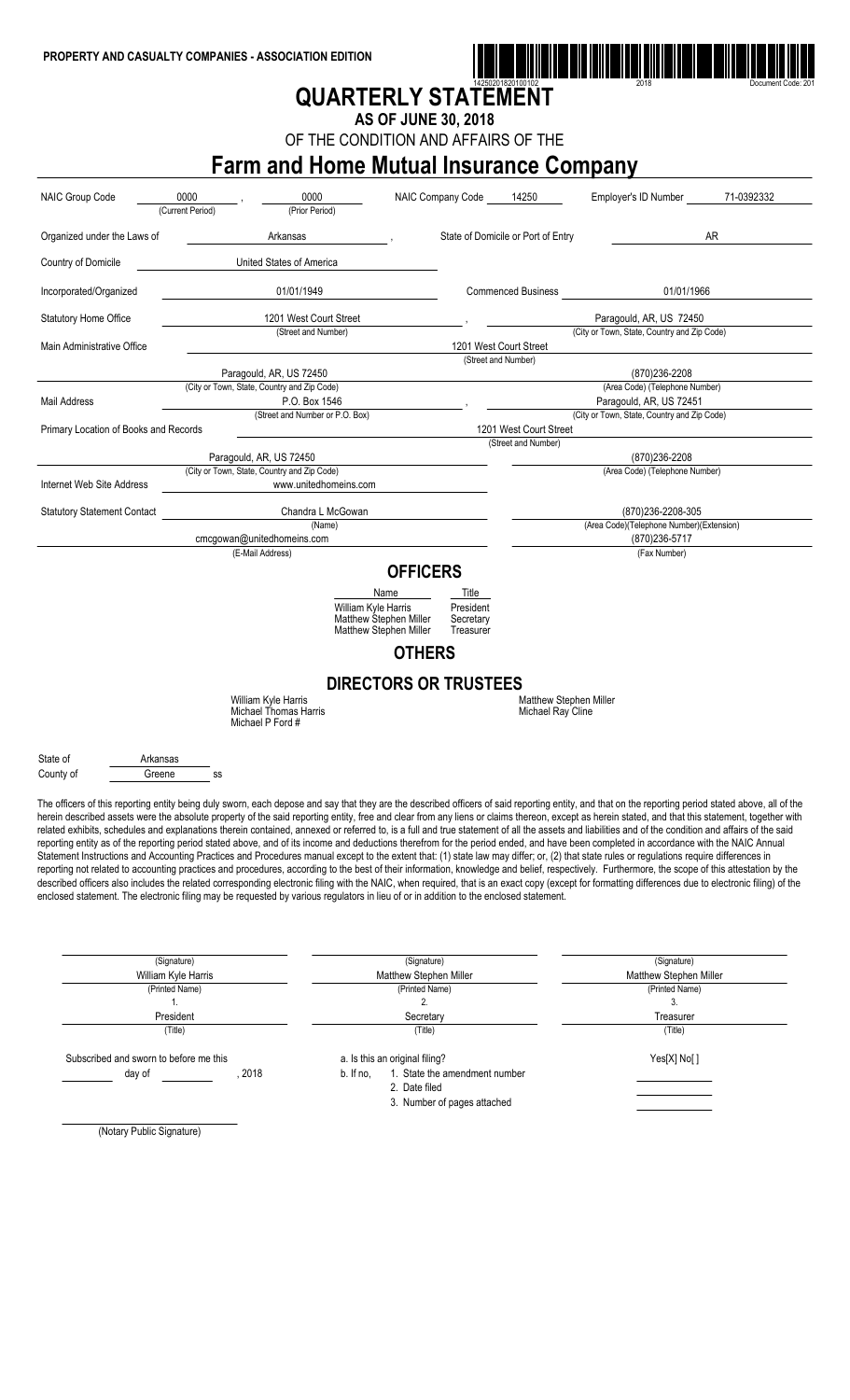#### **ASSETS Current Statement Date**  $\overline{\mathbf{A}}$  $\overline{3}$  $\mathfrak{p}$ Net Admitted December 31 Nonadmitted Prior Year Net Assets **Admitted Assets** Assets  $(Cols. 1 - 2)$ Assets 5,226,457 5.226.457  $\ldots 5.012.091$  $\mathbf{1}$ Bonds.  $\overline{2}$ . Stocks:  $2.1$ Preferred stocks.  $2.2$ Common stocks  $\overline{3}$ Mortgage loans on real estate:  $3.1$ First liens ............. 32 4. Real estate: 41 Properties occupied by the company (less \$.................0 Properties held for the production of income (less \$................0  $4.2$ Properties held for sale (less \$................0 encumbrances) ..  $4.3$ 5 Cash (\$.......1,930,107), cash equivalents (\$................0) and short-term 1.930.107 1.930.107 2.115.459 Contract loans (including \$................0 premium notes)... 6. **Derivatives**  $\overline{7}$ . 8. Other invested assets 9. Receivables for securities...  $10.$ Securities lending reinvested collateral assets. 11. Aggregate write-ins for invested assets ...  $12.$ Subtotals, cash and invested assets (Lines 1 to 11) 7,156,564 7,156,564 7,127,550 13. Title plants less \$................0 charged off (for Title insurers only)  $14$ 43.544 43.544  $43.548$  $15<sub>1</sub>$ Premiums and considerations: 15.1 Uncollected premiums and agents' balances in the course of collection ....................  $.790.537$  $.790.537$  $\ldots$  . 784.122 15.2 Deferred premiums, agents' balances and installments booked but deferred and not yet due (including \$................0 earned but unbilled premiums)... 15.3 Accrued retrospective premiums (\$.................0) and contracts subject to redetermination (\$.................0) .................. 16. Reinsurance: 16.1 Amounts recoverable from reinsurers ................ 82,387 82,387 19.661 16.2 Funds held by or deposited with reinsured companies 16.3 Other amounts receivable under reinsurance contracts  $17.$ Amounts receivable relating to uninsured plans ..... 18.1 Current federal and foreign income tax recoverable and interest thereon 115,614 115,614 112,612 18.2 Net deferred tax asset ..... 112 441 112 441 111 224  $19$ Guaranty funds receivable or on deposit ..  $20<sub>1</sub>$ Electronic data processing equipment and software ........ Furniture and equipment, including health care delivery assets  $21<sub>1</sub>$  $( \$............0)$ 22. Net adjustments in assets and liabilities due to foreign exchange rates ... 23. Receivables from parent, subsidiaries and affiliates. 24. Health care (\$................0) and other amounts receivable 25. Aggregate write-ins for other-than-invested assets. TOTAL assets excluding Separate Accounts, Segregated Accounts and 26. 8,301,088 8,301,088 8,198,718 27. From Separate Accounts, Segregated Accounts and Protected Cell Accounts 8,301,088 28 TOTAL (Lines 26 and 27) 8,301,088 8.198.718 **DETAILS OF WRITE-INS**  $1101$ 1102. 1103. 1198. Summary of remaining write-ins for Line 11 from overflow page 1199. TOTALS (Lines 1101 through 1103 plus 1198) (Line 11 above) 2501 2502. 2503 2598. Summary of remaining write-ins for Line 25 from overflow page 2599. TOTALS (Lines 2501 through 2503 plus 2598) (Line 25 above)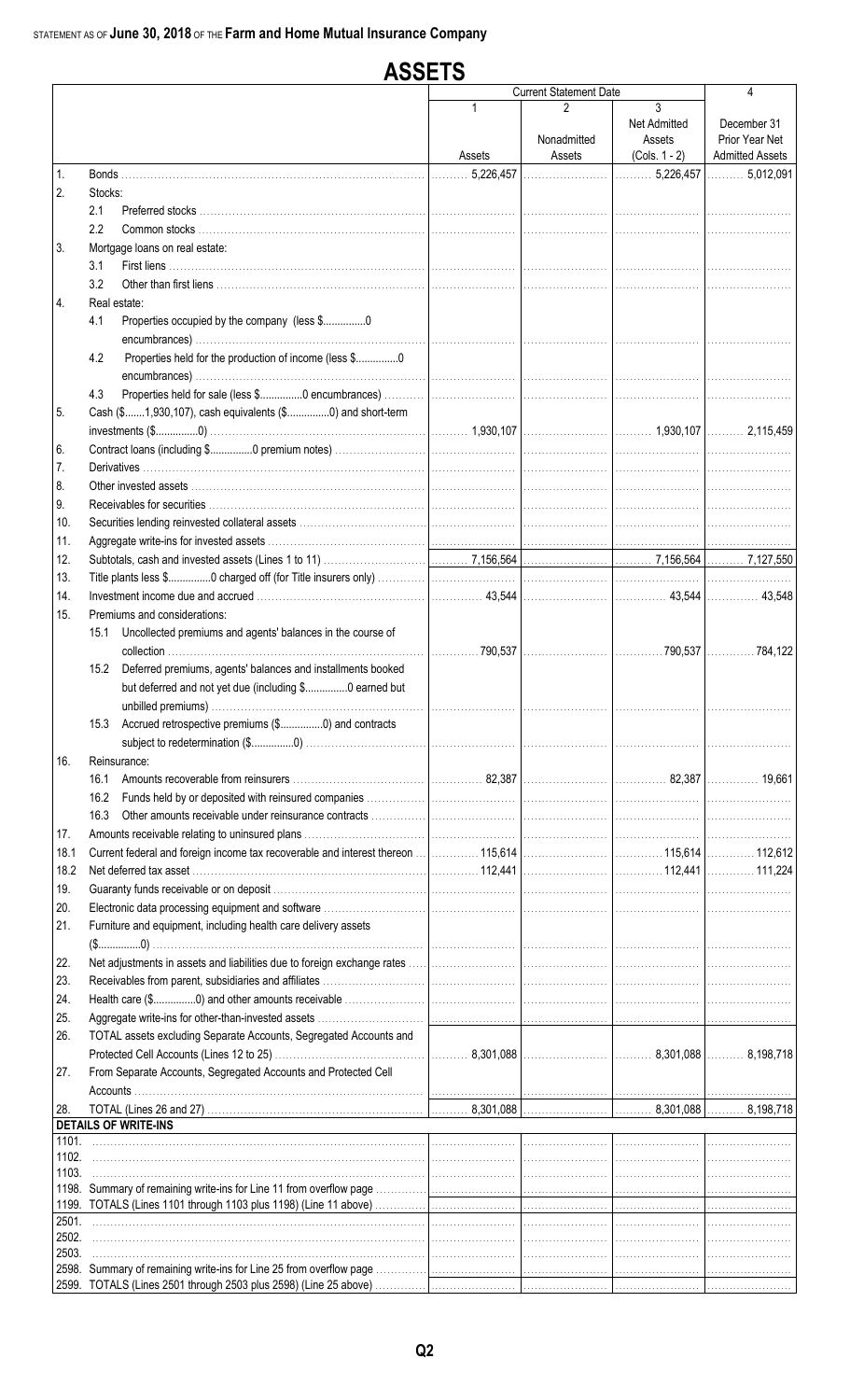# **LIABILITIES, SURPLUS AND OTHER FUNDS**

|                |                                                                                                                        | 1              | $\overline{2}$ |
|----------------|------------------------------------------------------------------------------------------------------------------------|----------------|----------------|
|                |                                                                                                                        | Current        | December 31,   |
|                |                                                                                                                        | Statement Date | Prior Year     |
| 1.             |                                                                                                                        |                |                |
| 2.             |                                                                                                                        |                |                |
| 3.             |                                                                                                                        |                |                |
| 4.             |                                                                                                                        |                |                |
| 5.             |                                                                                                                        |                |                |
| 6.             |                                                                                                                        |                |                |
| 7.1            |                                                                                                                        |                |                |
| 7.2            |                                                                                                                        |                |                |
| 8.             |                                                                                                                        |                |                |
| 9.             | Unearned premiums (after deducting unearned premiums for ceded reinsurance of \$0 and including                        |                |                |
|                | warranty reserves of \$0 and accrued accident and health experience rating refunds including \$0                       |                |                |
|                |                                                                                                                        |                |                |
| 10.            |                                                                                                                        |                |                |
| 11.            | Dividends declared and unpaid:                                                                                         |                |                |
|                | 11.1                                                                                                                   |                |                |
|                | 11.2                                                                                                                   |                |                |
| 12.            |                                                                                                                        |                |                |
| 13.            |                                                                                                                        |                |                |
| 14.            |                                                                                                                        |                |                |
| 15.            |                                                                                                                        |                |                |
| 16.            |                                                                                                                        |                |                |
| 17.            |                                                                                                                        |                |                |
| 18.            |                                                                                                                        |                |                |
| 19.            |                                                                                                                        |                |                |
| 20.            |                                                                                                                        |                |                |
| 21.            |                                                                                                                        |                |                |
| 22.            |                                                                                                                        |                |                |
| 23.            |                                                                                                                        |                |                |
| 24.            |                                                                                                                        |                |                |
| 25.            |                                                                                                                        |                |                |
| 26.            |                                                                                                                        |                |                |
| 27.            |                                                                                                                        |                |                |
| 28.            |                                                                                                                        |                |                |
| 29.            |                                                                                                                        |                |                |
| 30.            |                                                                                                                        |                |                |
| 31.            |                                                                                                                        |                |                |
| 32.            |                                                                                                                        |                |                |
| 33.            |                                                                                                                        |                |                |
| 34.            |                                                                                                                        |                |                |
| 35.            |                                                                                                                        |                |                |
| 36.            | Less treasury stock, at cost:                                                                                          |                |                |
|                | 36.1                                                                                                                   |                |                |
|                | 36.2                                                                                                                   |                |                |
|                |                                                                                                                        |                |                |
| 37.            |                                                                                                                        |                |                |
| 38.            | <b>DETAILS OF WRITE-INS</b>                                                                                            |                |                |
| 2501.          |                                                                                                                        |                |                |
| 2502.          |                                                                                                                        |                |                |
| 2503.          |                                                                                                                        |                |                |
| 2598.<br>2599. |                                                                                                                        |                |                |
| 2901.          |                                                                                                                        |                |                |
| 2902.          |                                                                                                                        |                |                |
| 2903.          |                                                                                                                        |                |                |
| 2998.<br>2999. |                                                                                                                        |                |                |
| 3201.          | TOTALS (Lines 2901 through 2903 plus 2998) (Line 29 above) <i>matter contained accordination accordination</i> and the |                |                |
| 3202.          |                                                                                                                        |                |                |
| 3203.          |                                                                                                                        |                |                |
| 3298.          |                                                                                                                        |                |                |
| 3299.          |                                                                                                                        |                |                |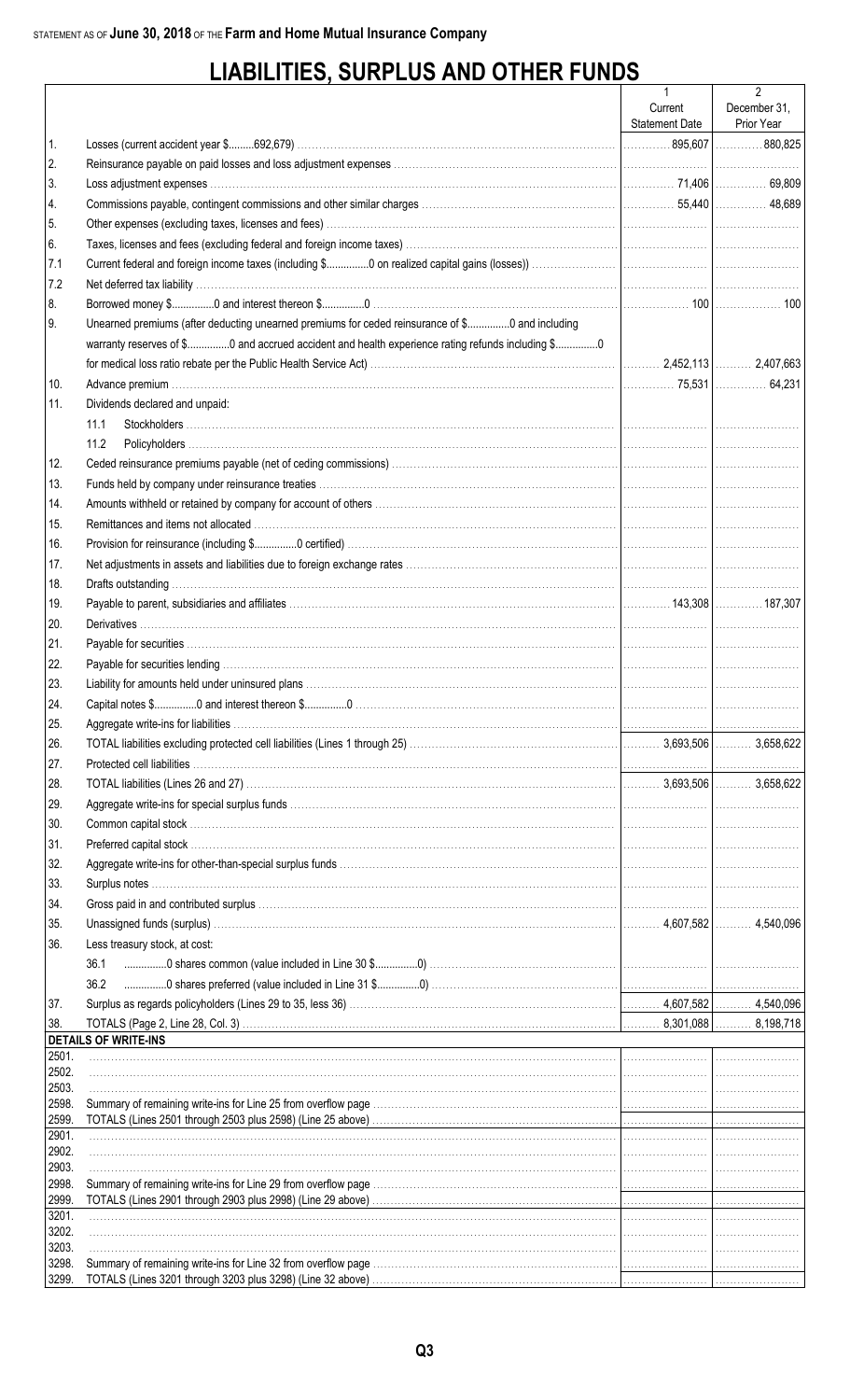# **STATEMENT OF INCOME**

|                    |                                                                                                                                                                                                                               | $\mathbf{1}$        | $\overline{2}$ | 3                |
|--------------------|-------------------------------------------------------------------------------------------------------------------------------------------------------------------------------------------------------------------------------|---------------------|----------------|------------------|
|                    |                                                                                                                                                                                                                               | <b>Current Year</b> | Prior Year     | Prior Year Ended |
|                    |                                                                                                                                                                                                                               | to Date             | to Date        | December 31      |
|                    | <b>UNDERWRITING INCOME</b>                                                                                                                                                                                                    |                     |                |                  |
| 1.                 | Premiums earned<br>1.1                                                                                                                                                                                                        |                     |                |                  |
|                    | 1.2                                                                                                                                                                                                                           |                     |                |                  |
|                    | 1.3                                                                                                                                                                                                                           |                     |                |                  |
|                    | 1.4                                                                                                                                                                                                                           |                     |                |                  |
| <b>DEDUCTIONS:</b> |                                                                                                                                                                                                                               |                     |                |                  |
| I2.                | Losses incurred (current accident year \$2,150,655)                                                                                                                                                                           |                     |                |                  |
|                    | 2.1<br>2.2                                                                                                                                                                                                                    |                     |                |                  |
|                    | 2.3                                                                                                                                                                                                                           |                     |                |                  |
|                    | 2.4                                                                                                                                                                                                                           |                     |                |                  |
| 3.                 |                                                                                                                                                                                                                               |                     |                |                  |
| 4.                 |                                                                                                                                                                                                                               |                     |                |                  |
| 5.                 |                                                                                                                                                                                                                               |                     |                |                  |
| 6.                 |                                                                                                                                                                                                                               |                     |                |                  |
| 7.                 |                                                                                                                                                                                                                               |                     |                |                  |
| 8.                 | <b>INVESTMENT INCOME</b>                                                                                                                                                                                                      |                     |                |                  |
| 9.                 |                                                                                                                                                                                                                               |                     |                |                  |
| 10.                |                                                                                                                                                                                                                               |                     |                |                  |
| 11.                |                                                                                                                                                                                                                               |                     |                |                  |
|                    | <b>OTHER INCOME</b>                                                                                                                                                                                                           |                     |                |                  |
| 12.                | Net gain or (loss) from agents' or premium balances charged off (amount recovered \$0                                                                                                                                         |                     |                |                  |
|                    |                                                                                                                                                                                                                               |                     |                |                  |
| 13.                |                                                                                                                                                                                                                               |                     |                |                  |
| 14.                |                                                                                                                                                                                                                               |                     |                |                  |
| 15.<br>16.         | Net income before dividends to policyholders, after capital gains tax and before all other federal and                                                                                                                        |                     |                |                  |
|                    |                                                                                                                                                                                                                               |                     |                |                  |
| 17.                |                                                                                                                                                                                                                               |                     |                |                  |
| 18.                | Net income, after dividends to policyholders, after capital gains tax and before all other federal and                                                                                                                        |                     |                |                  |
|                    |                                                                                                                                                                                                                               |                     |                |                  |
| 19.                |                                                                                                                                                                                                                               |                     |                |                  |
| 20.                |                                                                                                                                                                                                                               |                     |                |                  |
|                    | <b>CAPITAL AND SURPLUS ACCOUNT</b>                                                                                                                                                                                            |                     |                |                  |
| 21.<br>22.         |                                                                                                                                                                                                                               |                     |                |                  |
| 23.                |                                                                                                                                                                                                                               |                     |                |                  |
| 24.                |                                                                                                                                                                                                                               |                     |                |                  |
| 25.                |                                                                                                                                                                                                                               |                     |                |                  |
| 26.                |                                                                                                                                                                                                                               |                     |                |                  |
| 27.                |                                                                                                                                                                                                                               |                     |                |                  |
| 28.                |                                                                                                                                                                                                                               |                     |                |                  |
| 29.<br>30.         |                                                                                                                                                                                                                               |                     |                |                  |
| 31.                |                                                                                                                                                                                                                               |                     |                |                  |
| 32.                | Capital changes:                                                                                                                                                                                                              |                     |                |                  |
|                    | 32.1                                                                                                                                                                                                                          |                     |                |                  |
|                    | 32.2                                                                                                                                                                                                                          |                     |                |                  |
|                    | 32.3                                                                                                                                                                                                                          |                     |                |                  |
| 33.                | Surplus adjustments:                                                                                                                                                                                                          |                     |                |                  |
|                    | 33.1<br>33.2                                                                                                                                                                                                                  |                     |                |                  |
|                    | 33.3                                                                                                                                                                                                                          |                     |                |                  |
| 34.                |                                                                                                                                                                                                                               |                     |                |                  |
| 35.                |                                                                                                                                                                                                                               |                     |                |                  |
| 36.                |                                                                                                                                                                                                                               |                     |                |                  |
| 37.                | Aggregate write-ins for gains and losses in surplus with the content of the content of the content of the content of the content of the content of the content of the content of the content of the content of the content of |                     |                |                  |
| 38.                |                                                                                                                                                                                                                               |                     |                |                  |
| 39.                |                                                                                                                                                                                                                               |                     |                |                  |
|                    | <b>DETAILS OF WRITE-INS</b>                                                                                                                                                                                                   |                     |                |                  |
| 0501.<br>0502.     |                                                                                                                                                                                                                               |                     |                |                  |
| 0503.              |                                                                                                                                                                                                                               |                     |                |                  |
| 0598.              |                                                                                                                                                                                                                               |                     |                |                  |
| 0599.              |                                                                                                                                                                                                                               |                     |                |                  |
| 1401.              |                                                                                                                                                                                                                               |                     |                |                  |
| 1402.              |                                                                                                                                                                                                                               |                     |                |                  |
| 1403.              |                                                                                                                                                                                                                               |                     |                |                  |
| 1498.<br>1499.     |                                                                                                                                                                                                                               |                     |                |                  |
| 3701.              |                                                                                                                                                                                                                               |                     |                |                  |
| 3702.              |                                                                                                                                                                                                                               |                     |                |                  |
| 3703.              |                                                                                                                                                                                                                               |                     |                |                  |
| 3798.              |                                                                                                                                                                                                                               |                     |                |                  |
| 3799.              |                                                                                                                                                                                                                               |                     |                |                  |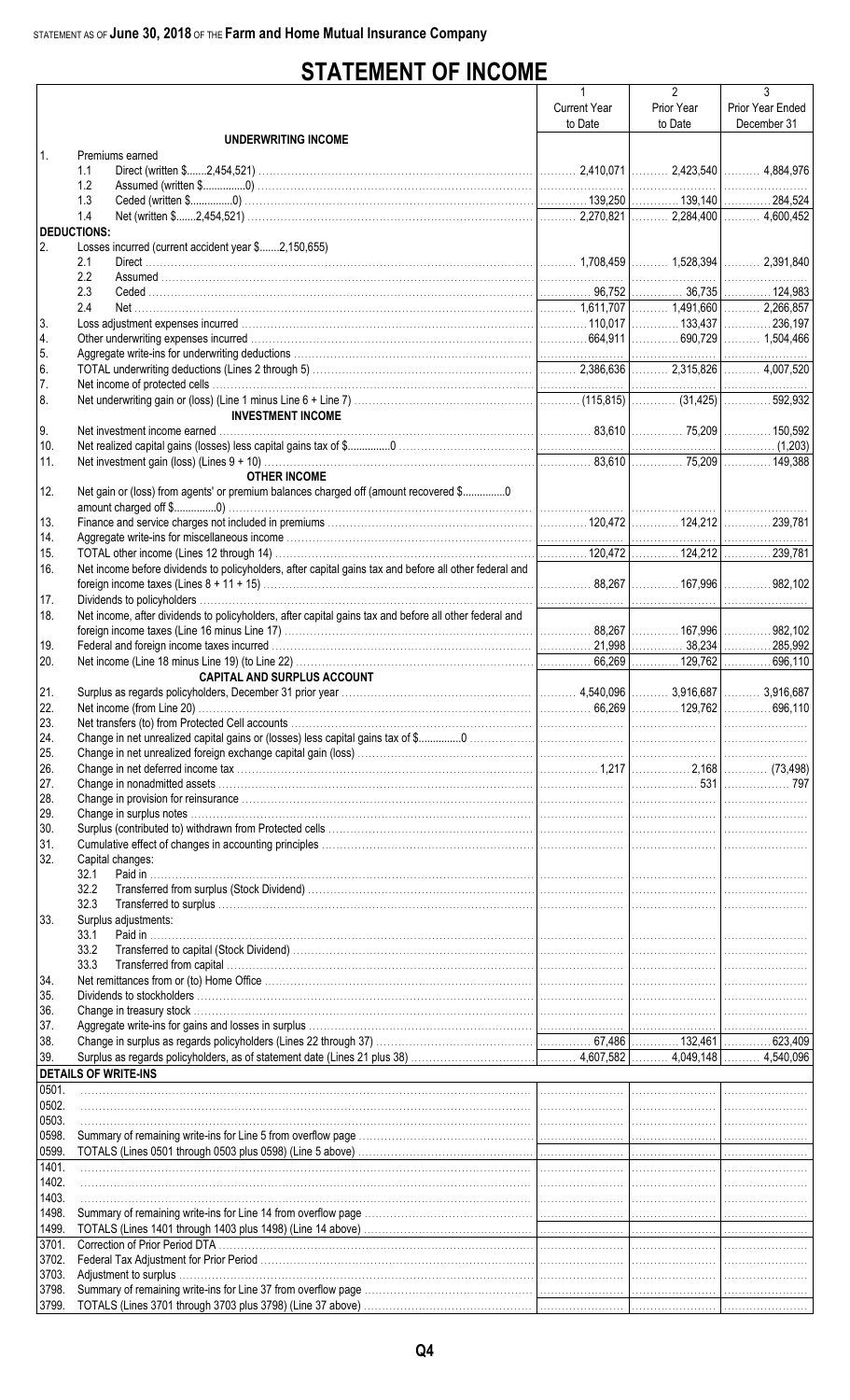### STATEMENT AS OF June 30, 2018 OF THE Farm and Home Mutual Insurance Company CASH FI OW

|         |      | UAUI I LUII                                                                                 |                                               |                         |                           |
|---------|------|---------------------------------------------------------------------------------------------|-----------------------------------------------|-------------------------|---------------------------|
|         |      |                                                                                             | $\mathbf{1}$<br>Current                       | $\overline{2}$<br>Prior | 3<br>Prior                |
|         |      |                                                                                             | Year<br>To Date                               | Year<br>To Date         | Year Ended<br>December 31 |
|         |      | <b>Cash from Operations</b>                                                                 |                                               |                         |                           |
| 1.      |      |                                                                                             |                                               |                         |                           |
| 2.      |      |                                                                                             |                                               |                         |                           |
| 3.      |      |                                                                                             |                                               |                         |                           |
| 4.      |      |                                                                                             |                                               |                         |                           |
| 5.      |      |                                                                                             |                                               |                         |                           |
| 6.      |      |                                                                                             |                                               |                         |                           |
| 7.      |      |                                                                                             |                                               |                         |                           |
| 8.      |      |                                                                                             |                                               |                         |                           |
| 9.      |      | Federal and foreign income taxes paid (recovered) net of \$0 tax on capital gains           |                                               |                         |                           |
|         |      |                                                                                             |                                               |                         |                           |
|         |      |                                                                                             |                                               |                         |                           |
| 10.     |      |                                                                                             |                                               |                         |                           |
| 11.     |      |                                                                                             |                                               |                         |                           |
|         |      | <b>Cash from Investments</b>                                                                |                                               |                         |                           |
| 12.     |      | Proceeds from investments sold, matured or repaid:                                          |                                               |                         |                           |
|         | 12.1 |                                                                                             |                                               |                         |                           |
|         | 12.2 |                                                                                             |                                               |                         |                           |
|         | 12.3 |                                                                                             |                                               |                         |                           |
|         | 12.4 |                                                                                             |                                               |                         |                           |
|         | 12.5 |                                                                                             |                                               |                         |                           |
|         | 12.6 |                                                                                             |                                               |                         |                           |
|         | 12.7 |                                                                                             |                                               |                         |                           |
|         | 12.8 |                                                                                             |                                               |                         |                           |
| 13.     |      | Cost of investments acquired (long-term only):                                              |                                               |                         |                           |
|         |      |                                                                                             |                                               |                         |                           |
|         | 13.2 |                                                                                             |                                               |                         |                           |
|         | 13.3 |                                                                                             |                                               |                         |                           |
|         | 13.4 |                                                                                             |                                               |                         |                           |
|         | 13.5 |                                                                                             |                                               |                         |                           |
|         | 13.6 |                                                                                             |                                               |                         |                           |
|         | 13.7 |                                                                                             |                                               |                         |                           |
| 14.     |      |                                                                                             |                                               |                         |                           |
| 15.     |      |                                                                                             |                                               |                         |                           |
|         |      | <b>Cash from Financing and Miscellaneous Sources</b>                                        |                                               |                         |                           |
| 16.     |      | Cash provided (applied):                                                                    |                                               |                         |                           |
|         | 16.1 |                                                                                             |                                               |                         |                           |
|         | 16.2 |                                                                                             |                                               |                         |                           |
|         | 16.3 |                                                                                             |                                               |                         |                           |
|         | 16.4 |                                                                                             |                                               |                         |                           |
|         | 16.5 |                                                                                             |                                               |                         |                           |
|         | 16.6 |                                                                                             |                                               |                         |                           |
| 17.     |      | Net cash from financing and miscellaneous sources (Line 16.1 through 16.4 minus Line 16.5   |                                               |                         |                           |
|         |      |                                                                                             |                                               |                         |                           |
|         |      | RECONCILIATION OF CASH, CASH EQUIVALENTS AND SHORT-TERM INVESTMENTS                         |                                               |                         |                           |
| 18.     |      | Net change in cash, cash equivalents and short-term investments (Line 11, plus Lines 15 and |                                               |                         |                           |
|         |      |                                                                                             | │…………… (185,352)│…………… (10,784)│…………… 238,921 |                         |                           |
| 19.     |      | Cash, cash equivalents and short-term investments:                                          |                                               |                         |                           |
|         | 19.1 |                                                                                             |                                               |                         |                           |
|         | 19.2 |                                                                                             |                                               |                         |                           |
|         |      | Supplemental Disclosures of Cash Flow Information for Non-Cash Transactions:<br>Note:       |                                               |                         |                           |
| 20.0001 |      |                                                                                             |                                               |                         |                           |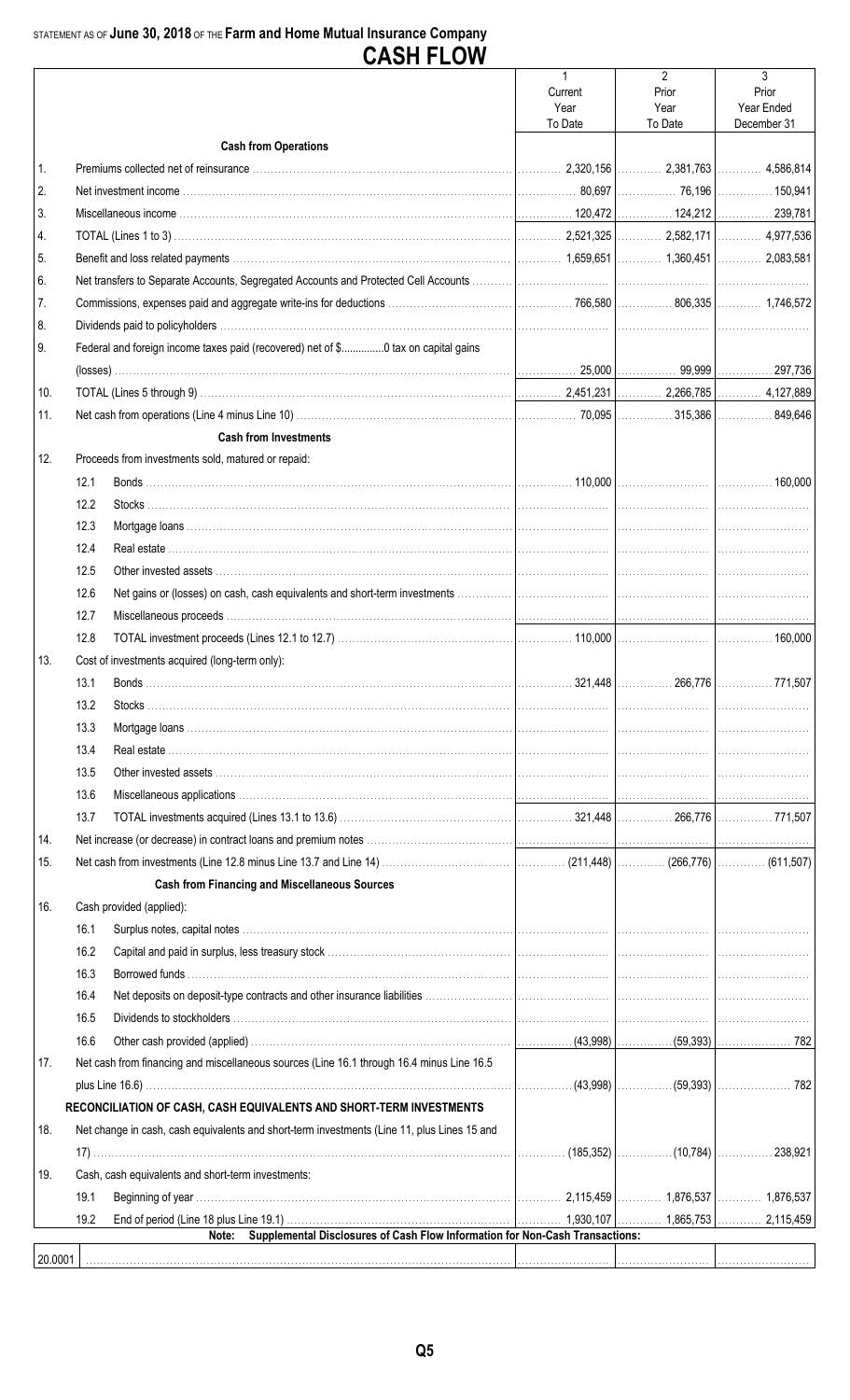### STATEMENT AS OF **June 30, 2018** OF THE **Farm and Home Mutual Insurance Company Notes to Financial Statement**

### **1. Summary of Significant Accounting Policies**

A. Accounting Practices

- A. The financial statements of United Home Insurance Company are presented on the basis of accounting practices prescribed or permitted by the Arkansas Insurance Department. The National Association of Insurance Commissioners' *Accounting Practices and Procedures Manual*  has been adopted as a component of prescribed or permitted practices by the state of Arkansas.
- B. The preparation of financial statements in conformity with Statutory Accounting Principles requires management to make estimates and assumptions that affect the reported amounts of assets and liabilities. It also requires disclosure of contingent assets and liabilities at the date of financial statements and reported amounts of revenue and expenses during the period. Actual results could differ from those estimates.
- C. Premiums are earned over the terms of the related insurance policies and reinsurance contracts. Unearned premium reserves are established to cover the unexpired portion of premiums written. Such reserves are computed by pro rata methods for direct business and are based on reports received from ceding companies for reinsurance. Expenses incurred in connection with acquiring new insurance business, including such acquisition cost as sales commissions, are charged to operations as incurred. In addition the company also uses the following accounting policies:
	- a. Short term investments, if any, are listed at cost
	- b. Bonds are stated at amortized cost using the interest method.
	- c. Publically traded common stocks, if any, are listed at market value
	- d. No preferred stock
	- e. No mortgage loans
	- f. Book value for mortgage-backed securities is the cost of remaining principal plus accrual of the discount or less amortization of the premium over the life of the bond to maturity
	- g. See # 3
	- h. No joint ventures, partnerships or LLC's
	- i. No derivatives
	- j. No anticipated investment income utilized in calculations
	- k. Case loss reserve estimates per onsite inspection of damage with IBNR tied to historical norms. There are no liability exposures to toxic waste, asbestos, ect.
	- l. Company has not changed its capitalization policy form prior period
	- m. No pharmaceutical rebate receivable

|                                                                      | SSAP#      | F/S Page   | $F/S$ Line # | 2018      | 2017      |
|----------------------------------------------------------------------|------------|------------|--------------|-----------|-----------|
| <b>NET INCOME</b>                                                    |            |            |              |           |           |
| State basis (Page 4, Line 20, Columns $1 \& 3$ )<br>(1)              | <b>XXX</b> | <b>XXX</b> | <b>XXX</b>   | 66,269    | 696,110   |
| (2)<br>State Prescribed Practices that increase/(decrease) NAIC SAP: |            |            |              |           |           |
| State Permitted Practices that increase/(decrease) NAIC SAP:         |            |            |              |           |           |
| (3)                                                                  |            |            |              |           |           |
| (4)<br>NAIC SAP $(1-2-3=4)$                                          | XXX        | XXX        | <b>XXX</b>   | 66,269    | 696.110   |
| <b>SURPLUS</b>                                                       |            |            |              |           |           |
| (5)<br>State basis (Page 3, Line 37, Columns 1 & 2)                  | <b>XXX</b> | <b>XXX</b> | <b>XXX</b>   | 4.607.582 | 4.540.096 |
| State Prescribed Practices that increase/(decrease) NAIC SAP:<br>(6) |            |            |              |           |           |
|                                                                      |            |            |              |           |           |
| State Permitted Practices that increase/(decrease) NAIC SAP:<br>(7)  |            |            |              |           |           |
| NAIC SAP $(5-6-7=8)$<br>(8)                                          | XXX        | <b>XXX</b> | <b>XXX</b>   | 4.607.582 | 4.540.096 |

D. The management of Farm and Home Mutual Insurance Company does not have any going concerns about the Company's ability to continue.

#### **2. Accounting Changes and Corrections of Errors**

The Company did not have any material changes in accounting principles and/or corrections of errors.

#### **3. Business Combinations and Goodwill**

Not applicable. The Company did not have any business combinations.

#### 4. **Discontinued Operations**

Not applicable. The Company did not have any discontinued operations.

#### **5. Investments**

A. Mortgage Loans, including Mezzanine Real Estate Loans Not Applicable. The Company has no investments in real estate mortgage loans

#### B. Debt Restructuring

Not Applicable. The Company did not have any debt investments restructured during 2018.

C. Reverse Mortgages Not Applicable. The Company has no investments in reverse mortgages.

## D. Loan-Backed Securities

Not Applicable. The Company has no investments in loan-backed securities

**E.** Dollar Repurchase Agreements and/or Securities Lending Transactions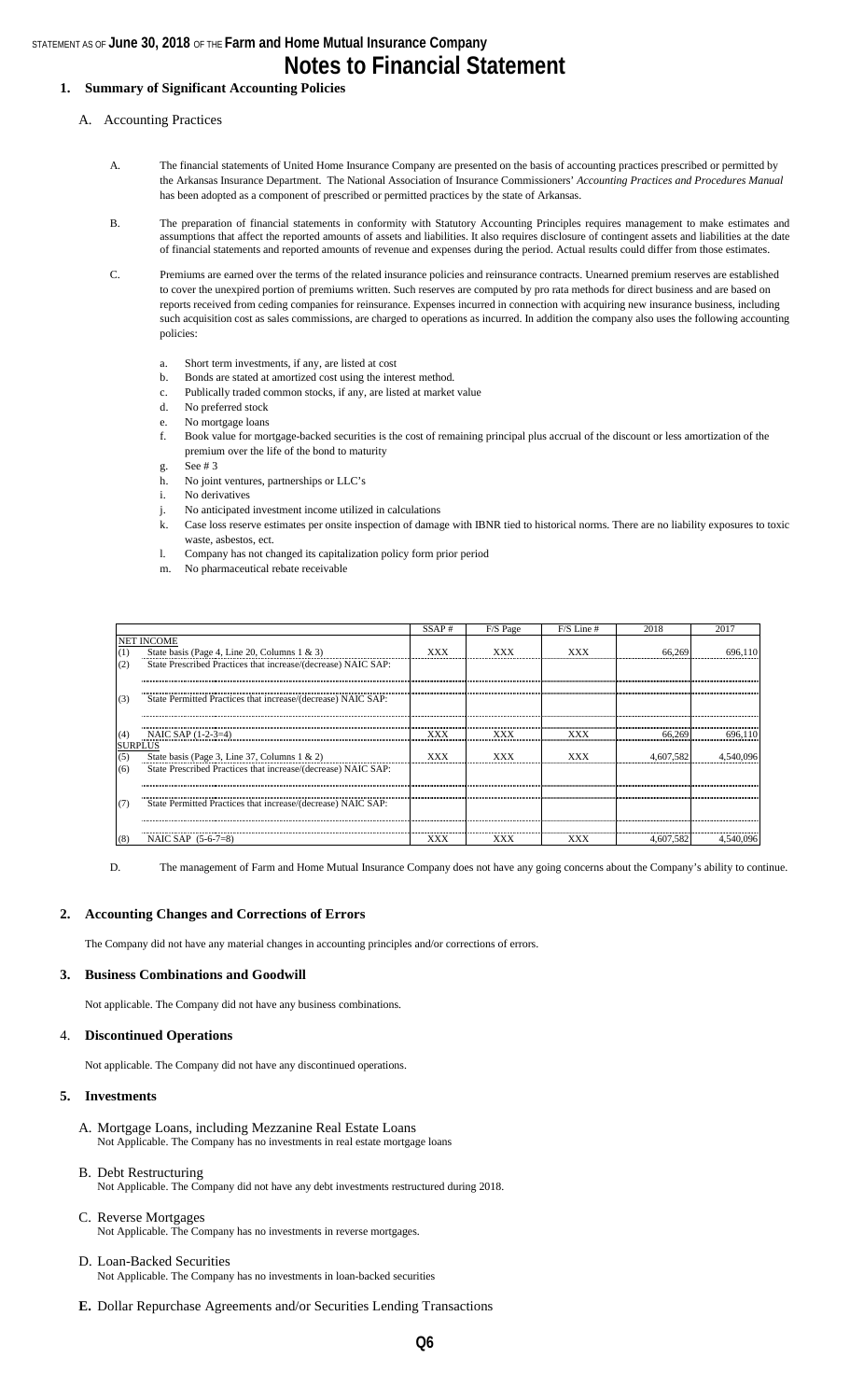### **s@6** MENT AS OF **June 30, 2018** OF THE Farm and Home Mutual Insurance Company **Notes to Financial Statement**

Not Applicable. The Company has no investments in repurchase agreement securities requiring collateral.

- F. Repurchase Agreements Transactions Accounted for as Secured Borrowing Not Applicable.
- G. Reverse Repurchase Agreements Transactions Accounted for as Secured Borrowing Not Applicable.
- H. Repurchase Agreements Transactions Accounted for as a Sale Not Applicable
- I. Reverse Repurchase Agreements Transactions Accounted for as a Sale Not Applicable

#### J. Restricted Assets

As of 6/30/2018 Farm and Home Mutual Insurance Company has \$70,000 on deposit with Arkansas Bankers Bank.

(1) Restricted Assets (Including Pledged)

|     |                                                    |                      |                                                  | Gross (Admitted & Nonadmited) Restricted |                       |                |                   |                        |             | Current Year           |                  |                       |
|-----|----------------------------------------------------|----------------------|--------------------------------------------------|------------------------------------------|-----------------------|----------------|-------------------|------------------------|-------------|------------------------|------------------|-----------------------|
|     |                                                    |                      |                                                  | Current Year                             |                       |                | 6                 | $\tau$                 | 8           | 9                      | Percentage       |                       |
|     |                                                    |                      | $\overline{2}$                                   | $\mathbf{3}$                             | $\overline{4}$        | 5              |                   |                        |             |                        | 10               | 11                    |
|     |                                                    |                      | G/A Supporting                                   | <b>Total Protected</b>                   | <b>Protected Cell</b> |                |                   |                        |             | Total                  | Gross (Admitted  | Admitted              |
|     |                                                    |                      | Protected Cell                                   | Cell Account                             | <b>Account Assets</b> |                |                   | Increase/              | Total       | Admitted               | & Nonadmitted)   | Restricted to         |
|     |                                                    | <b>Total General</b> | <b>Account Activity</b>                          | Restricted                               | Supporting G/A        | Total          | <b>Total From</b> | (Decrease)             | Nonadmitted | Restricted             | Restricted to    | <b>Total Admitted</b> |
|     | <b>Restricted Asset Category</b>                   | Account $(G/A)$      | (a)                                              | Assets                                   | Activity (b)          | $(1$ plus $3)$ | Prior Year        | $(5 \text{ minus } 6)$ | Restricted  | $(5 \text{ minus } 8)$ | Total Assets (c) | Assets (d)            |
| (a) | Subject to contractual                             |                      |                                                  |                                          |                       |                |                   |                        |             |                        |                  |                       |
|     | obligation for which                               |                      |                                                  |                                          |                       |                |                   |                        |             |                        |                  |                       |
|     | liability is not shown                             |                      |                                                  |                                          |                       |                |                   |                        |             |                        | %                | %                     |
| (b) | Collateral held under                              |                      |                                                  |                                          |                       |                |                   |                        |             |                        |                  |                       |
|     | security lending agreements                        |                      |                                                  |                                          |                       |                |                   |                        |             |                        | %                | %                     |
| (c) | Subject to repurchase                              |                      |                                                  |                                          |                       |                |                   |                        |             |                        |                  |                       |
|     | agreements                                         |                      |                                                  |                                          |                       |                |                   |                        |             |                        | $\%$             | %                     |
| (d) | Subject to reverse                                 |                      |                                                  |                                          |                       |                |                   |                        |             |                        |                  |                       |
|     | repurchase agreements                              |                      |                                                  |                                          |                       |                |                   |                        |             |                        | $\%$             | %                     |
| (e) | Subject to dollar repurchase                       |                      |                                                  |                                          |                       |                |                   |                        |             |                        |                  |                       |
|     | agreements                                         |                      |                                                  |                                          |                       |                |                   |                        |             |                        | $\%$             | $\%$                  |
| (f) | Subject to dollar reverse                          |                      |                                                  |                                          |                       |                |                   |                        |             |                        |                  |                       |
|     | repurchase agreements                              |                      |                                                  |                                          |                       |                |                   |                        |             |                        | $\%$             | %                     |
| (g) | Placed under option                                |                      |                                                  |                                          |                       |                |                   |                        |             |                        |                  |                       |
|     | contracts                                          |                      |                                                  |                                          |                       |                |                   |                        |             |                        | $\%$             | $\%$                  |
| (h) | Letter stock or securities                         |                      |                                                  |                                          |                       |                |                   |                        |             |                        |                  |                       |
|     | restricted as to sale -                            |                      |                                                  |                                          |                       |                |                   |                        |             |                        |                  |                       |
|     | excluding FHLB capital                             |                      |                                                  |                                          |                       |                |                   |                        |             |                        |                  |                       |
|     | ${\sf stock}$<br>FHLB capital stock                |                      |                                                  |                                          |                       |                |                   |                        |             |                        | $\%$             | %                     |
| (i) |                                                    |                      |                                                  |                                          |                       |                |                   |                        |             |                        | %                |                       |
| (j) | On deposit with states                             | 70,000               |                                                  |                                          |                       | 70,000         | 70,000            |                        |             | 70,000                 | 0.843%           | 0.843%                |
| (k) | On deposit with other<br>regulatory bodies         |                      |                                                  |                                          |                       |                |                   |                        |             |                        | %                | %                     |
|     |                                                    |                      |                                                  |                                          |                       |                |                   |                        |             |                        |                  |                       |
| (1) | Pledged as collateral to<br>FHLB (including assets |                      |                                                  |                                          |                       |                |                   |                        |             |                        |                  |                       |
|     | backing funding                                    |                      |                                                  |                                          |                       |                |                   |                        |             |                        |                  |                       |
|     | agreements)                                        |                      |                                                  |                                          |                       |                |                   |                        |             |                        | %                | %                     |
|     | (m) Pledged as collateral not                      |                      |                                                  |                                          |                       |                |                   |                        |             |                        |                  |                       |
|     | captured in other categories                       |                      |                                                  |                                          |                       |                |                   |                        |             |                        | %                | %                     |
| (n) | Other restricted assets                            |                      |                                                  |                                          |                       |                |                   |                        |             |                        | %                | $\%$                  |
|     | <b>Total Restricted Assets</b>                     |                      |                                                  |                                          |                       |                |                   |                        |             |                        |                  |                       |
| (o) |                                                    | 70,000               |                                                  |                                          |                       | 70,000         | 70,000            |                        |             | 70,000                 | 0.843%           | 0.843%                |
| (a) | Subset of column 1                                 | (c)                  | Column 5 divided by Asset Page Column 1. Line 28 |                                          |                       |                |                   |                        |             |                        |                  |                       |

(a) Subset of column 1 (b) Subset of column 3 (c) Column 5 divided by Asset Page Column 1,Line 28 (d) Column 9 divided by Asset Page, Column 3, Line 28

- L. Working Capital Finance Investments
- Not Applicable
- M. Offsetting and Netting of Assets and Liabilities Not Applicable
- **N.** Structured Notes Not Applicable
- O. 5\* Securities Not Applicable
- P. Short Sales Not Applicable
- Q. Prepayment Penalty and Acceleration Fees Not Applicable

#### **6. Joint Ventures, Partnerships and Limited Liability Companies**

- A. The Company does not have any investments in joint ventures that exceed 10% of admitted assets.
- B. The Company did not recognize any impairment in its joint ventures

#### **7. Investment Income**

The Company does not have any investment income due and accrued over 90 days past due and does not have any amounts excluded from surplus.

#### **8. Derivative Instruments**

Not applicable. The Company does not invest in derivative type investments.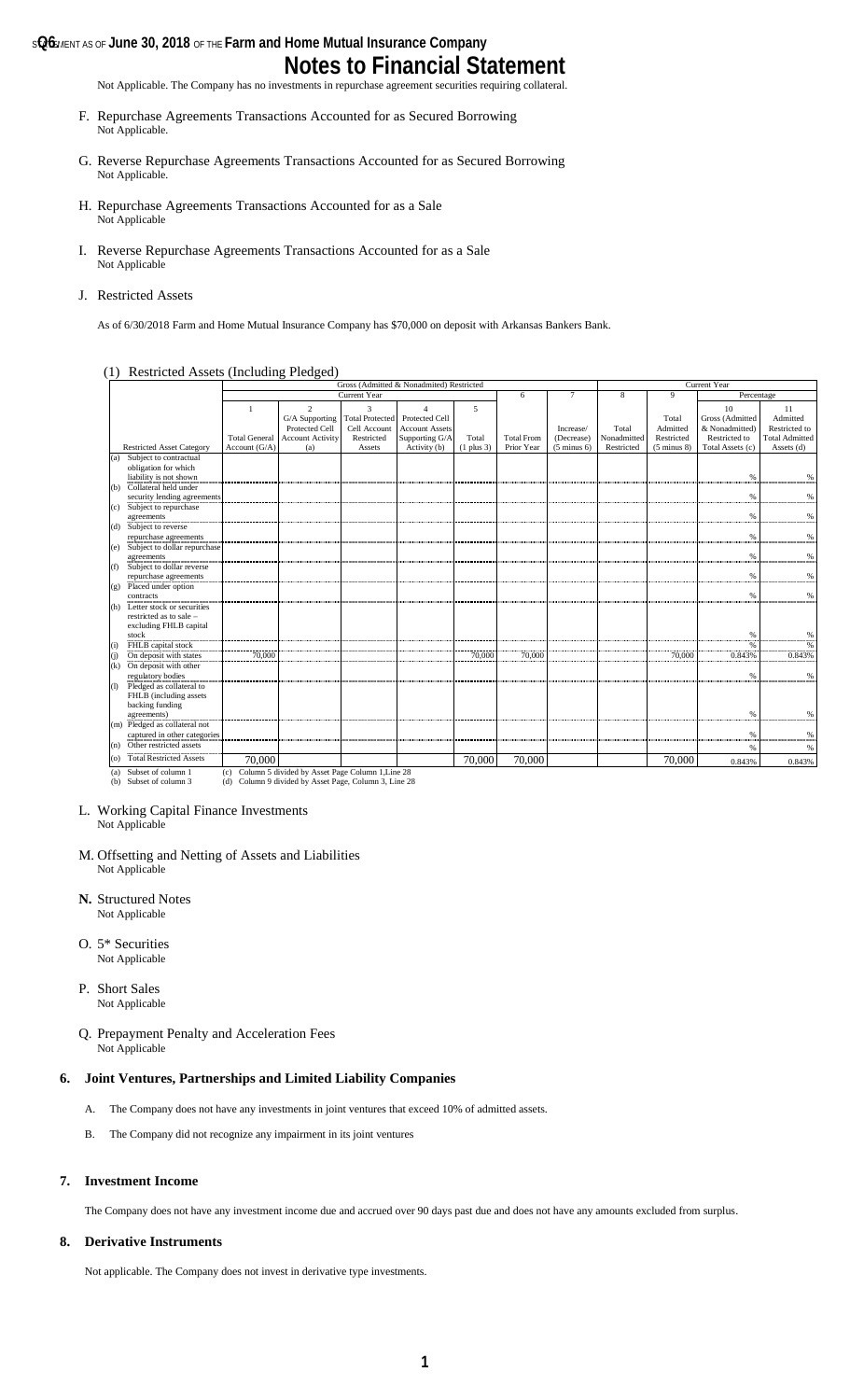### **s@6** MENT AS OF **June 30, 2018** OF THE **Farm and Home Mutual Insurance Company Notes to Financial Statement**

### **9. Income Taxes**

- A. The components of the net deferred tax asset/(liability) at December 31 are as follows:
	- 1.

|                                                             |          | 06/30/2018 |                |          | 12/31/2017 |                |              | Change         |                |  |
|-------------------------------------------------------------|----------|------------|----------------|----------|------------|----------------|--------------|----------------|----------------|--|
|                                                             | (1)      | (2)        | (3)            | (4)      | (5)        | (6)            |              | (8)            | (9)            |  |
|                                                             |          |            | $(Col. 1 + 2)$ |          |            | $(Col. 4 + 5)$ | (Col. 1 – 4) | $(Col. 2 - 5)$ | $(Col. 7 + 8)$ |  |
| Description                                                 | Ordinary | Capital    | Total          | Ordinary | Capital    | Total          | Ordinary     | Capital        | Total          |  |
| <b>Gross Deferred Tax Assets</b><br>(a)                     | 107.869  | 4.572      | 112.441        | 106,039  | 5.185      | 111.224        | 1,830        | (613)          | 1.217          |  |
| Statutory Valuation Allowance Adjustments<br>(b)            |          |            |                |          |            |                |              |                |                |  |
| Adjusted Gross Deferred Tax Assets $(1a - 1b)$<br>(c)       | 107.869  | 4.572      | 112.441        | 106,039  | 5.185      | 111.224        | 1.830        | (613)          | 1.217          |  |
| Deferred Tax Assets Nonadmitted<br>(d)                      |          |            |                |          |            |                |              |                |                |  |
| Subtotal Net Admitted Deferred Tax Asset $(1c - 1d)$<br>(e) | 107.869  | 4.572      | 112.441        | 106.039  | 5.185      | 111.224        | 1.830        | (613)          | 1.217          |  |
| Deferred Tax Liabilities<br>(f)                             |          |            |                |          |            |                |              |                |                |  |
| Net Admitted Deferred Tax Asset/(Net Deferred Tax<br>(g)    |          |            |                |          |            |                |              |                |                |  |
| Liability) $(1e - 1f)$                                      | 107,869  | 4,572      | 112.441        | 106,039  | 5,185      | 111.224        | 1,830        | (613)          | 1,217          |  |

2.

|                                              | 06/30/2018 |            |                | 12/31/2017 |            |                | Change         |                |                |
|----------------------------------------------|------------|------------|----------------|------------|------------|----------------|----------------|----------------|----------------|
|                                              | (1)        | (2)        | (3)            | (4)        | (5)        | (6)            | (7)            | (8)            | (9)            |
| Admission Calculation Components SSAP No.    |            |            | $(Col. 1 + 2)$ |            |            | $(Col. 4 + 5)$ | $(Col. 1 - 4)$ | $(Col. 2 - 5)$ | $(Col. 7 + 8)$ |
| 101                                          | Ordinary   | Capital    | Total          | Ordinary   | Capital    | Total          | Ordinary       | Capital        | Total          |
| Income Taxes Paid In Prior<br>Federal<br>(a) |            |            |                |            |            |                |                |                |                |
| Recoverable Through<br>Loss<br>Years         |            |            |                |            |            |                |                |                |                |
| Carrybacks                                   |            |            |                |            |            |                |                |                |                |
| Adjusted Gross Deferred Tax Assets<br>(b)    |            |            |                |            |            |                |                |                |                |
| Expected To Be Realized (Excluding           |            |            |                |            |            |                |                |                |                |
| The Amount Of Deferred Tax Assets            |            |            |                |            |            |                |                |                |                |
| From 2(a) Above) After Application of        |            |            |                |            |            |                |                |                |                |
| the Threshold Limitation (The Lesser of      |            |            |                |            |            |                |                |                |                |
| $2(b)1$ and $2(b)2$ below)                   | 107,869    | 4.572      | 112,441        | 106.039    | 5.185      | 111.224        | 1.830          | (613)          | 1.217          |
| 1. Adjusted Gross Deferred Tax Assets        |            |            |                |            |            |                |                |                |                |
| Expected to be Realized Following            |            |            |                |            |            |                |                |                |                |
| the Balance Sheet Date                       |            |            |                |            |            |                |                |                |                |
| 2. Adjusted Gross Deferred Tax Assets        | <b>XXX</b> | <b>XXX</b> |                | <b>XXX</b> | <b>XXX</b> |                | <b>XXX</b>     | <b>XXX</b>     |                |
| Allowed per Limitation Threshold             |            |            |                |            |            |                |                |                |                |
| Adjusted Gross Deferred Tax Assets<br>(c)    |            |            |                |            |            |                |                |                |                |
| (Excluding The Amount Of Deferred            |            |            |                |            |            |                |                |                |                |
| Tax Assets From $2(a)$ and $2(b)$ above)     |            |            |                |            |            |                |                |                |                |
| Offset by Gross Deferred Tax Liabilities     |            |            |                |            |            |                |                |                |                |
| Deferred Tax Assets Admitted as the<br>(d)   |            |            |                |            |            |                |                |                |                |
| result of application of SSAP No. 101        |            |            |                |            |            |                |                |                |                |
| Total $(2(a) + 2(b) + 2(c))$                 | 107.869    | 4,572      | 112,441        | 106,039    | 5,185      | 111,224        | 1,830          | (613)          | 1,217          |

3.

|     | Description                                                                 | 2018      | 2017      |
|-----|-----------------------------------------------------------------------------|-----------|-----------|
| (a) | Ratio Percentage Used To Determine Recovery Period And Threshold Limitation |           |           |
|     | Amount.                                                                     | 972.800   | 972.800   |
| (b) | Amount Of Adjusted Capital And Surplus Used To Determine Recovery Period    |           |           |
|     | And Threshold Limitation in 2(b)2 Above.                                    | 4.428.872 | 4,428,872 |

4.

|                                                                                | 06/30/2018 |         | 12/31/2017 |         | Change         |                |
|--------------------------------------------------------------------------------|------------|---------|------------|---------|----------------|----------------|
|                                                                                | (1)        | (2)     | (3)        | (4)     | (5)            | (6)            |
|                                                                                |            |         |            |         | $(Col. 1 - 3)$ | $(Col. 2 - 4)$ |
| <b>Impact of Tax-Planning Strategies</b>                                       | Ordinary   | Capital | Ordinary   | Capital | Ordinary       | Capital        |
| Determination of adjusted gross deferred<br>(a)                                |            |         |            |         |                |                |
| tax assets and net admitted deferred tax                                       |            |         |            |         |                |                |
| assets, by tax character as a percentage                                       |            |         |            |         |                |                |
| Adjusted gross DTAs amount from                                                |            |         |            |         |                |                |
| Note $9A1(c)$                                                                  | 107.869    | 4,572   | 106.039    | 5.185   | 1.830          | (613)          |
| Percentage of adjusted gross DTAs by<br>2.                                     |            |         |            |         |                |                |
| tax character attributable to the impact                                       |            |         |            |         |                |                |
| of tax planning strategies                                                     |            |         |            |         |                |                |
| Net Admitted Adjusted Gross DTAs<br>3.                                         |            |         |            |         |                |                |
| amount from Note 9A1(e)                                                        | 107,869    | 4,572   | 106.039    | 5.185   | 1.830          | (613)          |
| Percentage of net admitted adjusted<br>4.                                      |            |         |            |         |                |                |
| gross DTAs by tax character admitted                                           |            |         |            |         |                |                |
| because of the impact of tax planning                                          |            |         |            |         |                |                |
| strategies                                                                     |            |         |            |         |                |                |
| (b) Does the Company's tax-planning strategies include the use of reinsurance? |            |         | Yes        | No<br>X |                |                |

#### B. Regarding deferred tax liabilities that are not recognized:

### C. Current income taxes incurred consist of the following major components:

|     |                                            | (1)        | (2)        | (3)            |
|-----|--------------------------------------------|------------|------------|----------------|
|     |                                            |            |            | $(Col. 1 - 2)$ |
|     | Description                                | 12/31/2018 | 12/31/2017 | Change         |
|     | <b>Current Income Tax</b>                  |            |            |                |
| (a) | Federal                                    | 21,998     | 285,992    | (263,994)      |
| (b) | Foreign                                    |            |            |                |
| (c) | Subtotal                                   | 21,998     | 285,992    | (263,994)      |
| (d) | Federal income tax on net capital gains    |            |            |                |
| (e) | Utilization of capital loss carry-forwards |            |            |                |
| (f) | Other                                      |            |            |                |
| (g) | Federal and foreign income taxes incurred  | 21,998     | 285,992    | (263,994)      |
|     | Deferred Tax Assets:                       |            |            |                |
| (a) | Ordinary                                   |            |            |                |
|     | (1) Discounting of unpaid losses           | 4,880      | 4,917      | (37)           |
|     | (2) Unearned premium reserve               | 102,990    | 101,123    | 1,867          |
|     | (3) Policyholder reserves                  |            |            |                |
|     | (4) Investments                            |            |            |                |
|     | (5) Deferred acquisition costs             |            |            |                |
|     | (6) Policyholder dividends accrual         |            |            |                |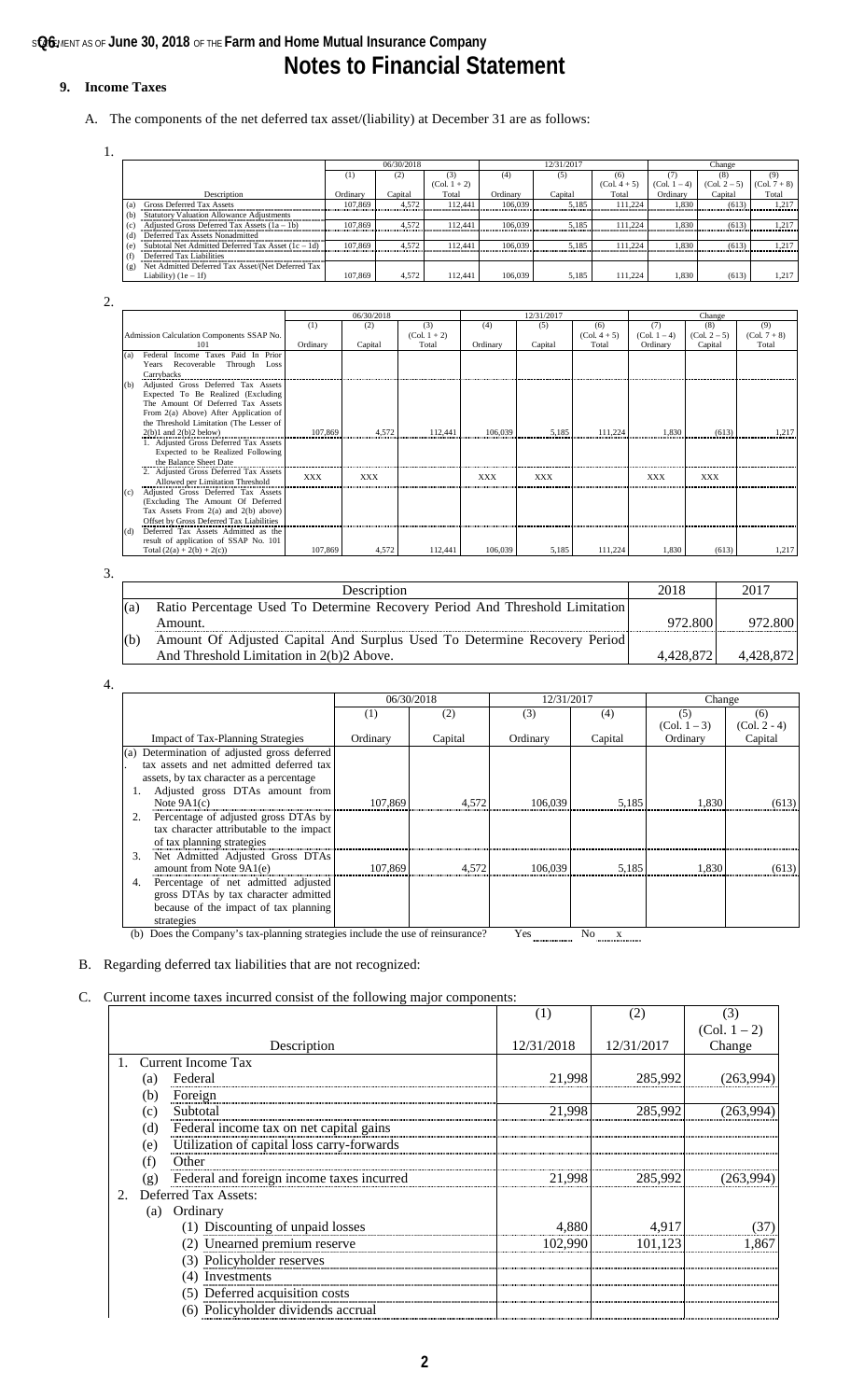### **s@6** MENT AS OF **June 30, 2018** OF THE **Farm and Home Mutual Insurance Company**

## **Notes to Financial Statement**

|     | (7) Fixed assets                                                     |         |         |       |
|-----|----------------------------------------------------------------------|---------|---------|-------|
|     | (8) Compensation and benefits accrual                                |         |         |       |
|     | (9) Pension accrual                                                  |         |         |       |
|     | $(10)$ Receivables – nonadmitted                                     |         |         |       |
|     | (11) Net operating loss carry-forward                                |         |         |       |
|     | (12) Tax credit carry-forward                                        |         |         |       |
|     | (13) Other (including items $<$ 5% of total ordinary tax assets)     |         |         |       |
|     | (99) Subtotal                                                        | 107,870 | 106,040 | 1,830 |
| (b) | Statutory valuation allowance adjustment                             |         |         |       |
| (c) | Nonadmitted                                                          |         |         |       |
| (d) | Admitted ordinary deferred tax assets $(2a99 – 2b – 2c)$             | 107,870 | 106,040 | 1,830 |
| (e) | Capital:                                                             |         |         |       |
|     | (1) Investments                                                      | 4,572   | 5,185   | (613) |
|     | (2) Net capital loss carry-forward                                   |         |         |       |
|     | (3) Real estate                                                      |         |         |       |
|     | (4) Other (including items $<$ 5% of total capital tax assets)       |         |         |       |
|     | (99) Subtotal                                                        | 4,572   | 5,185   | (613) |
| (f) | Statutory valuation allowance adjustment                             |         |         |       |
| (g) | Nonadmitted                                                          |         |         |       |
| (h) | Admitted capital deferred tax assets $(2e99 – 2f – 2g)$              | 4,572   | 5,185   | (613) |
| (i) | Admitted deferred tax assets $(2d + 2h)$                             | 112,442 | 111,225 | 1,217 |
| 3.  | Deferred Tax Liabilities:                                            |         |         |       |
| (a) | Ordinary                                                             |         |         |       |
|     | (1) Investments                                                      |         |         |       |
|     | (2) Fixed assets                                                     |         |         |       |
|     | (3) Deferred and uncollected premium                                 |         |         |       |
|     | (4) Policyholder reserves                                            |         |         |       |
|     | (5) Other (including items $<$ 5% of total ordinary tax liabilities) |         |         |       |
|     | (99) Subtotal                                                        |         |         |       |
| (b) | Capital:                                                             |         |         |       |
|     | (1) Investments                                                      |         |         |       |
|     | (2) Real estate                                                      |         |         |       |
|     | (3) Other (including items $<$ 5% of total capital tax liabilities)  |         |         |       |
|     | (99) Subtotal                                                        |         |         |       |
| (c) | Deferred tax liabilities (3a99 + 3b99)                               |         |         |       |
|     | 4. Net deferred tax assets/liabilities $(2i – 3c)$                   | 112,442 | 111,225 | 1,217 |

#### **10. Information Concerning Parent, Subsidiaries, Affiliates and Other Related Parties**

A. Farm and Home Mutual Insurance Company is managed by Farmers Home Holding Company an Arkansas C Corporation<br>B. Farm and Home Mutual Insurance has made the following payments to Farmers Home Holding Company for managemen

Farm and Home Mutual Insurance has made the following payments to Farmers Home Holding Company for management fees:

| 01/19/2018 | \$187,307 |
|------------|-----------|
| 04/17/2018 | 95,000.00 |

- C. See item B
- D. As of 6/30/2018 Farm and Home Mutual Insurance Company has a liability on its books for \$143,308.33 due to Farmers Home Holding Company
- E. Not Applicable<br>F. Not Applicable Not Applicable
- G. Not Applicable
- H. Not Applicable
- 
- I. Not Applicable<br>J. Not Applicable
- J. Not Applicable<br>K. Not Applicable<br>L. Not Applicable K. Not Applicable
- L. Not Applicable

#### **11. Debt**

A. The company has no capital notes. It does have a \$50,000 line of credit with First National Bank of Paragould, AR. The outstanding balance as of 06/30/2018 was \$100. This line of credit is collateralized by a \$255,683.27 certificate of deposit at the same bank.

#### **12. Retirement Plans, Deferred Compensation, Postemployment Benefits and Compensated Absences and Other Postretirement Benefit Plans.**

Not Applicable

#### **13. Capital and Surplus, Dividend Restrictions and Quasi-Reorganizations**

Not Applicable

#### **14. Liabilities, Contingencies and Assessments**

- A. Contingent Commitments The Company has no commitments, contingent commitments or guarantees or commitments to provide additional capital contributions.
- B. Assessments Not Applicable.
- C. Gain Contingencies
	- The Company has recorded no gain contingencies as of December 31, 2016.
- D. Claims Related to Extra Contractual Obligations and Bad Faith Losses Stemming from Lawsuits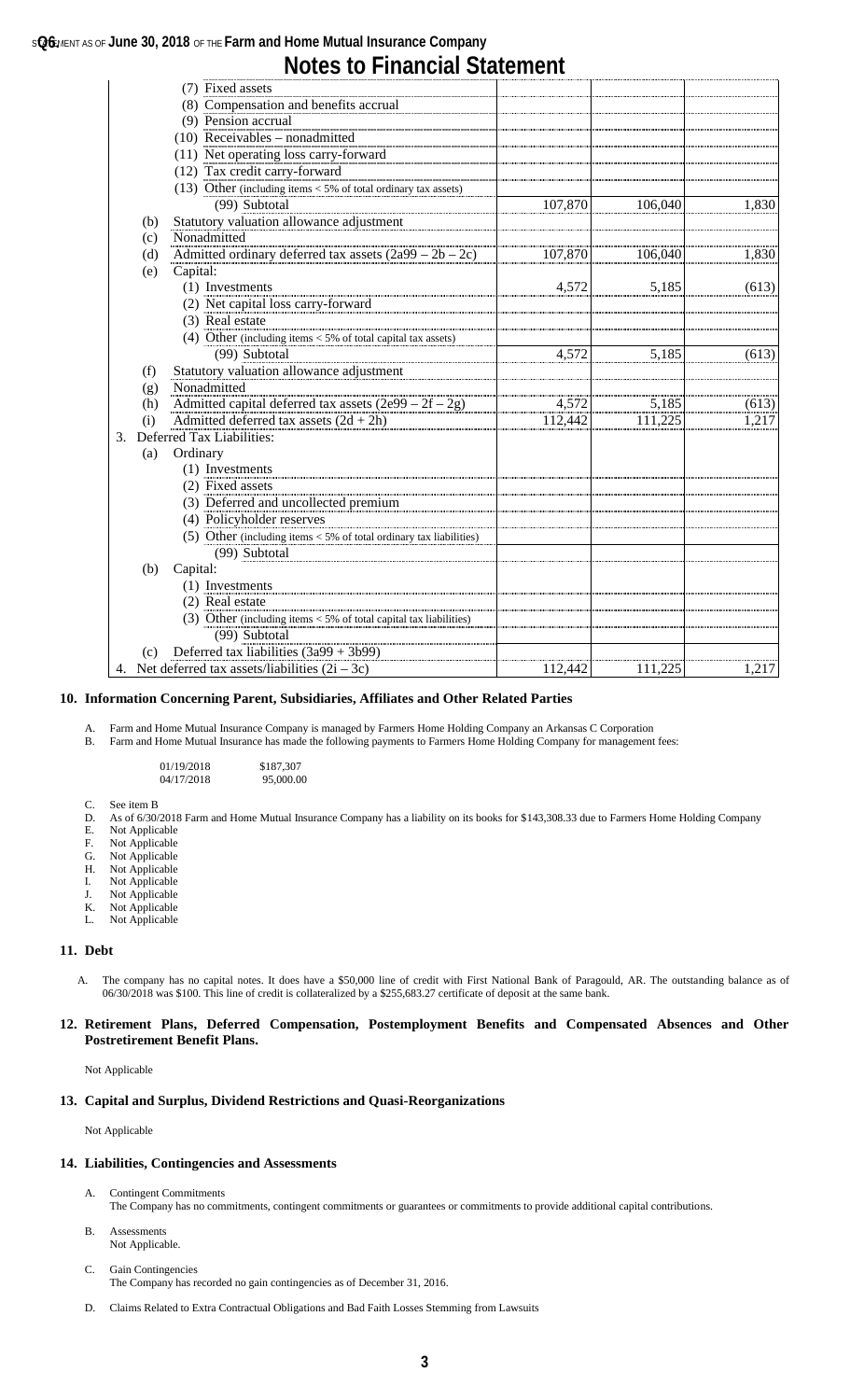### **s@6** MENT AS OF **June 30, 2018** OF THE **Farm and Home Mutual Insurance Company Notes to Financial Statement**

The Company has no claims related to extra contractual obligations or bad faith losses.

- E. Product Warranties Not Applicable.
- F. Joint and Several Liabilities Not Applicable.
- G. All Other Contingencies

In the normal course of business, the Company is subject to various contingent liabilities, including possible income tax assessment resulting from issues raised by taxing or regulatory authorities in their regular examinations. Management does not anticipate any significant losses or costs to result from any known or existing contingencies.

There are no material legal proceedings other than those arising in the normal course of business and which generally pertain to claim matters relating to insurance policies and contracts issued by the Company.

#### **15. Leases**

- A. Lessee Operating Lease Not Applicable.
- B. Lessor Leases Not Applicable.
- **16. Information About Financial Instruments With Off-Balance-Sheet Risk And Financial Instruments With Concentrations of Credit Risk**

The Company does not invest in swaps, futures, derivatives or options.

#### **17. Sale, Transfer and Servicing of Financial Assets and Extinguishments of Liabilities**

Not Applicable

#### **18. Gain or Loss to the Reporting Entity from Uninsured Plans and the Uninsured Portion of Partially Insured Plans**

The Company does not write insurance for these types of A&H Plans.

#### **19. Direct Premium Written/Produced by Managing General Agents/Third Party Administrators**

Not Applicable

#### **20. Fair Value Measurements**

As of June 30, 2018, there are no assets on the books that are required to be measured at fair value.

#### **21. Other Items**

- A. Unusual or Infrequent Items Not Applicable.
- B. Troubled Debt Restructuring Not Applicable.
- C. Other Disclosures Not Applicable
- D. Business Interruption Insurance Recoveries Not Applicable
- E. State Transferable and Non-transferable Tax Credits Not Applicable
- F. Subprime-Mortgage-Related Risk Exposure Not Applicable
- G. Insurance-Linked Securities (ILS) Contracts Not Applicable

#### **22. Events Subsequent**

There were no material events subsequent to June 30, 2018.

#### **23. Reinsurance**

- B. Reinsurance Recoverable in Dispute Not Applicable
- C. Reinsurance Assumed and Ceded Not Applicable
- D. Uncollectible Reinsurance Not Applicable
- E. Commutation of Ceded Reinsurance Not Applicable
- F. Retroactive Reinsurance Not Applicable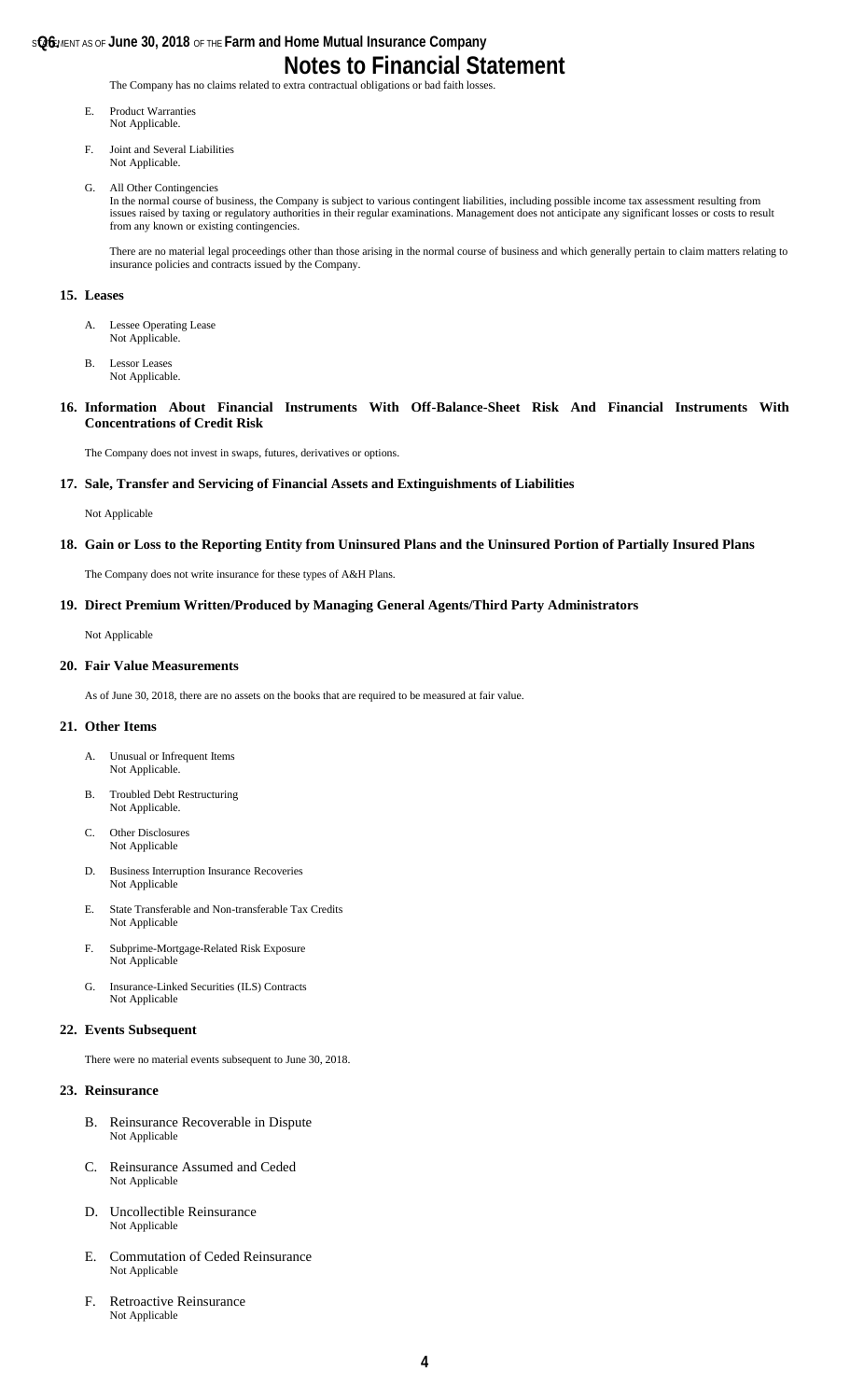### **s@6** MENT AS OF **June 30, 2018** OF THE **Farm and Home Mutual Insurance Company Notes to Financial Statement**

- **G.** Reinsurance Accounted for as a Deposit Not Applicable
- I. Certified Reinsurer Rating Downgraded or Status Subject to Revocation Not Applicable
- J. Reinsurance Agreements Qualifying for Reinsurer Aggregation Not Applicable

#### **24. Retrospectively Rated Contracts & Contracts Subject to Redetermination**

The Company does not participate in this type of business.

#### **25. Changes in Incurred Losses and Loss Adjustment Expenses**

Reserves for losses and loss adjustment expense as of December 31, 2017 were \$950,634. As of June 30, 2018, \$198,970 has been paid for incurred losses and loss adjustment expenses attributable to insured events of prior years. Reserves remaining for prior years are now \$277,201 as a result of re-estimation of unpaid claims and claim adjustment expenses. Therefore there has been no favorable prior year development from December 31, 2017 to June 30, 2018. This change is the result of ongoing analysis of the recent loss development trends. Original estimates are increased and decreased as additional information becomes known regarding individual claims.

#### **26. Intercompany Pooling Arrangements**

The Company does not participate in any intercompany pooling arrangements.

#### **27. Structured Settlements**

Not Applicable

#### **28. Health Care Receivables**

Not Applicable

#### **29. Participating Policies**

Not Applicable

#### **30. Premium Deficiency Reserves**

Not Applicable

#### **31. High Deductibles**

Not Applicable

#### **32. Discounting of Liabilities for Unpaid Losses or Unpaid Loss Adjustment Expenses**

The Company does not discount liabilities for unpaid losses and loss adjustment expenses.

#### **33. Asbestos/Environmental Reserves**

The Company does not have exposure to asbestos or environmental claims.

#### **34. Subscriber Savings Accounts**

The Company does not utilize subscriber savings accounts.

### **35. Multiple Peril Crop Insurance**

The Company does not write Multiple Peril Crop Insurance.

#### **36. Financial Guaranty Insurance**

The Company does not write Financial Guaranty Insurance.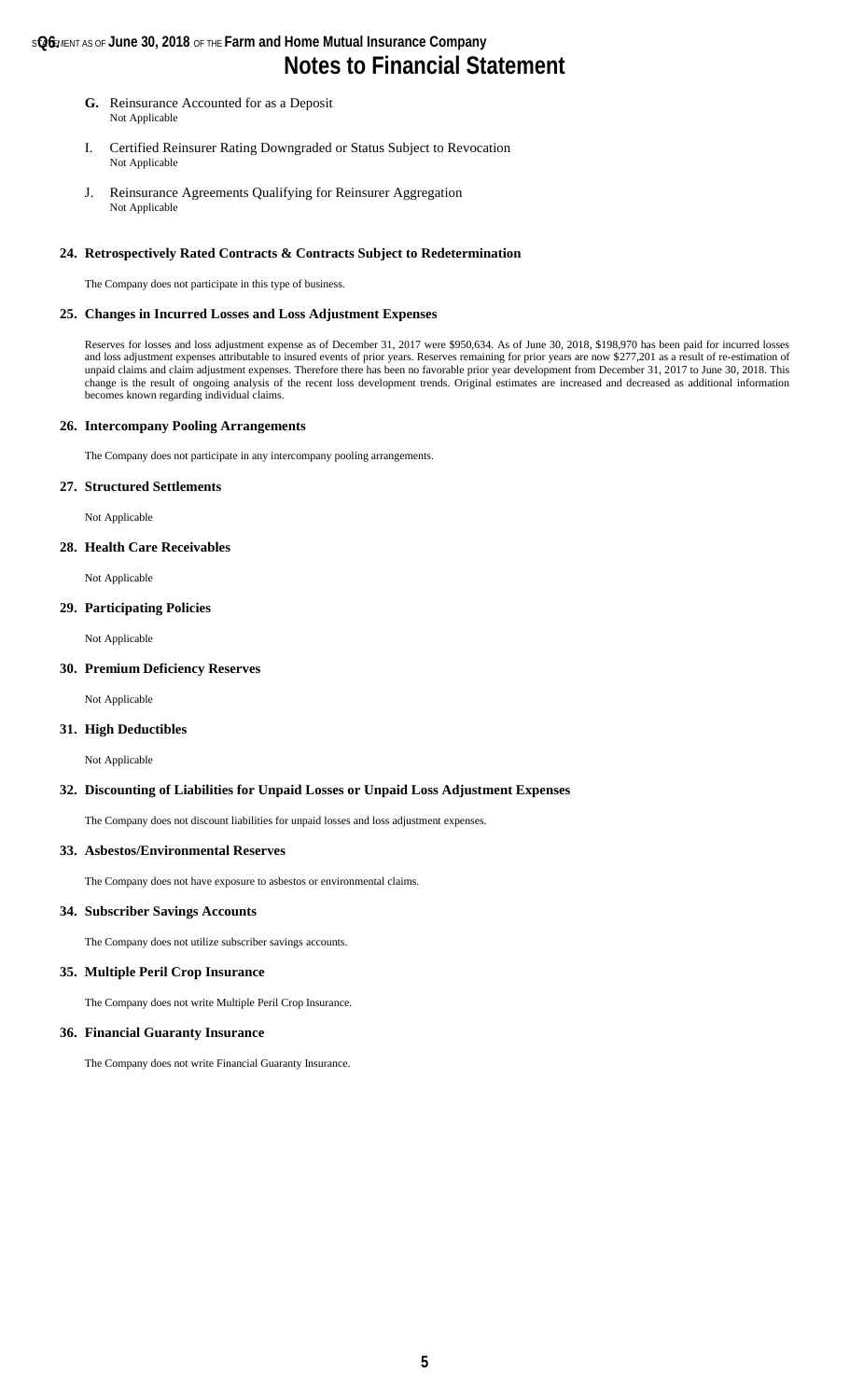STATEMENT AS OF **June 30, 2018** OF THE **Farm and Home Mutual Insurance Company**

## **GENERAL INTERROGATORIES**

### **PART 1 - COMMON INTERROGATORIES GENERAL**

1.1 Did the reporting entity experience any material transactions requiring the filing of Disclosure of Material Transactions with the State of

| Domicile, as required by the Model Act?<br>1.2 If yes, has the report been filed with the domiciliary state?                                                                                                                                                                                   | Yes[ ] No[X]<br>Yes[ ] No[ ] N/A[X] |
|------------------------------------------------------------------------------------------------------------------------------------------------------------------------------------------------------------------------------------------------------------------------------------------------|-------------------------------------|
| 2.1 Has any change been made during the year of this statement in the charter, by-laws, articles of incorporation, or deed of settlement of the<br>reporting entity?<br>2.2 If yes, date of change:                                                                                            | Yes[] No[X]                         |
| 3.1 Is the reporting entity a member of an Insurance Holding Company System consisting of two or more affiliated persons, one or more of which is<br>an insurer?<br>If yes, complete Schedule Y, Parts 1 and 1A.                                                                               | Yes[] No[X]                         |
| 3.2 Have there been any substantial changes in the organizational chart since the prior quarter end?                                                                                                                                                                                           | Yes[] No[X]                         |
| 3.3 If the response to 3.2 is yes, provide a brief description of those changes:<br>3.4 Is the reporting entity publicly traded or a member of a publicly traded group?<br>3.5 If the response to 3.4 is yes, provide the CIK (Central Index Key) code issued by the SEC for the entity/group. | Yes[] No[X]                         |

4.1 Has the reporting entity been a party to a merger or consolidation during the period covered by this statement? Yes[ ] No[X]

4.2 If yes, provide the name of entity, NAIC Company Code, and state of domicile (use two letter state abbreviation) for any entity that has ceased to exist as a result of the merger or consolidation.

| Name of Entity | <b>NAIC</b><br>Code<br><b>COLLIDAL</b> | State of !<br><b>Comicile</b> |
|----------------|----------------------------------------|-------------------------------|
|                |                                        |                               |
|                |                                        |                               |

| 5. If the reporting entity is subject to a management agreement, including third-party administrator(s), managing general agent(s), attorney-in-fact,<br>or similar agreement, have there been any significant changes regarding the terms of the agreement or principals involved?<br>If yes, attach an explanation.                 | Yes[] No[] N/A[X]                          |
|---------------------------------------------------------------------------------------------------------------------------------------------------------------------------------------------------------------------------------------------------------------------------------------------------------------------------------------|--------------------------------------------|
| 6.1 State as of what date the latest financial examination of the reporting entity was made or is being made.                                                                                                                                                                                                                         | 12/31/2014                                 |
| 6.2 State the as of date that the latest financial examination report became available from either the state of domicile or the reporting entity. This<br>date should be the date of the examined balance sheet and not the date the report was completed or released.                                                                | 12/31/2014                                 |
| 6.3 State as of what date the latest financial examination report became available to other states or the public from either the state of domicile or<br>the reporting entity. This is the release date or completion date of the examination report and not the date of the examination (balance sheet<br>date).                     | 01/21/2016                                 |
| 6.4 By what department or departments?<br>6.5 Have all financial statement adjustments within the latest financial examination report been accounted for in a subsequent financial statement<br>filed with Departments?<br>6.6 Have all of the recommendations within the latest financial examination report been complied with?     | Yes[ ] No[ ] N/A[X]<br>Yes[ ] No[ ] N/A[X] |
| 7.1 Has this reporting entity had any Certificates of Authority, licenses or registrations (including corporate registration, if applicable) suspended or<br>revoked by any governmental entity during the reporting period?<br>7.2 If yes, give full information                                                                     | Yes[ ] No[X]                               |
| 8.1 Is the company a subsidiary of a bank holding company regulated by the Federal Reserve Board?                                                                                                                                                                                                                                     | Yes[] No[X]                                |
| 8.2 If response to 8.1 is yes, please identify the name of the bank holding company.<br>8.3 Is the company affiliated with one or more banks, thrifts or securities firms?<br>8.4 If response to 8.3 is yes, please provide below the names and location (city and state of the main office) of any affiliates regulated by a federal | Yes[] No[X]                                |

regulatory services agency [i.e. the Federal Reserve Board (FRB), the Office of the Comptroller of the Currency (OCC), the Federal Deposit Insurance Corporation (FDIC) and the Securities Exchange Commission (SEC)] and identify the affiliate's primary federal regulator.]

| <br>Name | City, State)<br>Location | FRB                | ∩∩ר<br>ししし | <b>FDIC</b> | מ-ה |
|----------|--------------------------|--------------------|------------|-------------|-----|
|          |                          | Nr<br>$\mathbf{N}$ | Nr         | No          | No  |

| 9.1 Are the senior officers (principal executive officer, principal financial officer, principal accounting officer or controller, or persons performing<br>similar functions) of the reporting entity subject to a code of ethics, which includes the following standards?<br>(a) Honest and ethical conduct, including the ethical handling of actual or apparent conflicts of interest between personal and professional<br>relationships;<br>(b) Full, fair, accurate, timely and understandable disclosure in the periodic reports required to be filed by the reporting entity;<br>Compliance with applicable governmental laws, rules and regulations;<br>The prompt internal reporting of violations to an appropriate person or persons identified in the code; and<br>(e) Accountability for adherence to the code.<br>9.11 If the response to 9.1 is No, please explain:<br>Has the code of ethics for senior managers been amended?<br>9.2<br>If the response to 9.2 is Yes, provide information related to amendment(s).<br>9.21<br>Have any provisions of the code of ethics been waived for any of the specified officers?<br>9.3<br>9.31 If the response to 9.3 is Yes, provide the nature of any waiver(s). | Yes[X] No[ ]<br>Yes[ ] No[X]<br>Yes[] No[X] |
|------------------------------------------------------------------------------------------------------------------------------------------------------------------------------------------------------------------------------------------------------------------------------------------------------------------------------------------------------------------------------------------------------------------------------------------------------------------------------------------------------------------------------------------------------------------------------------------------------------------------------------------------------------------------------------------------------------------------------------------------------------------------------------------------------------------------------------------------------------------------------------------------------------------------------------------------------------------------------------------------------------------------------------------------------------------------------------------------------------------------------------------------------------------------------------------------------------------------------|---------------------------------------------|
| <b>FINANCIAL</b><br>10.1 Does the reporting entity report any amounts due from parent, subsidiaries or affiliates on Page 2 of this statement?<br>10.2 If yes, indicate any amounts receivable from parent included in the Page 2 amount:                                                                                                                                                                                                                                                                                                                                                                                                                                                                                                                                                                                                                                                                                                                                                                                                                                                                                                                                                                                    | Yes[ ] No[X]                                |

## **INVESTMENT**

| 11.1 Were any of the stocks, bonds, or other assets of the reporting entity loaned, placed under option agreement, or otherwise made available for<br>use by another person? (Exclude securities under securities lending agreements.)<br>11.2 If yes, give full and complete information relating thereto: | Yes[ ] No[X]    |  |
|-------------------------------------------------------------------------------------------------------------------------------------------------------------------------------------------------------------------------------------------------------------------------------------------------------------|-----------------|--|
| 12. Amount of real estate and mortgages held in other invested assets in Schedule BA:                                                                                                                                                                                                                       | $\sim$ $\sim$ 0 |  |
| 13. Amount of real estate and mortgages held in short-term investments:                                                                                                                                                                                                                                     | $\sim$ $\sim$ 0 |  |
| 14.1 Does the reporting entity have any investments in parent, subsidiaries and affiliates?<br>14.2 If yes, please complete the following:                                                                                                                                                                  | Yes[ ] No[X]    |  |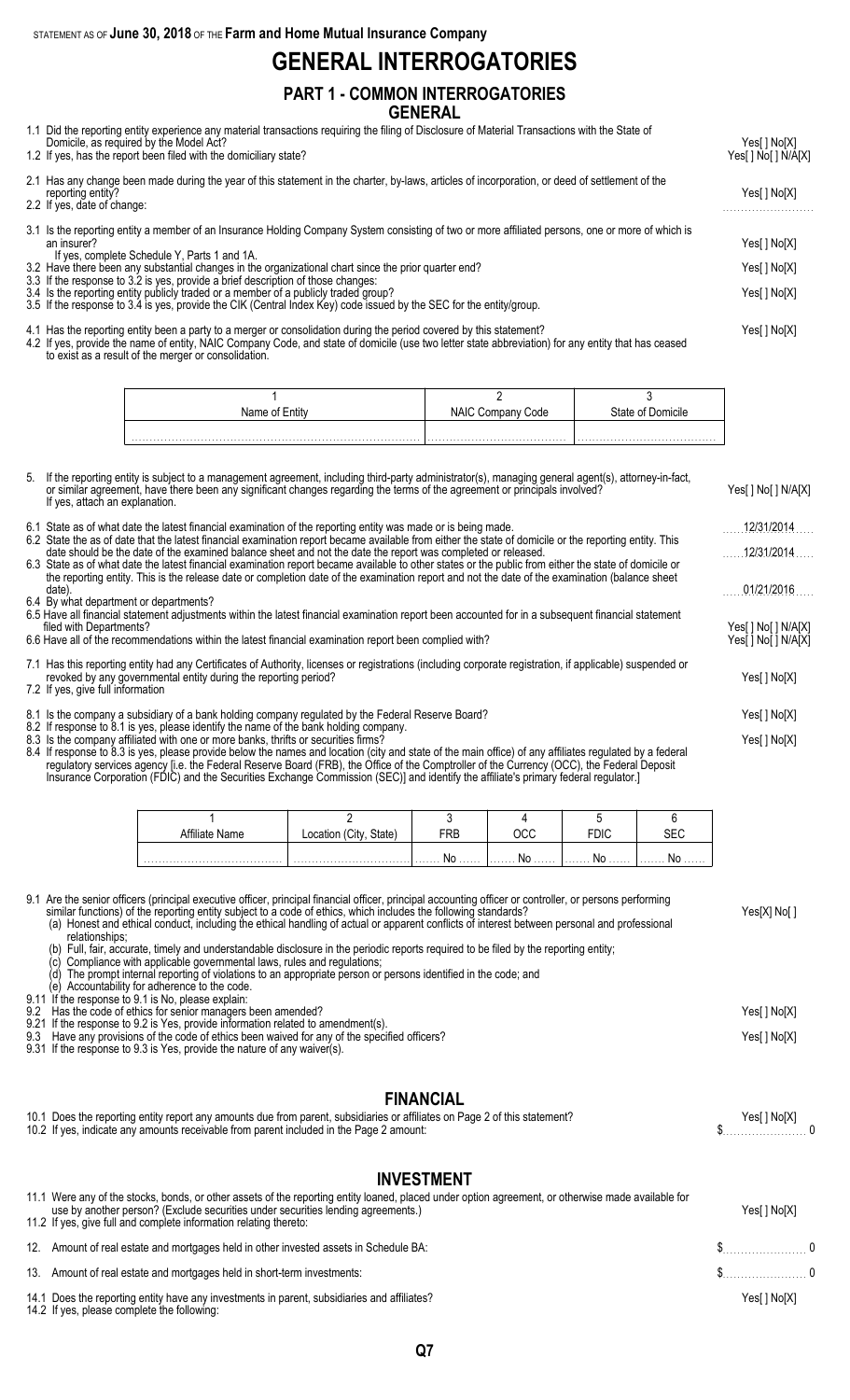# **GENERAL INTERROGATORIES (Continued)**

|       | Prior Year-End<br>Book/Adjusted<br>Carrying Value | <b>Current Quarter</b><br>Book/Adjusted<br><b>Carrying Value</b> |
|-------|---------------------------------------------------|------------------------------------------------------------------|
| 14.21 |                                                   |                                                                  |
| 14.22 |                                                   |                                                                  |
| 14.23 |                                                   |                                                                  |
| 14.24 |                                                   |                                                                  |
| 14.25 |                                                   |                                                                  |
| 14.26 |                                                   |                                                                  |
| 14.27 |                                                   |                                                                  |
| 14.28 |                                                   |                                                                  |

15.1 Has the reporting entity entered into any hedging transactions reported on Schedule DB?<br>15.2 If yes, has a comprehensive description of the hedging program been made available to the domiciliary state?<br>Yes[] No[] N/A[

If no, attach a description with this statement.

16. For the reporting entity's security lending program, state the amount of the following as of the current statement date: 16.1 Total fair value of reinvested collateral assets reported on Schedule DL, Parts 1 and 2 **but a set a set a set a** set a set a set a set a protect on Schedule DL, Parts 1 and 2 **but a set a set a set a set a set a set** 

15.2 If yes, has a comprehensive description of the hedging program been made available to the domiciliary state?

- 16.2 Total book adjusted/carrying value of reinvested collateral assets reported on Schedule DL, Parts 1 and 2 \$. . . . . . . . . . . . . . . . . . . . . . . 0 16.2 Total book adjusted/carrying value of reinvested collateral assets reported on Schedule DL, Parts 1 and 2<br>16.3 Total payable for securities lending reported on the liability page the schedule DL, Parts 1 and 2 to the
- 17. Excluding items in Schedule E Part 3 Special Deposits, real estate, mortgage loans and investments held physically in the reporting entity's offices, vaults or safety deposit boxes, were all stocks, bonds and other securities, owned throughout the current year held pursuant to a
- custodial agreement with a qualified bank or trust company in accordance with Section 1, III General Examination Considerations, F.
- Outsourcing of Critical Functions, Custodial or Safekeeping Agreements of the NAIC Financial Condition Examiners Handbook? Yes[ ] No[X] 17.1 For all agreements that comply with the requirements of the NAIC Financial Condition Examiners Handbook, complete the following:

1 and  $\overline{2}$ Name of Custodian(s) and Custodian Address Morgan Stanley . . . . . . . . . . . . . . . . . . . . . . . . . . . . . . . . . . . . . . . . . . . . . . . . . . . . . . . . . . . . 1585 Broadway, New York, NY10036 . . . . . . . . . . . . . . . . . . . . 1020 West 2nd Street, Little Rock AR 72201

17.2 For all agreements that do not comply with the requirements of the NAIC Financial Condition Examiners Handbook, provide the name, location and a complete explanation:

| Name(s) | Location(s) | Complete Explanation(s) |
|---------|-------------|-------------------------|
|         |             |                         |

17.3 Have there been any changes, including name changes, in the custodian(s) identified in 17.1 during the current quarter? 17.4 If yes, give full and complete information relating thereto:

| Ν۵۱۸ | ∶hanɑe<br>מזפו |  |  |
|------|----------------|--|--|
|      |                |  |  |
|      |                |  |  |

17.5 Investment management - Identify all investment advisors, investment managers, broker/dealers, including individuals that have the authority to make investment decisions on behalf of the reporting entity. For assets that are managed internally by employees of the reporting entity, note as such. [" that have access to the investment accounts"; " handle securities"]

| Name of Firm or Individual |  |
|----------------------------|--|
|                            |  |
|                            |  |

- 17.5097 For those firms/individuals listed in the table for Question 17.5, do any firms/individuals unaffiliated with the reporting entity (i.e. designated with a "U") manage more than 10% of the reporting entity's assets? Yes[ ] No[X] 17.5098 For firms/individuals unaffiliated with the reporting entity (i.e. designated with a "U") listed in the table for Question 17.5, does the
	- total assets under management aggregate to more than 50% of the reporting entity's assets? Yese and the reporting than the reporting entity's assets?
- 17.6 For those firms or individuals listed in the table for 17.5 with an affiliation code of "A" (affiliated) or "U" (unaffiliated), provide the information for the table below.

| Central Registration |                            | Legal Entity     | Registered | Investment Management |
|----------------------|----------------------------|------------------|------------|-----------------------|
| Depository Number    | Name of Firm or Individual | Identifier (LEI) | With       | Agreement (IMA) Filed |
|                      |                            |                  |            |                       |
|                      |                            |                  |            |                       |

18.1 Have all the filing requirements of the Purposes and Procedures Manual of the NAIC Investment Analysis Office been followed? Yes[X] No[ ] 18.2 If no, list exceptions:

- 19. By self-designating 5\*GI securities, the reporting entity is certifying the following elements for each self-designated 5\*GI security:
	- a. Documentation necessary to permit a full credit analysis of the security does not exist. b. Issuer or obligor is current on all contracted interest and principal payments.

c. The insurer has an actual expectation of ultimate payment of all contracted interest and principal.

Has the reporting entity self-designated 5\*GI securities? The reporting entity self-designated 5\*GI securities  $Y$ es[ ] No[X]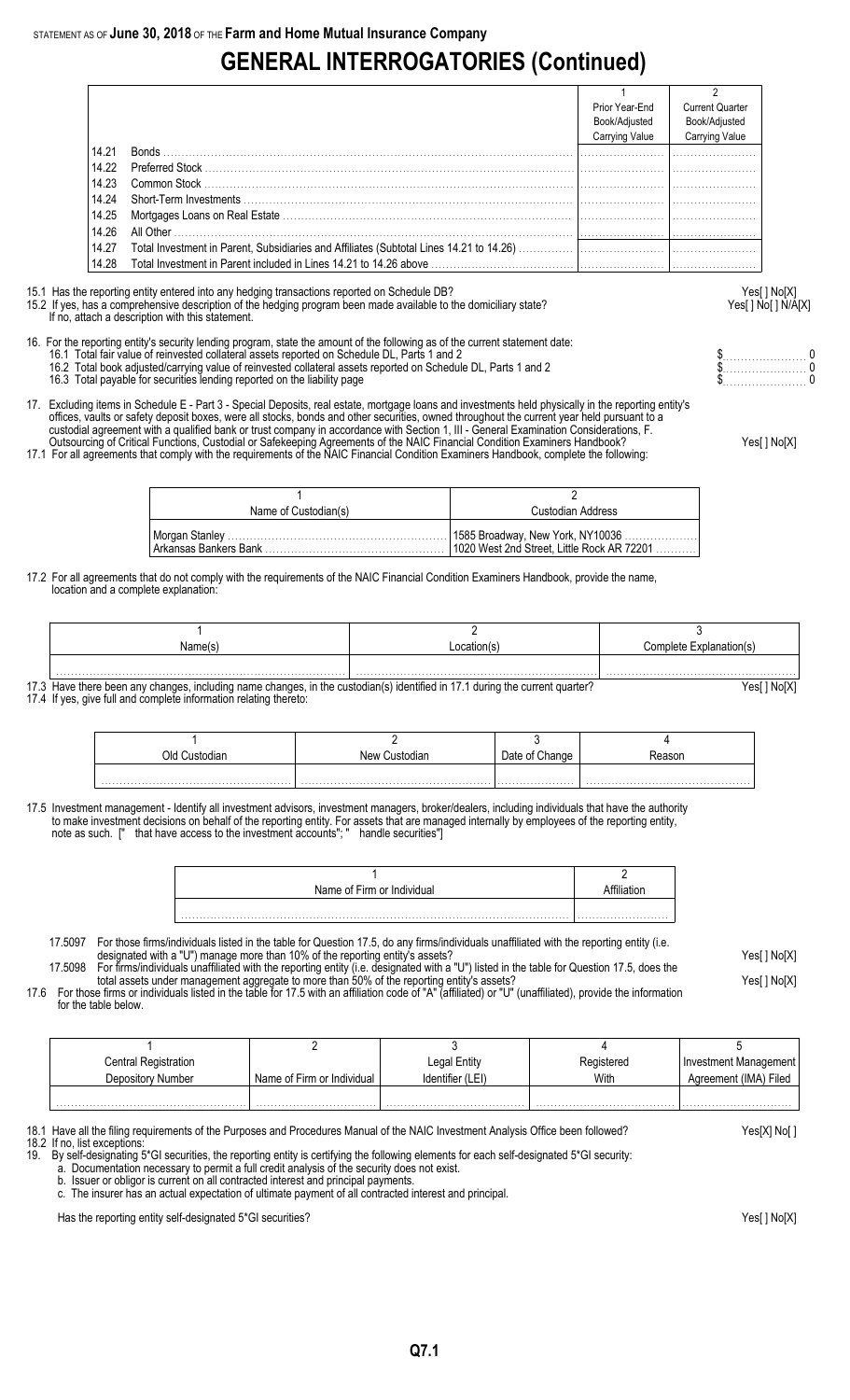STATEMENT AS OF **June 30, 2018** OF THE **Farm and Home Mutual Insurance Company**

## **GENERAL INTERROGATORIES**

### **PART 2 - PROPERTY & CASUALTY INTERROGATORIES**

- 1. If the reporting entity is a member of a pooling arrangement, did the agreement or the reporting entity's participation change? Yes[ ] No[ ] N/A[X] If yes, attach an explanation.
- 2 . Has the reporting entity reinsured any risk with any other reporting entity and agreed to release such entity from liability, in whole or in part, from any loss that may occur on the risk, or portion thereof, reinsured? Yes[ ] No[X] If yes, attach an explanation.
- 3.1 Have any of the reporting entity's primary reinsurance contracts been canceled? Yes[ ] No[X]
- 3.2 If yes, give full and complete information thereto
- 4.1 Are any of the liabilities for unpaid losses and loss adjustment expenses other than certain workers' compensation tabular reserves (see annual statement instructions pertaining to disclosure of discounting for definition of "tabular reserves,") discounted at a rate of interest greater than zero? Yes[ ] No[X]
- 4.2 If yes, complete the following schedule:

|                                                                                                                                                                                                                                                                                                                 | TOTAL DISCOUNT<br>DISCOUNT TAKEN DURING PERIOD |          |        |        |             |              |        |                                                     |             |                            |
|-----------------------------------------------------------------------------------------------------------------------------------------------------------------------------------------------------------------------------------------------------------------------------------------------------------------|------------------------------------------------|----------|--------|--------|-------------|--------------|--------|-----------------------------------------------------|-------------|----------------------------|
|                                                                                                                                                                                                                                                                                                                 | 2                                              | 3        |        |        | 6           |              |        | 9                                                   | 10          | 11                         |
|                                                                                                                                                                                                                                                                                                                 | Maximum                                        | Discount | Unpaid | Unpaid |             |              | Unpaid | Unpaid                                              |             |                            |
| Line of Business                                                                                                                                                                                                                                                                                                | Interest                                       | Rate     | Losses | LAE    | <b>IBNR</b> | <b>TOTAL</b> | Losses | LAE                                                 | <b>IBNR</b> | TOTAL                      |
| 04.2999 Total                                                                                                                                                                                                                                                                                                   |                                                |          |        |        |             |              |        |                                                     |             |                            |
| 5. Operating Percentages:<br>5.1 A&H loss percent<br>5.2 A&H cost containment percent<br>5.3 A&H expense percent excluding cost containment expenses                                                                                                                                                            |                                                |          |        |        |             |              |        | $\ldots$ 0.000%<br>$0.000\%$<br>$\sim$<br>$0.000\%$ |             |                            |
| 6.1 Do you act as a custodian for health savings accounts?<br>6.2 If yes, please provide the amount of custodial funds held as of the reporting date.                                                                                                                                                           |                                                |          |        |        |             |              |        |                                                     |             | Yes[] No[X]                |
| 6.3 Do you act as an administrator for health savings accounts?<br>6.4 If yes, please provide the balance of the funds administered as of the reporting date.                                                                                                                                                   |                                                |          |        |        |             |              |        |                                                     |             | Yes[] No[X]                |
| 7. Is the reporting entity licensed or chartered, registered, qualified, eligible or writing business in at least two states?<br>7.1 If no, does the reporting entity assume reinsurance business that covers risks residing in at least one state other than the state of domicile of<br>the reporting entity? |                                                |          |        |        |             |              |        |                                                     |             | Yes[] No[X]<br>Yes[] No[X] |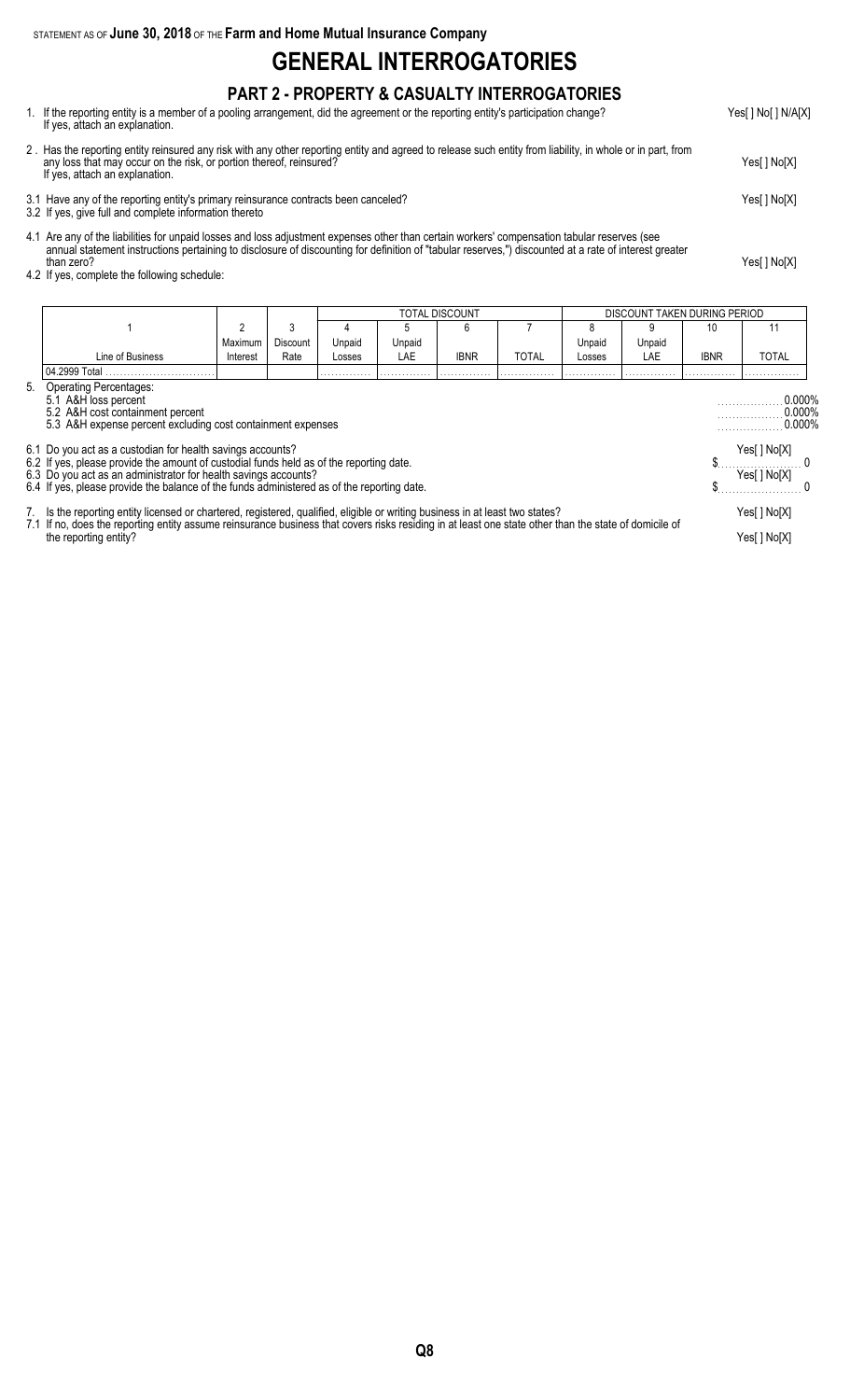### STATEMENT AS OF **June 30, 2018** OF THE **Farm and Home Mutual Insurance Company**

# **SCHEDULE F - CEDED REINSURANCE**

**Showing all new reinsurers - Current Year to Date**

| <b>NAIC</b> |                  |           |              |           | Certified               | <b>Effective Date</b>   |
|-------------|------------------|-----------|--------------|-----------|-------------------------|-------------------------|
| Company     |                  | Name of   | Domiciliary  | Type of   | <b>Reinsurer Rating</b> | of Certified            |
| Code        | <b>ID Number</b> | Reinsurer | Jurisdiction | Reinsurer | (1 through 6)           | <b>Reinsurer Rating</b> |
|             |                  |           |              |           |                         |                         |
|             |                  |           |              |           |                         |                         |
|             |                  |           |              |           |                         |                         |
|             |                  |           |              |           |                         |                         |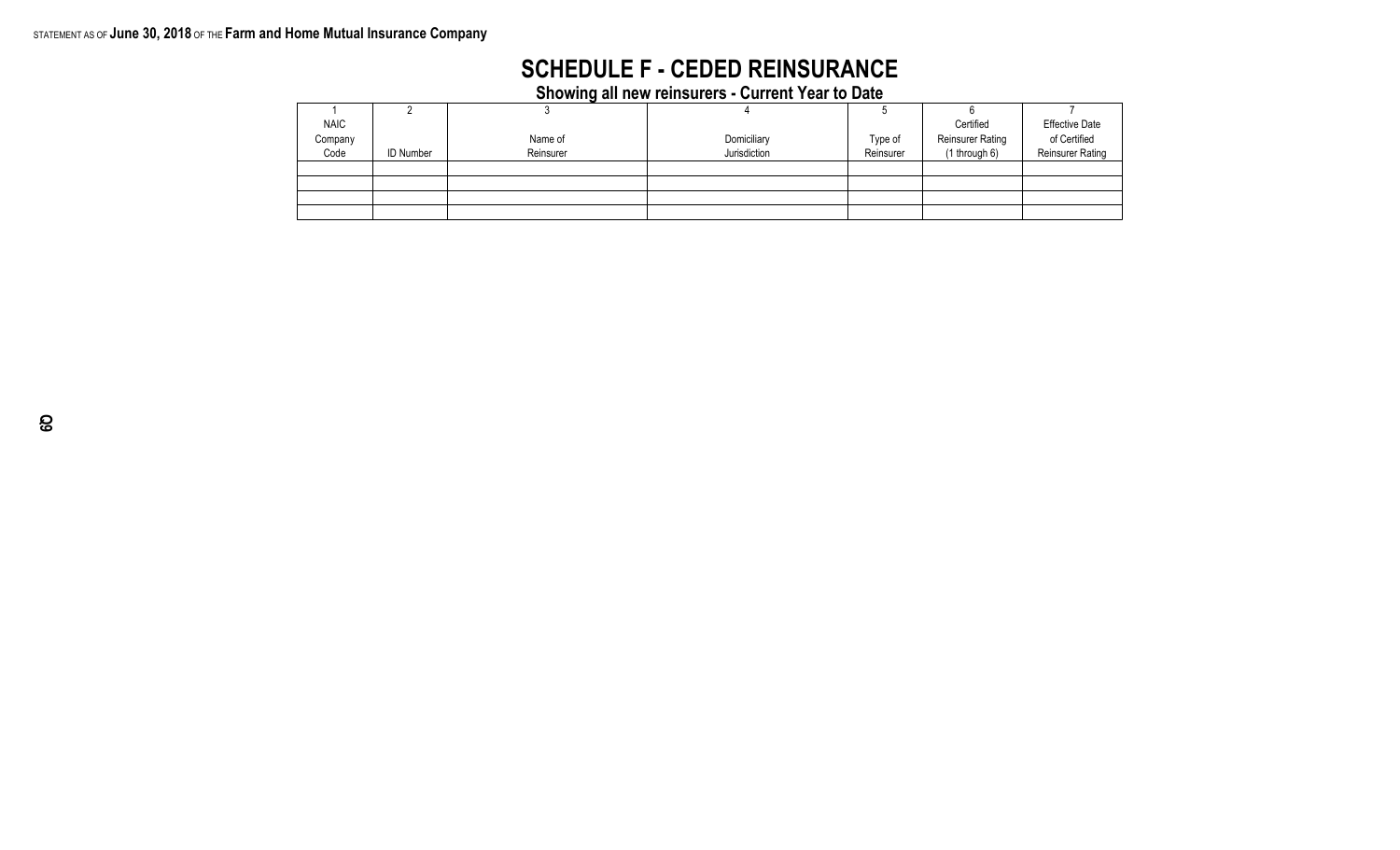# STATEMENT AS OF June 30, 2018 OF THE Farm and Home Mutual Insurance Company<br>SCHEDULE T - EXHIBIT OF PREMIUMS WRITTEN Current Year to Date - Allocated by States and Territories

| 3<br>2<br><b>Current Year</b><br><b>Active Status</b><br><b>Current Year</b><br>Prior Year<br><b>Current Year</b><br>Prior Year<br>Prior Year<br>To Date<br>To Date<br>To Date<br>To Date<br>To Date<br>To Date<br>States, etc.<br>(a)<br>$\mathbf{1}$ .<br>N<br>   <br>.<br>.<br>.<br>2.<br>.<br>.<br>3.<br>.<br>4.<br>5.<br> <br>6.<br>.<br>.<br>.<br>7.<br> <br>.<br>8.<br>.<br>9.<br>.<br>10.<br>11.<br>.<br>12.<br>.<br>13.<br>.<br>.<br>.<br>14.<br>.<br>.<br>15.<br>.<br>.<br>16.<br>.<br>17.<br>.<br>.<br>18.<br>.<br>.<br>19.<br>.<br>.<br>20.<br>21.<br>22.<br>23.<br>.<br>24.<br>.<br>25.<br>.<br>.<br>26.<br>.<br>.<br>.<br>27.<br>.<br>.<br>.<br>28.<br> <br> <br>.<br>29.<br>.<br>. <b>.</b> .<br>.<br>30.<br>.<br>.<br>31.<br>.<br>.<br>32.<br>.<br>.<br>33.<br>.<br>34.<br>35.<br>   <br>.<br>.<br>36.<br>.<br>37.<br>.<br>.<br>.<br>38.<br>.<br>.<br>.<br>39.<br> <br> <br>.<br>.<br>40.<br> <br> <br>.<br>.<br>41.<br>.<br>. <b>.</b> .<br>.<br>42.<br>.<br>.<br>.<br>43.<br>.<br>44.<br>.<br>.<br>.<br>45.<br>46.<br>47.<br>48.<br>.<br> <br>49.<br>.<br>.<br>.<br>50.<br>.<br>.<br>.<br>51.<br> <br> <br>.<br>.<br>52.<br>.<br>.<br>53.<br>.<br>.<br>54.<br>.<br>.<br>.<br>55.<br>.<br>56.<br>.<br>57.<br>58.<br>.<br>59.<br><b>DETAILS OF WRITE-INS</b><br>$\ldots$ X X X $\ldots$<br>.<br>.<br>.<br>.<br>.<br>$$ $XXX$<br>.<br>.<br>.<br>.<br>.<br>58003.<br>$$ $XXX$<br>.<br>.<br>.<br>.<br>.<br>58998Summary of remaining write-ins for Line<br>$\ldots$ X X X $\ldots$<br>58 from overflow page<br>.<br>58999TOTALS (Lines 58001 through 58003<br>plus 58998) (Line 58 above)<br>$\ldots$ X X X $\ldots$<br>.<br>.<br>(a) Active Status Counts:<br>D. Pogistered, Nep demiciled PPCs |                                                                 | w paw | THIVOUGH MY<br>Direct Premiums Written | <b>OWNO GIN I CHINDING</b> | Direct Losses Paid (Deducting Salvage) | Direct Losses Unpaid |
|---------------------------------------------------------------------------------------------------------------------------------------------------------------------------------------------------------------------------------------------------------------------------------------------------------------------------------------------------------------------------------------------------------------------------------------------------------------------------------------------------------------------------------------------------------------------------------------------------------------------------------------------------------------------------------------------------------------------------------------------------------------------------------------------------------------------------------------------------------------------------------------------------------------------------------------------------------------------------------------------------------------------------------------------------------------------------------------------------------------------------------------------------------------------------------------------------------------------------------------------------------------------------------------------------------------------------------------------------------------------------------------------------------------------------------------------------------------------------------------------------------------------------------------------------------------------------------------------------------------------------------------------------------------------------------------------------------------|-----------------------------------------------------------------|-------|----------------------------------------|----------------------------|----------------------------------------|----------------------|
|                                                                                                                                                                                                                                                                                                                                                                                                                                                                                                                                                                                                                                                                                                                                                                                                                                                                                                                                                                                                                                                                                                                                                                                                                                                                                                                                                                                                                                                                                                                                                                                                                                                                                                               |                                                                 |       |                                        |                            |                                        |                      |
|                                                                                                                                                                                                                                                                                                                                                                                                                                                                                                                                                                                                                                                                                                                                                                                                                                                                                                                                                                                                                                                                                                                                                                                                                                                                                                                                                                                                                                                                                                                                                                                                                                                                                                               |                                                                 |       |                                        |                            |                                        |                      |
|                                                                                                                                                                                                                                                                                                                                                                                                                                                                                                                                                                                                                                                                                                                                                                                                                                                                                                                                                                                                                                                                                                                                                                                                                                                                                                                                                                                                                                                                                                                                                                                                                                                                                                               |                                                                 |       |                                        |                            |                                        |                      |
|                                                                                                                                                                                                                                                                                                                                                                                                                                                                                                                                                                                                                                                                                                                                                                                                                                                                                                                                                                                                                                                                                                                                                                                                                                                                                                                                                                                                                                                                                                                                                                                                                                                                                                               |                                                                 |       |                                        |                            |                                        |                      |
|                                                                                                                                                                                                                                                                                                                                                                                                                                                                                                                                                                                                                                                                                                                                                                                                                                                                                                                                                                                                                                                                                                                                                                                                                                                                                                                                                                                                                                                                                                                                                                                                                                                                                                               |                                                                 |       |                                        |                            |                                        |                      |
|                                                                                                                                                                                                                                                                                                                                                                                                                                                                                                                                                                                                                                                                                                                                                                                                                                                                                                                                                                                                                                                                                                                                                                                                                                                                                                                                                                                                                                                                                                                                                                                                                                                                                                               |                                                                 |       |                                        |                            |                                        |                      |
|                                                                                                                                                                                                                                                                                                                                                                                                                                                                                                                                                                                                                                                                                                                                                                                                                                                                                                                                                                                                                                                                                                                                                                                                                                                                                                                                                                                                                                                                                                                                                                                                                                                                                                               |                                                                 |       |                                        |                            |                                        |                      |
|                                                                                                                                                                                                                                                                                                                                                                                                                                                                                                                                                                                                                                                                                                                                                                                                                                                                                                                                                                                                                                                                                                                                                                                                                                                                                                                                                                                                                                                                                                                                                                                                                                                                                                               |                                                                 |       |                                        |                            |                                        |                      |
|                                                                                                                                                                                                                                                                                                                                                                                                                                                                                                                                                                                                                                                                                                                                                                                                                                                                                                                                                                                                                                                                                                                                                                                                                                                                                                                                                                                                                                                                                                                                                                                                                                                                                                               |                                                                 |       |                                        |                            |                                        |                      |
|                                                                                                                                                                                                                                                                                                                                                                                                                                                                                                                                                                                                                                                                                                                                                                                                                                                                                                                                                                                                                                                                                                                                                                                                                                                                                                                                                                                                                                                                                                                                                                                                                                                                                                               |                                                                 |       |                                        |                            |                                        |                      |
|                                                                                                                                                                                                                                                                                                                                                                                                                                                                                                                                                                                                                                                                                                                                                                                                                                                                                                                                                                                                                                                                                                                                                                                                                                                                                                                                                                                                                                                                                                                                                                                                                                                                                                               |                                                                 |       |                                        |                            |                                        |                      |
|                                                                                                                                                                                                                                                                                                                                                                                                                                                                                                                                                                                                                                                                                                                                                                                                                                                                                                                                                                                                                                                                                                                                                                                                                                                                                                                                                                                                                                                                                                                                                                                                                                                                                                               |                                                                 |       |                                        |                            |                                        |                      |
|                                                                                                                                                                                                                                                                                                                                                                                                                                                                                                                                                                                                                                                                                                                                                                                                                                                                                                                                                                                                                                                                                                                                                                                                                                                                                                                                                                                                                                                                                                                                                                                                                                                                                                               |                                                                 |       |                                        |                            |                                        |                      |
|                                                                                                                                                                                                                                                                                                                                                                                                                                                                                                                                                                                                                                                                                                                                                                                                                                                                                                                                                                                                                                                                                                                                                                                                                                                                                                                                                                                                                                                                                                                                                                                                                                                                                                               |                                                                 |       |                                        |                            |                                        |                      |
|                                                                                                                                                                                                                                                                                                                                                                                                                                                                                                                                                                                                                                                                                                                                                                                                                                                                                                                                                                                                                                                                                                                                                                                                                                                                                                                                                                                                                                                                                                                                                                                                                                                                                                               |                                                                 |       |                                        |                            |                                        |                      |
|                                                                                                                                                                                                                                                                                                                                                                                                                                                                                                                                                                                                                                                                                                                                                                                                                                                                                                                                                                                                                                                                                                                                                                                                                                                                                                                                                                                                                                                                                                                                                                                                                                                                                                               |                                                                 |       |                                        |                            |                                        |                      |
|                                                                                                                                                                                                                                                                                                                                                                                                                                                                                                                                                                                                                                                                                                                                                                                                                                                                                                                                                                                                                                                                                                                                                                                                                                                                                                                                                                                                                                                                                                                                                                                                                                                                                                               |                                                                 |       |                                        |                            |                                        |                      |
|                                                                                                                                                                                                                                                                                                                                                                                                                                                                                                                                                                                                                                                                                                                                                                                                                                                                                                                                                                                                                                                                                                                                                                                                                                                                                                                                                                                                                                                                                                                                                                                                                                                                                                               |                                                                 |       |                                        |                            |                                        |                      |
|                                                                                                                                                                                                                                                                                                                                                                                                                                                                                                                                                                                                                                                                                                                                                                                                                                                                                                                                                                                                                                                                                                                                                                                                                                                                                                                                                                                                                                                                                                                                                                                                                                                                                                               |                                                                 |       |                                        |                            |                                        |                      |
|                                                                                                                                                                                                                                                                                                                                                                                                                                                                                                                                                                                                                                                                                                                                                                                                                                                                                                                                                                                                                                                                                                                                                                                                                                                                                                                                                                                                                                                                                                                                                                                                                                                                                                               |                                                                 |       |                                        |                            |                                        |                      |
|                                                                                                                                                                                                                                                                                                                                                                                                                                                                                                                                                                                                                                                                                                                                                                                                                                                                                                                                                                                                                                                                                                                                                                                                                                                                                                                                                                                                                                                                                                                                                                                                                                                                                                               |                                                                 |       |                                        |                            |                                        |                      |
|                                                                                                                                                                                                                                                                                                                                                                                                                                                                                                                                                                                                                                                                                                                                                                                                                                                                                                                                                                                                                                                                                                                                                                                                                                                                                                                                                                                                                                                                                                                                                                                                                                                                                                               |                                                                 |       |                                        |                            |                                        |                      |
|                                                                                                                                                                                                                                                                                                                                                                                                                                                                                                                                                                                                                                                                                                                                                                                                                                                                                                                                                                                                                                                                                                                                                                                                                                                                                                                                                                                                                                                                                                                                                                                                                                                                                                               |                                                                 |       |                                        |                            |                                        |                      |
|                                                                                                                                                                                                                                                                                                                                                                                                                                                                                                                                                                                                                                                                                                                                                                                                                                                                                                                                                                                                                                                                                                                                                                                                                                                                                                                                                                                                                                                                                                                                                                                                                                                                                                               |                                                                 |       |                                        |                            |                                        |                      |
|                                                                                                                                                                                                                                                                                                                                                                                                                                                                                                                                                                                                                                                                                                                                                                                                                                                                                                                                                                                                                                                                                                                                                                                                                                                                                                                                                                                                                                                                                                                                                                                                                                                                                                               |                                                                 |       |                                        |                            |                                        |                      |
|                                                                                                                                                                                                                                                                                                                                                                                                                                                                                                                                                                                                                                                                                                                                                                                                                                                                                                                                                                                                                                                                                                                                                                                                                                                                                                                                                                                                                                                                                                                                                                                                                                                                                                               |                                                                 |       |                                        |                            |                                        |                      |
|                                                                                                                                                                                                                                                                                                                                                                                                                                                                                                                                                                                                                                                                                                                                                                                                                                                                                                                                                                                                                                                                                                                                                                                                                                                                                                                                                                                                                                                                                                                                                                                                                                                                                                               |                                                                 |       |                                        |                            |                                        |                      |
|                                                                                                                                                                                                                                                                                                                                                                                                                                                                                                                                                                                                                                                                                                                                                                                                                                                                                                                                                                                                                                                                                                                                                                                                                                                                                                                                                                                                                                                                                                                                                                                                                                                                                                               |                                                                 |       |                                        |                            |                                        |                      |
|                                                                                                                                                                                                                                                                                                                                                                                                                                                                                                                                                                                                                                                                                                                                                                                                                                                                                                                                                                                                                                                                                                                                                                                                                                                                                                                                                                                                                                                                                                                                                                                                                                                                                                               |                                                                 |       |                                        |                            |                                        |                      |
|                                                                                                                                                                                                                                                                                                                                                                                                                                                                                                                                                                                                                                                                                                                                                                                                                                                                                                                                                                                                                                                                                                                                                                                                                                                                                                                                                                                                                                                                                                                                                                                                                                                                                                               |                                                                 |       |                                        |                            |                                        |                      |
|                                                                                                                                                                                                                                                                                                                                                                                                                                                                                                                                                                                                                                                                                                                                                                                                                                                                                                                                                                                                                                                                                                                                                                                                                                                                                                                                                                                                                                                                                                                                                                                                                                                                                                               |                                                                 |       |                                        |                            |                                        |                      |
|                                                                                                                                                                                                                                                                                                                                                                                                                                                                                                                                                                                                                                                                                                                                                                                                                                                                                                                                                                                                                                                                                                                                                                                                                                                                                                                                                                                                                                                                                                                                                                                                                                                                                                               |                                                                 |       |                                        |                            |                                        |                      |
|                                                                                                                                                                                                                                                                                                                                                                                                                                                                                                                                                                                                                                                                                                                                                                                                                                                                                                                                                                                                                                                                                                                                                                                                                                                                                                                                                                                                                                                                                                                                                                                                                                                                                                               |                                                                 |       |                                        |                            |                                        |                      |
|                                                                                                                                                                                                                                                                                                                                                                                                                                                                                                                                                                                                                                                                                                                                                                                                                                                                                                                                                                                                                                                                                                                                                                                                                                                                                                                                                                                                                                                                                                                                                                                                                                                                                                               |                                                                 |       |                                        |                            |                                        |                      |
|                                                                                                                                                                                                                                                                                                                                                                                                                                                                                                                                                                                                                                                                                                                                                                                                                                                                                                                                                                                                                                                                                                                                                                                                                                                                                                                                                                                                                                                                                                                                                                                                                                                                                                               |                                                                 |       |                                        |                            |                                        |                      |
|                                                                                                                                                                                                                                                                                                                                                                                                                                                                                                                                                                                                                                                                                                                                                                                                                                                                                                                                                                                                                                                                                                                                                                                                                                                                                                                                                                                                                                                                                                                                                                                                                                                                                                               |                                                                 |       |                                        |                            |                                        |                      |
|                                                                                                                                                                                                                                                                                                                                                                                                                                                                                                                                                                                                                                                                                                                                                                                                                                                                                                                                                                                                                                                                                                                                                                                                                                                                                                                                                                                                                                                                                                                                                                                                                                                                                                               |                                                                 |       |                                        |                            |                                        |                      |
|                                                                                                                                                                                                                                                                                                                                                                                                                                                                                                                                                                                                                                                                                                                                                                                                                                                                                                                                                                                                                                                                                                                                                                                                                                                                                                                                                                                                                                                                                                                                                                                                                                                                                                               |                                                                 |       |                                        |                            |                                        |                      |
|                                                                                                                                                                                                                                                                                                                                                                                                                                                                                                                                                                                                                                                                                                                                                                                                                                                                                                                                                                                                                                                                                                                                                                                                                                                                                                                                                                                                                                                                                                                                                                                                                                                                                                               |                                                                 |       |                                        |                            |                                        |                      |
|                                                                                                                                                                                                                                                                                                                                                                                                                                                                                                                                                                                                                                                                                                                                                                                                                                                                                                                                                                                                                                                                                                                                                                                                                                                                                                                                                                                                                                                                                                                                                                                                                                                                                                               |                                                                 |       |                                        |                            |                                        |                      |
|                                                                                                                                                                                                                                                                                                                                                                                                                                                                                                                                                                                                                                                                                                                                                                                                                                                                                                                                                                                                                                                                                                                                                                                                                                                                                                                                                                                                                                                                                                                                                                                                                                                                                                               |                                                                 |       |                                        |                            |                                        |                      |
|                                                                                                                                                                                                                                                                                                                                                                                                                                                                                                                                                                                                                                                                                                                                                                                                                                                                                                                                                                                                                                                                                                                                                                                                                                                                                                                                                                                                                                                                                                                                                                                                                                                                                                               |                                                                 |       |                                        |                            |                                        |                      |
|                                                                                                                                                                                                                                                                                                                                                                                                                                                                                                                                                                                                                                                                                                                                                                                                                                                                                                                                                                                                                                                                                                                                                                                                                                                                                                                                                                                                                                                                                                                                                                                                                                                                                                               |                                                                 |       |                                        |                            |                                        |                      |
|                                                                                                                                                                                                                                                                                                                                                                                                                                                                                                                                                                                                                                                                                                                                                                                                                                                                                                                                                                                                                                                                                                                                                                                                                                                                                                                                                                                                                                                                                                                                                                                                                                                                                                               |                                                                 |       |                                        |                            |                                        |                      |
|                                                                                                                                                                                                                                                                                                                                                                                                                                                                                                                                                                                                                                                                                                                                                                                                                                                                                                                                                                                                                                                                                                                                                                                                                                                                                                                                                                                                                                                                                                                                                                                                                                                                                                               |                                                                 |       |                                        |                            |                                        |                      |
|                                                                                                                                                                                                                                                                                                                                                                                                                                                                                                                                                                                                                                                                                                                                                                                                                                                                                                                                                                                                                                                                                                                                                                                                                                                                                                                                                                                                                                                                                                                                                                                                                                                                                                               |                                                                 |       |                                        |                            |                                        |                      |
|                                                                                                                                                                                                                                                                                                                                                                                                                                                                                                                                                                                                                                                                                                                                                                                                                                                                                                                                                                                                                                                                                                                                                                                                                                                                                                                                                                                                                                                                                                                                                                                                                                                                                                               |                                                                 |       |                                        |                            |                                        |                      |
|                                                                                                                                                                                                                                                                                                                                                                                                                                                                                                                                                                                                                                                                                                                                                                                                                                                                                                                                                                                                                                                                                                                                                                                                                                                                                                                                                                                                                                                                                                                                                                                                                                                                                                               |                                                                 |       |                                        |                            |                                        |                      |
|                                                                                                                                                                                                                                                                                                                                                                                                                                                                                                                                                                                                                                                                                                                                                                                                                                                                                                                                                                                                                                                                                                                                                                                                                                                                                                                                                                                                                                                                                                                                                                                                                                                                                                               |                                                                 |       |                                        |                            |                                        |                      |
|                                                                                                                                                                                                                                                                                                                                                                                                                                                                                                                                                                                                                                                                                                                                                                                                                                                                                                                                                                                                                                                                                                                                                                                                                                                                                                                                                                                                                                                                                                                                                                                                                                                                                                               |                                                                 |       |                                        |                            |                                        |                      |
|                                                                                                                                                                                                                                                                                                                                                                                                                                                                                                                                                                                                                                                                                                                                                                                                                                                                                                                                                                                                                                                                                                                                                                                                                                                                                                                                                                                                                                                                                                                                                                                                                                                                                                               |                                                                 |       |                                        |                            |                                        |                      |
|                                                                                                                                                                                                                                                                                                                                                                                                                                                                                                                                                                                                                                                                                                                                                                                                                                                                                                                                                                                                                                                                                                                                                                                                                                                                                                                                                                                                                                                                                                                                                                                                                                                                                                               |                                                                 |       |                                        |                            |                                        |                      |
|                                                                                                                                                                                                                                                                                                                                                                                                                                                                                                                                                                                                                                                                                                                                                                                                                                                                                                                                                                                                                                                                                                                                                                                                                                                                                                                                                                                                                                                                                                                                                                                                                                                                                                               |                                                                 |       |                                        |                            |                                        |                      |
|                                                                                                                                                                                                                                                                                                                                                                                                                                                                                                                                                                                                                                                                                                                                                                                                                                                                                                                                                                                                                                                                                                                                                                                                                                                                                                                                                                                                                                                                                                                                                                                                                                                                                                               |                                                                 |       |                                        |                            |                                        |                      |
|                                                                                                                                                                                                                                                                                                                                                                                                                                                                                                                                                                                                                                                                                                                                                                                                                                                                                                                                                                                                                                                                                                                                                                                                                                                                                                                                                                                                                                                                                                                                                                                                                                                                                                               |                                                                 |       |                                        |                            |                                        |                      |
|                                                                                                                                                                                                                                                                                                                                                                                                                                                                                                                                                                                                                                                                                                                                                                                                                                                                                                                                                                                                                                                                                                                                                                                                                                                                                                                                                                                                                                                                                                                                                                                                                                                                                                               |                                                                 |       |                                        |                            |                                        |                      |
|                                                                                                                                                                                                                                                                                                                                                                                                                                                                                                                                                                                                                                                                                                                                                                                                                                                                                                                                                                                                                                                                                                                                                                                                                                                                                                                                                                                                                                                                                                                                                                                                                                                                                                               |                                                                 |       |                                        |                            |                                        |                      |
|                                                                                                                                                                                                                                                                                                                                                                                                                                                                                                                                                                                                                                                                                                                                                                                                                                                                                                                                                                                                                                                                                                                                                                                                                                                                                                                                                                                                                                                                                                                                                                                                                                                                                                               |                                                                 |       |                                        |                            |                                        |                      |
|                                                                                                                                                                                                                                                                                                                                                                                                                                                                                                                                                                                                                                                                                                                                                                                                                                                                                                                                                                                                                                                                                                                                                                                                                                                                                                                                                                                                                                                                                                                                                                                                                                                                                                               |                                                                 |       |                                        |                            |                                        |                      |
|                                                                                                                                                                                                                                                                                                                                                                                                                                                                                                                                                                                                                                                                                                                                                                                                                                                                                                                                                                                                                                                                                                                                                                                                                                                                                                                                                                                                                                                                                                                                                                                                                                                                                                               |                                                                 |       |                                        |                            |                                        |                      |
|                                                                                                                                                                                                                                                                                                                                                                                                                                                                                                                                                                                                                                                                                                                                                                                                                                                                                                                                                                                                                                                                                                                                                                                                                                                                                                                                                                                                                                                                                                                                                                                                                                                                                                               |                                                                 |       |                                        |                            |                                        |                      |
|                                                                                                                                                                                                                                                                                                                                                                                                                                                                                                                                                                                                                                                                                                                                                                                                                                                                                                                                                                                                                                                                                                                                                                                                                                                                                                                                                                                                                                                                                                                                                                                                                                                                                                               |                                                                 |       |                                        |                            |                                        |                      |
|                                                                                                                                                                                                                                                                                                                                                                                                                                                                                                                                                                                                                                                                                                                                                                                                                                                                                                                                                                                                                                                                                                                                                                                                                                                                                                                                                                                                                                                                                                                                                                                                                                                                                                               |                                                                 |       |                                        |                            |                                        |                      |
|                                                                                                                                                                                                                                                                                                                                                                                                                                                                                                                                                                                                                                                                                                                                                                                                                                                                                                                                                                                                                                                                                                                                                                                                                                                                                                                                                                                                                                                                                                                                                                                                                                                                                                               |                                                                 |       |                                        |                            |                                        |                      |
|                                                                                                                                                                                                                                                                                                                                                                                                                                                                                                                                                                                                                                                                                                                                                                                                                                                                                                                                                                                                                                                                                                                                                                                                                                                                                                                                                                                                                                                                                                                                                                                                                                                                                                               |                                                                 |       |                                        |                            |                                        |                      |
|                                                                                                                                                                                                                                                                                                                                                                                                                                                                                                                                                                                                                                                                                                                                                                                                                                                                                                                                                                                                                                                                                                                                                                                                                                                                                                                                                                                                                                                                                                                                                                                                                                                                                                               |                                                                 |       |                                        |                            |                                        |                      |
|                                                                                                                                                                                                                                                                                                                                                                                                                                                                                                                                                                                                                                                                                                                                                                                                                                                                                                                                                                                                                                                                                                                                                                                                                                                                                                                                                                                                                                                                                                                                                                                                                                                                                                               |                                                                 |       |                                        |                            |                                        |                      |
|                                                                                                                                                                                                                                                                                                                                                                                                                                                                                                                                                                                                                                                                                                                                                                                                                                                                                                                                                                                                                                                                                                                                                                                                                                                                                                                                                                                                                                                                                                                                                                                                                                                                                                               |                                                                 |       |                                        |                            |                                        |                      |
|                                                                                                                                                                                                                                                                                                                                                                                                                                                                                                                                                                                                                                                                                                                                                                                                                                                                                                                                                                                                                                                                                                                                                                                                                                                                                                                                                                                                                                                                                                                                                                                                                                                                                                               |                                                                 |       |                                        |                            |                                        |                      |
|                                                                                                                                                                                                                                                                                                                                                                                                                                                                                                                                                                                                                                                                                                                                                                                                                                                                                                                                                                                                                                                                                                                                                                                                                                                                                                                                                                                                                                                                                                                                                                                                                                                                                                               |                                                                 |       |                                        |                            |                                        |                      |
|                                                                                                                                                                                                                                                                                                                                                                                                                                                                                                                                                                                                                                                                                                                                                                                                                                                                                                                                                                                                                                                                                                                                                                                                                                                                                                                                                                                                                                                                                                                                                                                                                                                                                                               |                                                                 |       |                                        |                            |                                        |                      |
|                                                                                                                                                                                                                                                                                                                                                                                                                                                                                                                                                                                                                                                                                                                                                                                                                                                                                                                                                                                                                                                                                                                                                                                                                                                                                                                                                                                                                                                                                                                                                                                                                                                                                                               |                                                                 |       |                                        |                            |                                        |                      |
|                                                                                                                                                                                                                                                                                                                                                                                                                                                                                                                                                                                                                                                                                                                                                                                                                                                                                                                                                                                                                                                                                                                                                                                                                                                                                                                                                                                                                                                                                                                                                                                                                                                                                                               |                                                                 |       |                                        |                            |                                        |                      |
|                                                                                                                                                                                                                                                                                                                                                                                                                                                                                                                                                                                                                                                                                                                                                                                                                                                                                                                                                                                                                                                                                                                                                                                                                                                                                                                                                                                                                                                                                                                                                                                                                                                                                                               |                                                                 |       |                                        |                            |                                        |                      |
|                                                                                                                                                                                                                                                                                                                                                                                                                                                                                                                                                                                                                                                                                                                                                                                                                                                                                                                                                                                                                                                                                                                                                                                                                                                                                                                                                                                                                                                                                                                                                                                                                                                                                                               |                                                                 |       |                                        |                            |                                        |                      |
|                                                                                                                                                                                                                                                                                                                                                                                                                                                                                                                                                                                                                                                                                                                                                                                                                                                                                                                                                                                                                                                                                                                                                                                                                                                                                                                                                                                                                                                                                                                                                                                                                                                                                                               |                                                                 |       |                                        |                            |                                        |                      |
|                                                                                                                                                                                                                                                                                                                                                                                                                                                                                                                                                                                                                                                                                                                                                                                                                                                                                                                                                                                                                                                                                                                                                                                                                                                                                                                                                                                                                                                                                                                                                                                                                                                                                                               |                                                                 |       |                                        |                            |                                        |                      |
|                                                                                                                                                                                                                                                                                                                                                                                                                                                                                                                                                                                                                                                                                                                                                                                                                                                                                                                                                                                                                                                                                                                                                                                                                                                                                                                                                                                                                                                                                                                                                                                                                                                                                                               |                                                                 |       |                                        |                            |                                        |                      |
|                                                                                                                                                                                                                                                                                                                                                                                                                                                                                                                                                                                                                                                                                                                                                                                                                                                                                                                                                                                                                                                                                                                                                                                                                                                                                                                                                                                                                                                                                                                                                                                                                                                                                                               |                                                                 |       |                                        |                            |                                        |                      |
|                                                                                                                                                                                                                                                                                                                                                                                                                                                                                                                                                                                                                                                                                                                                                                                                                                                                                                                                                                                                                                                                                                                                                                                                                                                                                                                                                                                                                                                                                                                                                                                                                                                                                                               |                                                                 |       |                                        |                            |                                        |                      |
|                                                                                                                                                                                                                                                                                                                                                                                                                                                                                                                                                                                                                                                                                                                                                                                                                                                                                                                                                                                                                                                                                                                                                                                                                                                                                                                                                                                                                                                                                                                                                                                                                                                                                                               |                                                                 |       |                                        |                            |                                        |                      |
|                                                                                                                                                                                                                                                                                                                                                                                                                                                                                                                                                                                                                                                                                                                                                                                                                                                                                                                                                                                                                                                                                                                                                                                                                                                                                                                                                                                                                                                                                                                                                                                                                                                                                                               |                                                                 |       |                                        |                            |                                        |                      |
|                                                                                                                                                                                                                                                                                                                                                                                                                                                                                                                                                                                                                                                                                                                                                                                                                                                                                                                                                                                                                                                                                                                                                                                                                                                                                                                                                                                                                                                                                                                                                                                                                                                                                                               |                                                                 |       |                                        |                            |                                        |                      |
|                                                                                                                                                                                                                                                                                                                                                                                                                                                                                                                                                                                                                                                                                                                                                                                                                                                                                                                                                                                                                                                                                                                                                                                                                                                                                                                                                                                                                                                                                                                                                                                                                                                                                                               | Connect or Chartered Licensed incurance certier or deminied PPC |       |                                        |                            |                                        |                      |

E Eligible - Reporting entities eligible or approved to write surplus lines in the state (other than their state of domicile See DSLI)<br>
D Domestic Surplus Lines Insurer (DSLI) Reporting entities authorized to write surplus

R Registered - Non-domiciled RRGs<br>Q Qualified - Qualified or accredited reinsurer

N None of the above Not allowed to write business in the state

 $\frac{1}{\sqrt{156}}$ 

 $\equiv$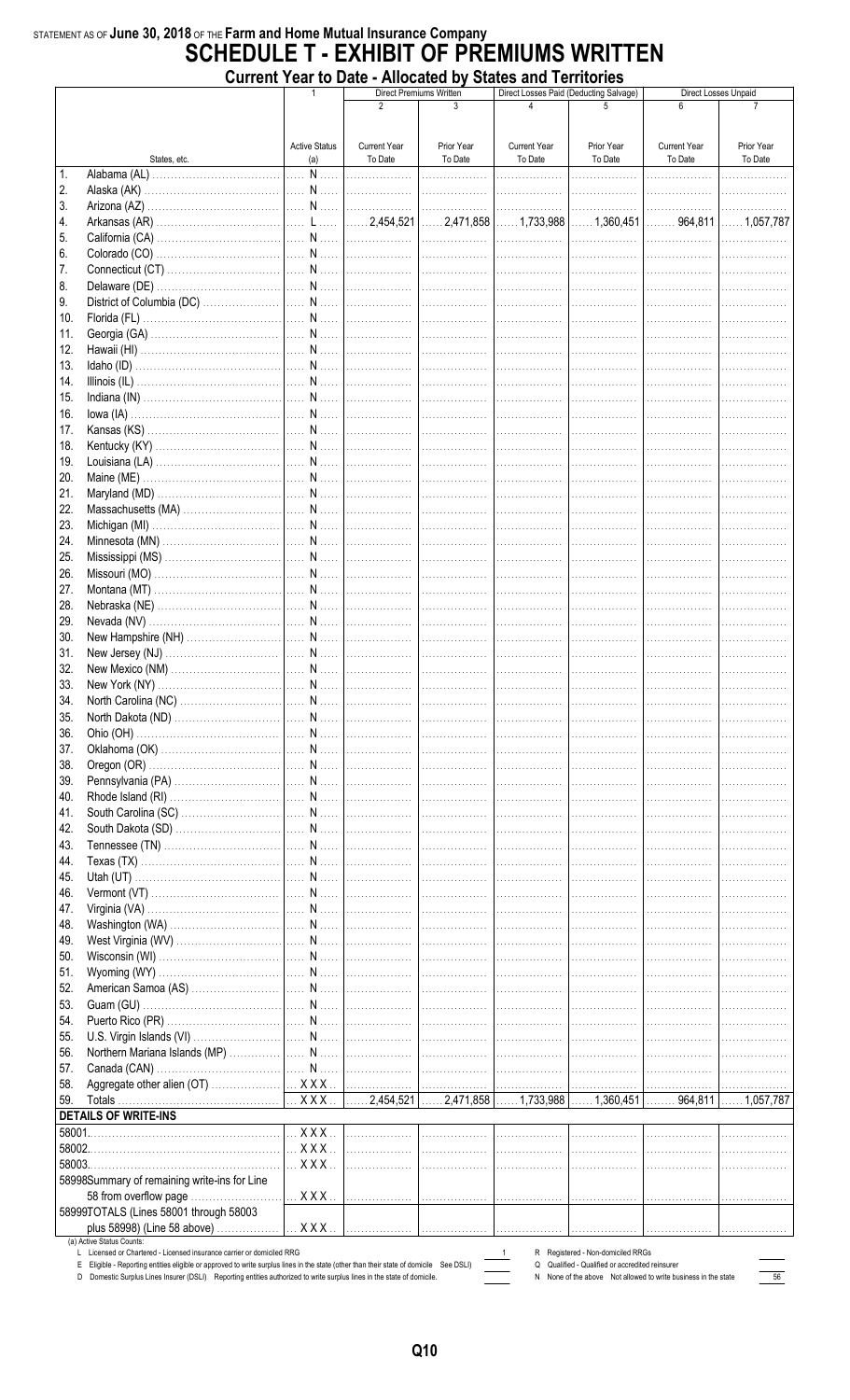**11 Schedule Y Part 1 . . . . . . . . . . . . . . . . . . . . . . . . . . . . . . . . . . . . . . . . . . . . . . . . . . NONE**

**12 Schedule Y Part 1A - Detail of Insurance Holding Company System . . . . . . . . . NONE**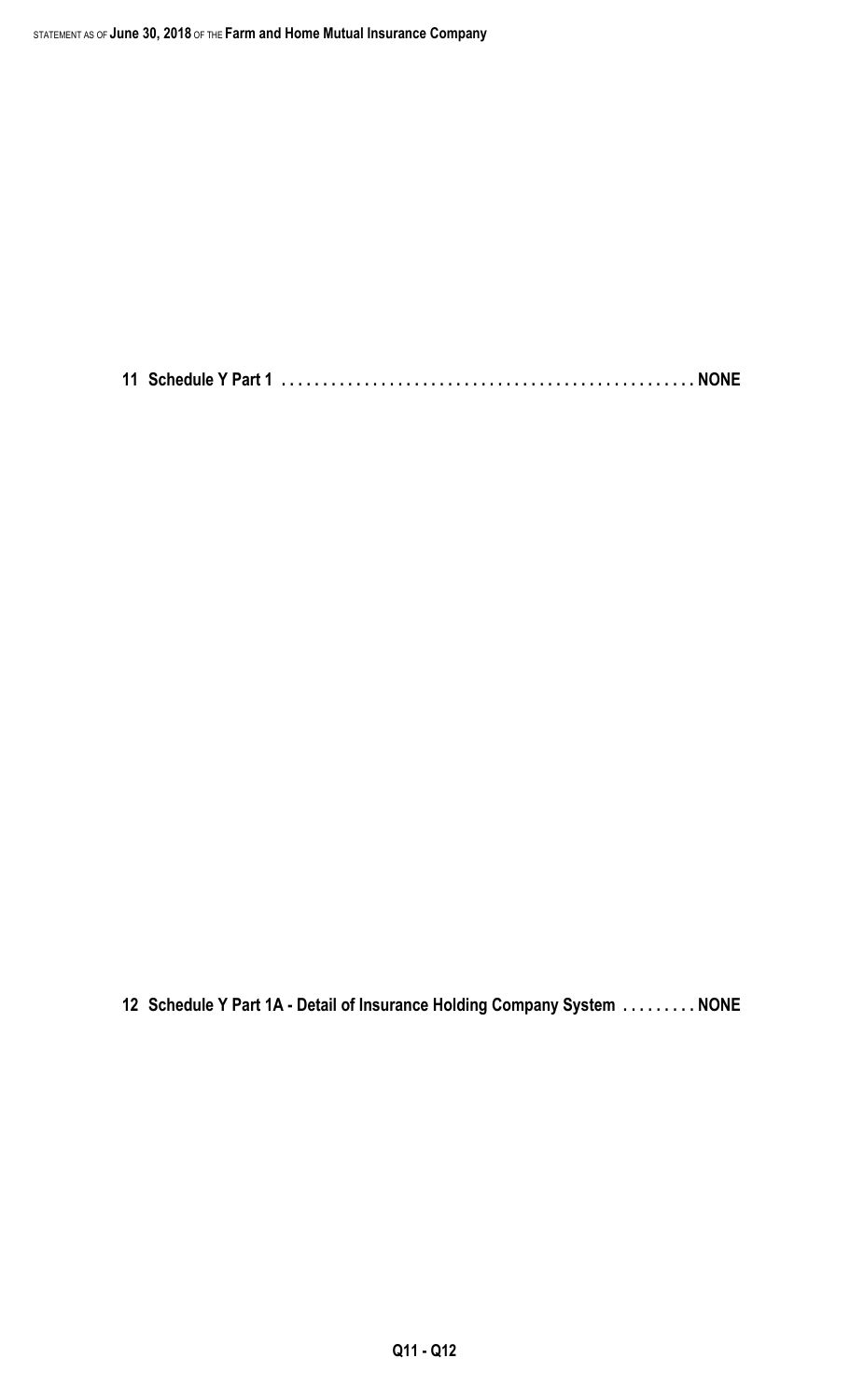# STATEMENT AS OF June 30, 2018 OF THE Farm and Home Mutual Insurance Company<br>PART 1 - LOSS EXPERIENCE

|            |                             | LVVV LAI LINLI         | Current Year to Date |                | 4                     |
|------------|-----------------------------|------------------------|----------------------|----------------|-----------------------|
|            |                             | $\mathbf{1}$           | $\mathfrak{p}$       | $\overline{3}$ | Prior Year to Date    |
|            |                             |                        |                      |                |                       |
|            |                             | <b>Direct Premiums</b> | Direct Losses        | Direct         | <b>Direct Loss</b>    |
|            | Line of Business            |                        |                      |                |                       |
| 1.         |                             |                        |                      |                |                       |
| 2.         |                             |                        |                      |                |                       |
| 3.         |                             |                        |                      |                |                       |
| 4.         |                             |                        |                      |                |                       |
| 5.         |                             |                        |                      |                |                       |
| 6.<br>8.   |                             |                        |                      |                |                       |
| 9.         |                             |                        |                      |                |                       |
| 10.        |                             |                        |                      |                |                       |
| 11.1       |                             |                        |                      |                |                       |
|            |                             |                        |                      |                |                       |
| 11.2       |                             |                        |                      |                |                       |
| 12.<br>13. |                             |                        |                      |                |                       |
| 14.        |                             |                        |                      |                |                       |
| 15.        |                             |                        |                      |                |                       |
| 16.        |                             |                        |                      |                |                       |
| 17.1       |                             |                        |                      |                |                       |
| 17.2       |                             |                        |                      |                |                       |
| 17.3       |                             |                        |                      |                |                       |
| 18.1       |                             |                        |                      |                |                       |
| 18.2       |                             |                        |                      |                |                       |
| 19.1       |                             |                        |                      |                |                       |
| 19.3       |                             |                        |                      |                |                       |
| 21.        |                             |                        |                      |                |                       |
| 22.        |                             |                        |                      |                |                       |
| 23.        |                             |                        |                      |                |                       |
| 24.        |                             |                        |                      |                |                       |
| 26.        |                             |                        |                      |                | $\frac{1}{2}$ 223.469 |
| 27.        |                             |                        |                      |                |                       |
| 28.        |                             |                        |                      |                |                       |
| 29.        |                             |                        |                      |                |                       |
| 30.        |                             |                        |                      |                |                       |
| 31.        |                             |                        |                      |                |                       |
| 32.        |                             |                        |                      |                |                       |
| 33.        |                             |                        |                      |                |                       |
| 34.        |                             |                        |                      |                |                       |
| 35.        |                             |                        |                      |                |                       |
|            | <b>DETAILS OF WRITE-INS</b> |                        |                      |                |                       |
| 3401.      |                             |                        |                      |                |                       |
| 3402.      |                             |                        |                      |                |                       |
| 3403.      |                             |                        |                      |                |                       |
| 3498.      |                             |                        |                      |                |                       |
|            |                             |                        |                      |                |                       |
| 3499.      |                             |                        |                      |                |                       |

## **PART 2 - DIRECT PREMIUMS WRITTEN**

|                 |                                                                                                                                                                                                                               |         | 2            | 3            |
|-----------------|-------------------------------------------------------------------------------------------------------------------------------------------------------------------------------------------------------------------------------|---------|--------------|--------------|
|                 |                                                                                                                                                                                                                               | Current | Current      | Prior Year   |
|                 |                                                                                                                                                                                                                               |         | Year to Date | Year to Date |
| $\mathbf{1}$    | Eine of Business Line of Cuarter Pear to Date Vear to Date Vear to Date Vear to Date Vear to Date Vear to Date Vear to Date Vear to Date Vear to Date City of the City of the City of the City of the City of the City of the |         |              |              |
| 2.              |                                                                                                                                                                                                                               |         |              |              |
| 3.              |                                                                                                                                                                                                                               |         |              |              |
| 4.              |                                                                                                                                                                                                                               |         |              |              |
| 5.              |                                                                                                                                                                                                                               |         |              |              |
| 6.              |                                                                                                                                                                                                                               |         |              |              |
| 8.              |                                                                                                                                                                                                                               |         |              |              |
| 9.              |                                                                                                                                                                                                                               |         |              |              |
| 10 <sup>1</sup> |                                                                                                                                                                                                                               |         |              |              |
| 11.1            |                                                                                                                                                                                                                               |         |              |              |
| 11.2            |                                                                                                                                                                                                                               |         |              |              |
| 12.             |                                                                                                                                                                                                                               |         |              |              |
| 13.             |                                                                                                                                                                                                                               |         |              |              |
| 14.             |                                                                                                                                                                                                                               |         |              |              |
| 15.             |                                                                                                                                                                                                                               |         |              |              |
| 16.             |                                                                                                                                                                                                                               |         |              |              |
| 17.1            |                                                                                                                                                                                                                               |         |              |              |
| 17.2            |                                                                                                                                                                                                                               |         |              |              |
| 17.3            |                                                                                                                                                                                                                               |         |              |              |
| 18.1            |                                                                                                                                                                                                                               |         |              |              |
| 18.2            |                                                                                                                                                                                                                               |         |              |              |
| 19.1            |                                                                                                                                                                                                                               |         |              |              |
| 19.3            |                                                                                                                                                                                                                               |         |              |              |
| 21.             |                                                                                                                                                                                                                               |         |              |              |
| 22.             |                                                                                                                                                                                                                               |         |              |              |
| 23.             |                                                                                                                                                                                                                               |         |              |              |
| 24.             |                                                                                                                                                                                                                               |         |              |              |
| 26.             |                                                                                                                                                                                                                               |         |              |              |
| 27.             |                                                                                                                                                                                                                               |         |              |              |
| 28.             |                                                                                                                                                                                                                               |         |              |              |
| 29.             |                                                                                                                                                                                                                               |         |              |              |
| 30.             |                                                                                                                                                                                                                               |         |              |              |
| 31.             |                                                                                                                                                                                                                               |         |              |              |
| 32.             |                                                                                                                                                                                                                               |         |              |              |
| 33.             |                                                                                                                                                                                                                               |         |              |              |
| 34.             |                                                                                                                                                                                                                               |         |              |              |
| 35.             |                                                                                                                                                                                                                               |         |              |              |
|                 | <b>DETAILS OF WRITE-INS</b>                                                                                                                                                                                                   |         |              |              |
| 3401.           |                                                                                                                                                                                                                               |         |              |              |
| 3402.           |                                                                                                                                                                                                                               |         |              |              |
| 3403.           |                                                                                                                                                                                                                               |         |              |              |
| 3498.           |                                                                                                                                                                                                                               |         |              |              |
| 3499.           |                                                                                                                                                                                                                               |         |              |              |
|                 |                                                                                                                                                                                                                               |         |              |              |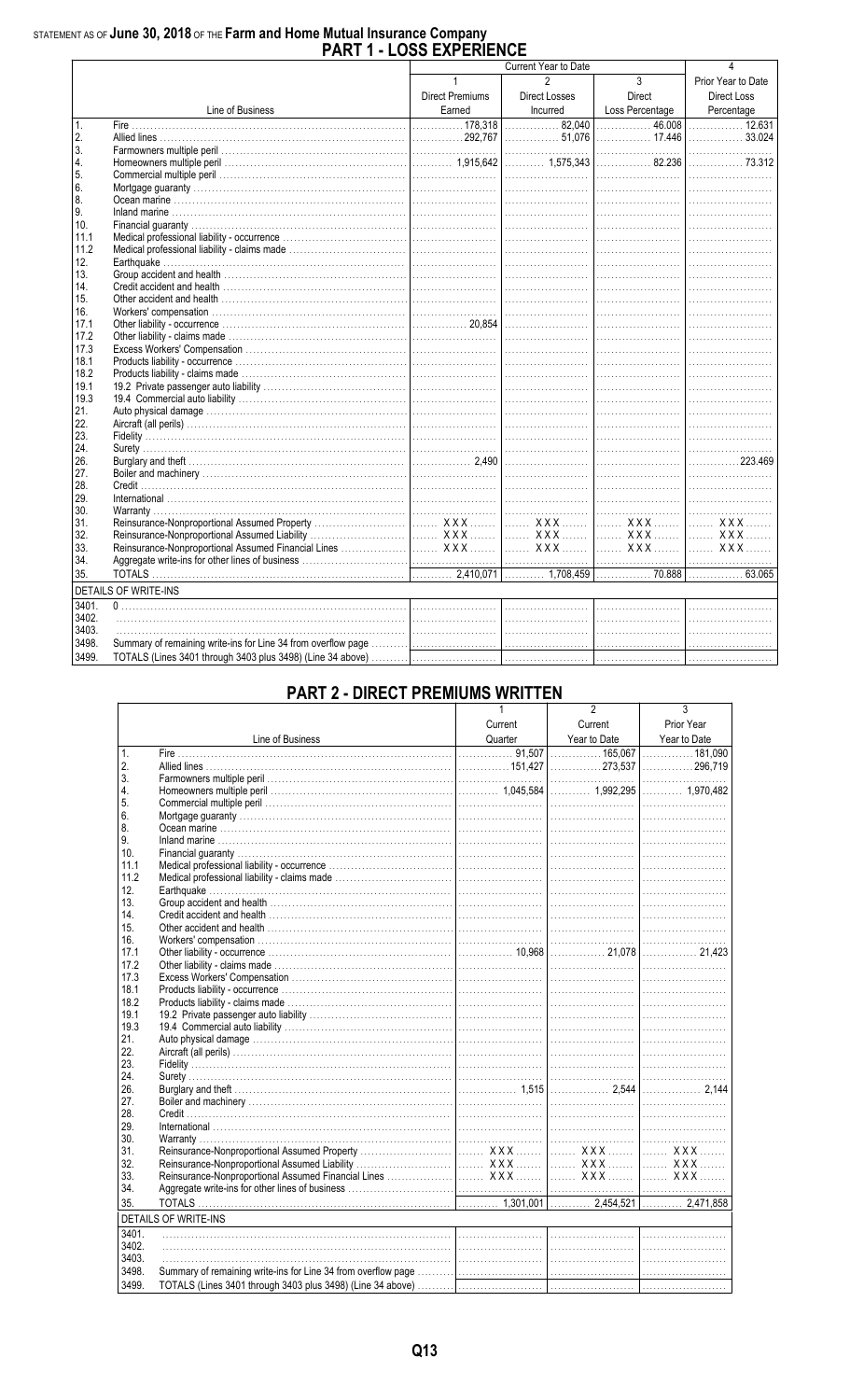## **PART 3 (000 omitted) LOSS AND LOSS ADJUSTMENT EXPENSE RESERVES SCHEDULE**

|      |                           |           |             | -3                 |              |             | -6                           |                  |                    |                                             |                     |                  | 12                  | 13                           |
|------|---------------------------|-----------|-------------|--------------------|--------------|-------------|------------------------------|------------------|--------------------|---------------------------------------------|---------------------|------------------|---------------------|------------------------------|
|      |                           |           |             |                    |              |             |                              | Q.S. Date        | Q.S. Date          |                                             |                     | Prior Year-End   | Prior Year-End      | Prior Year-End               |
|      |                           |           |             |                    | 2018         | 2018 Loss   |                              | Known Case       | Known Case         |                                             |                     | Known Case Loss  | <b>IBNR Loss</b>    | <b>Total Loss</b>            |
|      |                           | Prior     | Prior       | <b>Total Prior</b> | Loss and LAE | and LAE     |                              | Loss and LAE     | Loss and LAE       |                                             |                     | and LAE Reserves | and LAE Reserves    | and LAE                      |
|      |                           | Year-End  | Year-End    | Year-End           | Payments     | Payments    | Total                        | Reserves         | Reserves on Claims |                                             | Total               | Developed        | Developed           | Reserves                     |
|      |                           | Known     | <b>IBNR</b> | Loss and           | on Claims    | on Claims   | 2018 Loss                    | on Claims        | Reported or        | Q.S. Date                                   | Q.S. Loss           | (Savings)/       | (Savings)/          | Developed                    |
|      | Years in Which            | Case Loss | Loss and    | LAE                | Reported     | Unreported  | and LAE                      | Reported and     | Reopened           | <b>IBNR Loss</b>                            | and LAE             | Deficiency       | Deficiency          | (Savings)/                   |
|      | Losses                    | and LAE   | LAE         | Reserves           | as of Prior  | as of Prior | Payments                     | Open as of Prior | Subsequent         | and LAE                                     | Reserves            | $(Cols. 4 + 7)$  | $(Cols. 5 + 8 + 9)$ | Deficiency                   |
|      | Occurred                  | Reserves  | Reserves    | $(Cols. 1 + 2)$    | Year-End     | Year-End    | $(Cols. 4 + 5)$              | Year-End         | to Prior Year-End  | Reserves                                    | $(Cols. 7 + 8 + 9)$ | minus Col. 1)    | minus Col. 2)       | $(Cols. 11 + 12)$            |
|      | 2015 + Prior              |           |             |                    | .            | .           | .                            | .                |                    | . 11                                        | .                   |                  |                     |                              |
|      |                           |           |             | .                  | .            | .           | .                            | .                |                    | .                                           |                     | (10)             |                     |                              |
|      | Subtotals $2016 + Prior$  | 27        | 44          | 71                 |              |             |                              |                  |                    |                                             | .32 <sup>1</sup>    | . (10)           | . (28)              | . (38)                       |
|      |                           |           | . 606       | 880<br>.           | 198          | $\cdots$ 40 | 238                          | . 105            |                    | 125                                         | 240                 | . 29             | (431)<br>.          | . (402)                      |
| 15.  | Subtotals $2017 + Prior$  | . 301     | 650         | . 951              | . 199        | 40          | 239                          | 121              | . 10 $\vert$ .     | $\ldots$ $\ldots$ $\ldots$ $\overline{141}$ | 272                 |                  | (459)               | . (440)                      |
| l 6. |                           |           | <b>XXX</b>  | <b>XXX</b>         | <b>XXX</b> . | 1,467<br>.  | $\ldots \ldots \ldots 1,467$ | <b>XXX</b>       | 286<br>.           | 409                                         | 695<br>.            | <b>XXX</b>       | . X X X .           | $XXX$                        |
|      | Totals                    | 301       | 650         | 951                | . 199        | 1,507       | $\ldots \ldots 1,706$        | 121              | 296                | 550                                         | 967                 | $\ldots$ 191     | . (459)             | $\ldots \ldots \ldots (440)$ |
|      |                           |           |             |                    |              |             |                              |                  |                    |                                             |                     | Col. 11, Line 7  | Col. 12, Line 7     | $ $ Col. 13, Line 7          |
|      |                           |           |             |                    |              |             |                              |                  |                    |                                             |                     | As % of Col. 1   | As % of Col. 2      | As % of Col. 3               |
|      |                           |           |             |                    |              |             |                              |                  |                    |                                             |                     | Line 7           | Line 7              | Line 7                       |
| 8.   | Prior Year-End Surplus As |           |             |                    |              |             |                              |                  |                    |                                             |                     |                  |                     |                              |
|      | Regards Policyholders     | 4,540,096 |             |                    |              |             |                              |                  |                    |                                             |                     |                  | $6.312$   2.        | $(70.615)$ 3 $(46.267)$      |
|      |                           |           |             |                    |              |             |                              |                  |                    |                                             |                     |                  |                     | Col. 13, Line 7              |
|      |                           |           |             |                    |              |             |                              |                  |                    |                                             |                     |                  |                     | Line 8                       |
|      |                           |           |             |                    |              |             |                              |                  |                    |                                             |                     |                  |                     |                              |
|      |                           |           |             |                    |              |             |                              |                  |                    |                                             |                     |                  |                     | $ 4$ (0.010)                 |
|      |                           |           |             |                    |              |             |                              |                  |                    |                                             |                     |                  |                     |                              |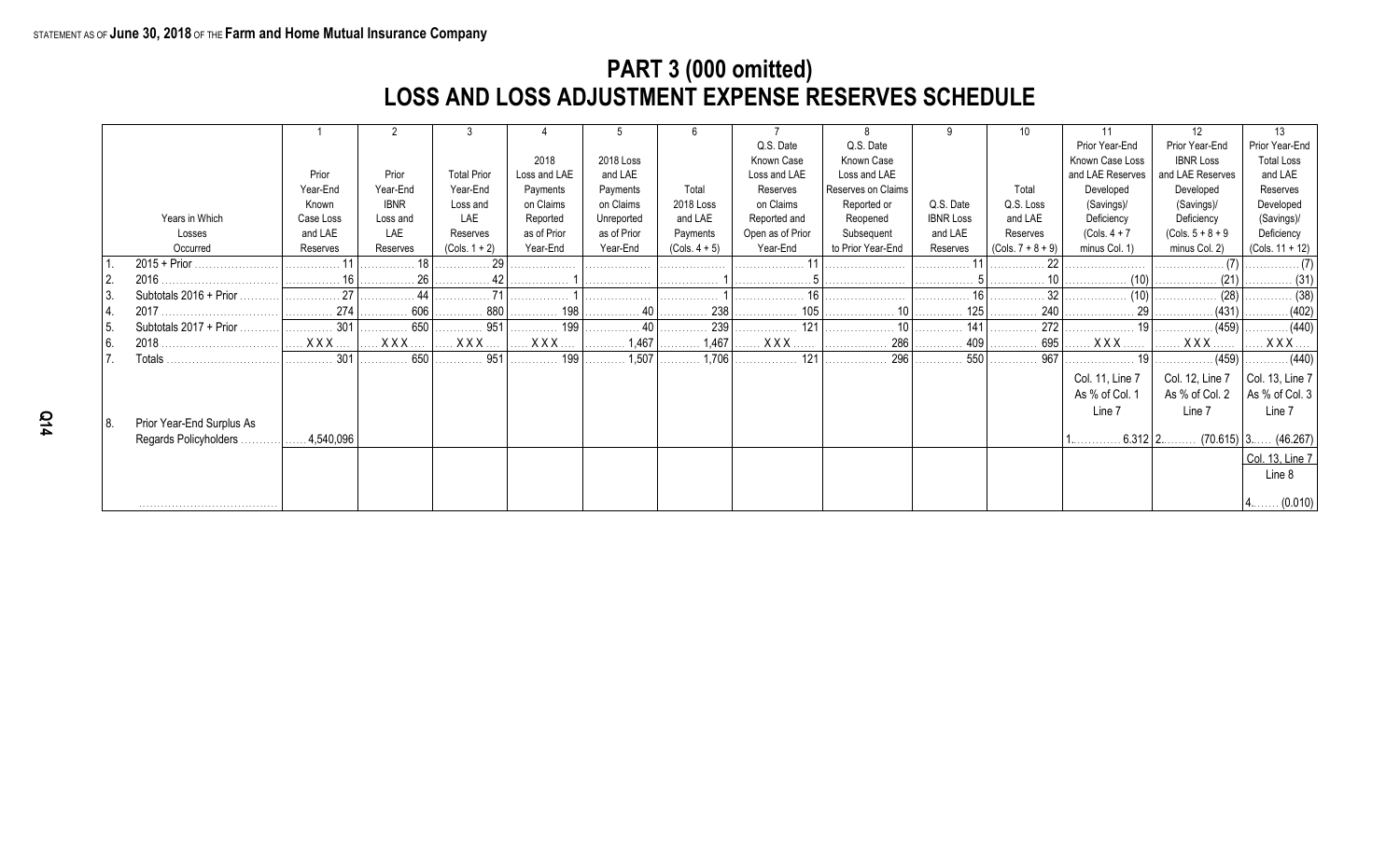# **SUPPLEMENTAL EXHIBITS AND SCHEDULES INTERROGATORIES**

The following supplemental reports are required to be filed as part of your statement filing. However, in the event that your company does not transact the type of business for which the special report must be filed, your response of NO to the specific interrogatory will be accepted in lieu of filing a "NONE" report and a bar code will be printed below. If the supplement is required of your company but is not being filed for whatever reason enter SEE EXPLANATION and provide an explanation following the interrogatory questions.

**RESPONSES** 1. Will the Trusteed Surplus Statement be filed with the state of domicile and the NAIC with this statement? No 2. Will Supplement A to Schedule T (Medical Professional Liability Supplement) be filed with this statement? No 3. Will the Medicare Part D Coverage Supplement be filed with the state of domicile and the NAIC with this statement? No 3. Will the Medicare Part D Coverage Supplement be filed with the state of domicile and the NAIC with this statement?<br>4. Will the Director and Officer Insurance Coverage Supplement be filed with the state of domicile and t Explanations: Bar Codes:







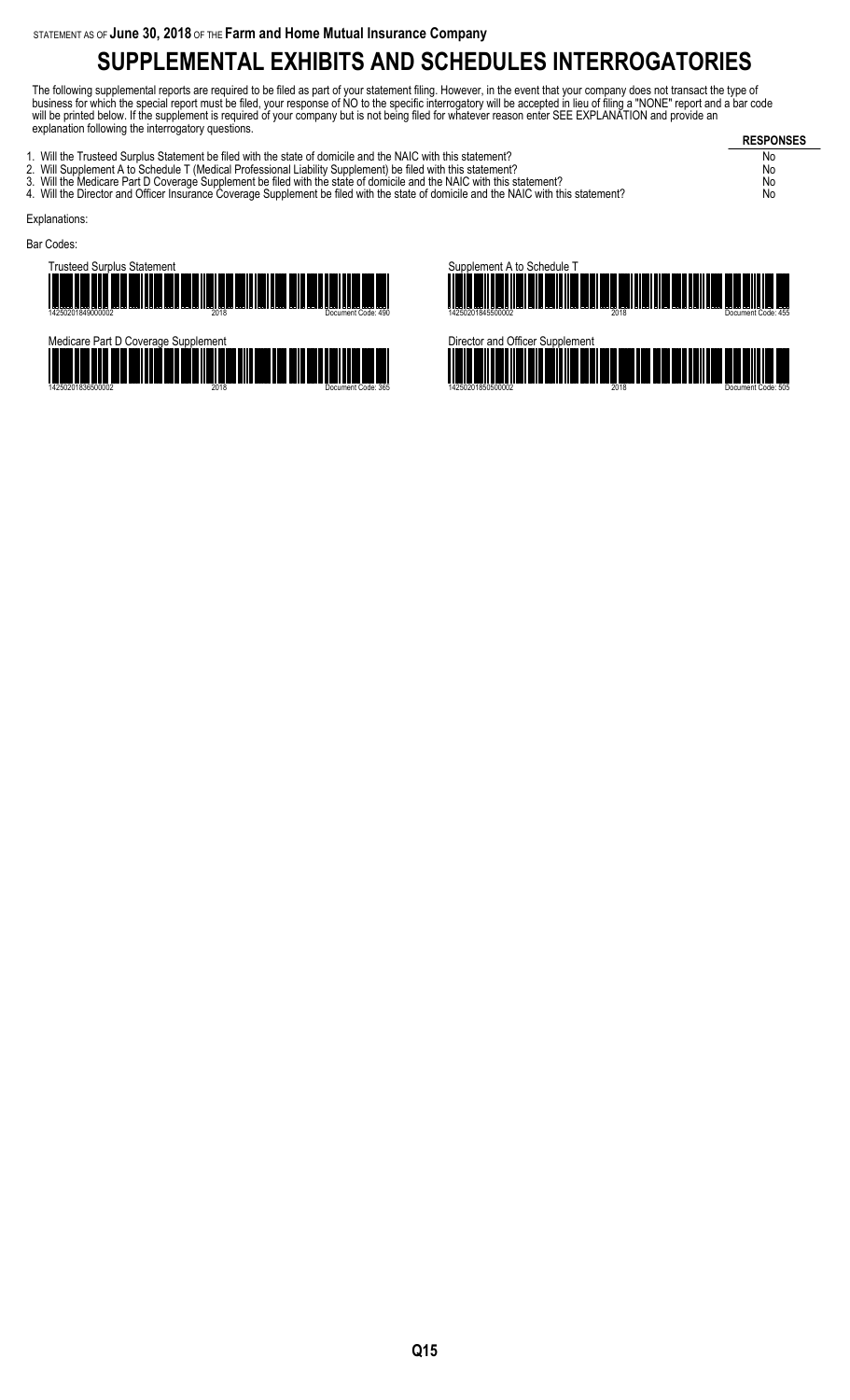**OVERFLOW PAGE FOR WRITE-INS**

# **STATEMENT OF INCOME**

|       |                                                                            | <b>Current Year</b> | Prior Year | Prior Year Ended |
|-------|----------------------------------------------------------------------------|---------------------|------------|------------------|
|       |                                                                            | to Date             | to Date    | December 31      |
|       | 0597. Summary of remaining write-ins for Line 5 (Lines 0504 through 0596). |                     |            |                  |
| 1404  |                                                                            |                     |            |                  |
|       | 1497. Summary of remaining write-ins for Line 14 (Lines 1404 through 1496) |                     |            |                  |
| 3704. | Depreciation on Non Admitted Assets                                        |                     |            |                  |
| 3797. | Summary of remaining write-ins for Line 37 (Lines 3704 through 3796)       |                     |            |                  |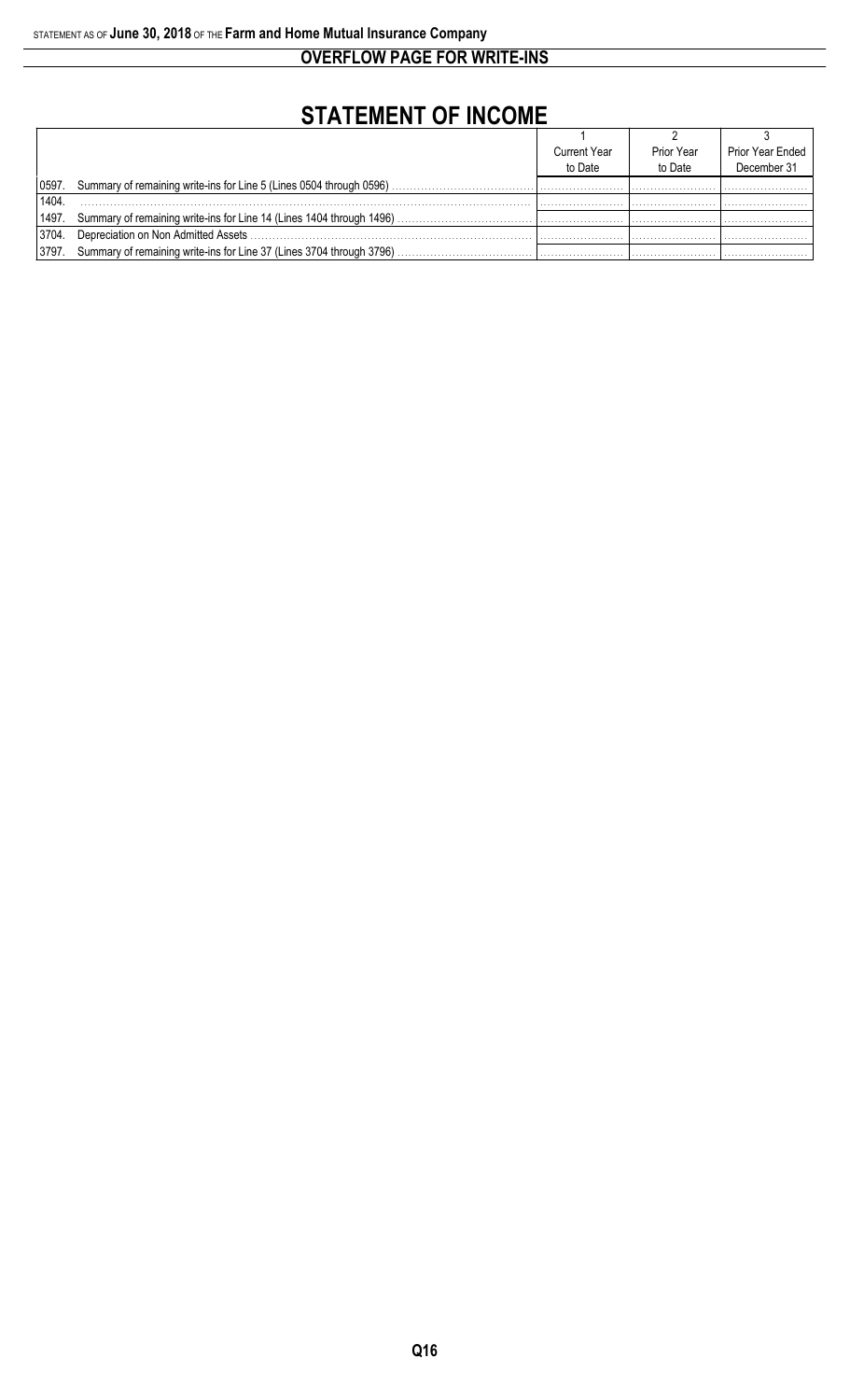## STATEMENT AS OF **June 30, 2018** OF THE **Farm and Home Mutual Insurance Company SCHEDULE A - VERIFICATION**

| ∗eai .<br>−<br>гs<br>79<br>СΗ |  |
|-------------------------------|--|
|-------------------------------|--|

|      |                                                                                                                                                                                                                                |              | Prior Year Ended |
|------|--------------------------------------------------------------------------------------------------------------------------------------------------------------------------------------------------------------------------------|--------------|------------------|
|      |                                                                                                                                                                                                                                | Year To Date | December 31      |
|      |                                                                                                                                                                                                                                |              |                  |
|      | Cost of acquired:                                                                                                                                                                                                              |              |                  |
|      | 2.1                                                                                                                                                                                                                            |              |                  |
|      | $2.2^{\circ}$                                                                                                                                                                                                                  |              |                  |
| 3.   |                                                                                                                                                                                                                                |              |                  |
| 4.   |                                                                                                                                                                                                                                |              |                  |
| 5.   |                                                                                                                                                                                                                                |              |                  |
| l 6. |                                                                                                                                                                                                                                |              |                  |
| 7.   | Deduct current year's other-than-temporary impairment recompanies contained and contained and contained and contained and contained and contained and contained and contained and contained and contained and contained and co |              |                  |
| 8.   | Deduct current year's depreciation                                                                                                                                                                                             |              |                  |
| 9.   |                                                                                                                                                                                                                                |              |                  |
| 10.  | Deduct total nonadmitted amounts                                                                                                                                                                                               |              |                  |
|      |                                                                                                                                                                                                                                |              |                  |

#### **SCHEDULE B - VERIFICATION Mortgage Loans**

|                  |                                                                                                                                                                                                                                |              | Prior Year Ended |
|------------------|--------------------------------------------------------------------------------------------------------------------------------------------------------------------------------------------------------------------------------|--------------|------------------|
|                  |                                                                                                                                                                                                                                | Year To Date | December 31      |
| $\overline{1}$ . | Book value/recorded investment excluding accrued interest, December 31 of prior year                                                                                                                                           |              |                  |
| <sup>2.</sup>    | Cost of acquired:                                                                                                                                                                                                              |              |                  |
|                  |                                                                                                                                                                                                                                |              |                  |
|                  | $2.2^{\circ}$                                                                                                                                                                                                                  |              |                  |
| 3.               | Capitalized deferred interest and other with the continuum control of the control of the control of the control of the control of the control of the control of the control of the control of the control of the control of th |              |                  |
| 4.               | Accrual of discount                                                                                                                                                                                                            |              |                  |
| 5.               |                                                                                                                                                                                                                                |              |                  |
| 6.               |                                                                                                                                                                                                                                |              |                  |
| 7.               | Deduct amounts received on disposals<br>Deduct amortization of premium and mortgage interest poin                                                                                                                              |              |                  |
| 8.               |                                                                                                                                                                                                                                |              |                  |
| 9.               | Total foreign exchange change in book value/recorded inve                                                                                                                                                                      |              |                  |
| 10.              |                                                                                                                                                                                                                                |              |                  |
| 11.              | Book value/recorded investment excluding accrued interest at end of current period (Lines $1 + 2 + 3 + 4 + 5 + 1$ )                                                                                                            |              |                  |
|                  |                                                                                                                                                                                                                                |              |                  |
| 12.              | Total valuation allowance with the continuum control of the control of the control of the control of the control of the control of the control of the control of the control of the control of the control of the control of t |              |                  |
| 13.              |                                                                                                                                                                                                                                |              |                  |
| 14.              |                                                                                                                                                                                                                                |              |                  |
| 15.              |                                                                                                                                                                                                                                |              |                  |

#### **SCHEDULE BA - VERIFICATION Other Long-Term Invested Assets**

|      |                                                                                                                                                            |              | Prior Year Ended |
|------|------------------------------------------------------------------------------------------------------------------------------------------------------------|--------------|------------------|
|      |                                                                                                                                                            | Year To Date | December 31      |
| 1.   |                                                                                                                                                            |              |                  |
| 2.   | Cost of acquired:                                                                                                                                          |              |                  |
|      | 2.1                                                                                                                                                        |              |                  |
|      | $2.2^{\circ}$                                                                                                                                              |              |                  |
| 3.   | Capitalized deferred interest and other www.communications.com/www.communications.com/www.communications.com/w                                             |              |                  |
| 4.   | Accrual of discount.                                                                                                                                       |              |                  |
| 15.  | Unrealized valuation increase (decrease)<br>Total gain (loss) on disposals<br>Deduct amounts received on disposals<br>Deduct amounts received on disposals |              |                  |
| l 6. |                                                                                                                                                            |              |                  |
| 7.   |                                                                                                                                                            |              |                  |
| 8.   | Deduct amortization of premium and depreciation <i>material content in the content of the content of premium and depreciation</i>                          |              |                  |
| l 9. |                                                                                                                                                            |              |                  |
| 10.  |                                                                                                                                                            |              |                  |
| 11.  |                                                                                                                                                            |              |                  |
| 12.  | Deduct total nonadmitted amounts                                                                                                                           |              |                  |
| 13.  |                                                                                                                                                            |              |                  |

#### **SCHEDULE D - VERIFICATION Bonds and Stocks**

|      | DUIIUS AIIU OLUUNS                                                                                                             |              |                  |
|------|--------------------------------------------------------------------------------------------------------------------------------|--------------|------------------|
|      |                                                                                                                                |              |                  |
|      |                                                                                                                                |              | Prior Year Ended |
|      |                                                                                                                                | Year To Date | December 31      |
|      | Book/adjusted carrying value of bonds and stocks, December 31 of prior year manufactured contract the temperature of 4,407,685 |              |                  |
| 2.   |                                                                                                                                |              |                  |
| 3.   |                                                                                                                                |              |                  |
| 4.   |                                                                                                                                |              |                  |
| 15.  |                                                                                                                                |              |                  |
| l 6. |                                                                                                                                |              |                  |
| 17.  |                                                                                                                                |              |                  |
| 8.   |                                                                                                                                |              |                  |
| l 9. |                                                                                                                                |              |                  |
| 10.  |                                                                                                                                |              |                  |
| 11.  |                                                                                                                                |              |                  |
| 12.  | Deduct total nonadmitted amounts                                                                                               |              |                  |
| 13.  |                                                                                                                                |              | 5.012.091        |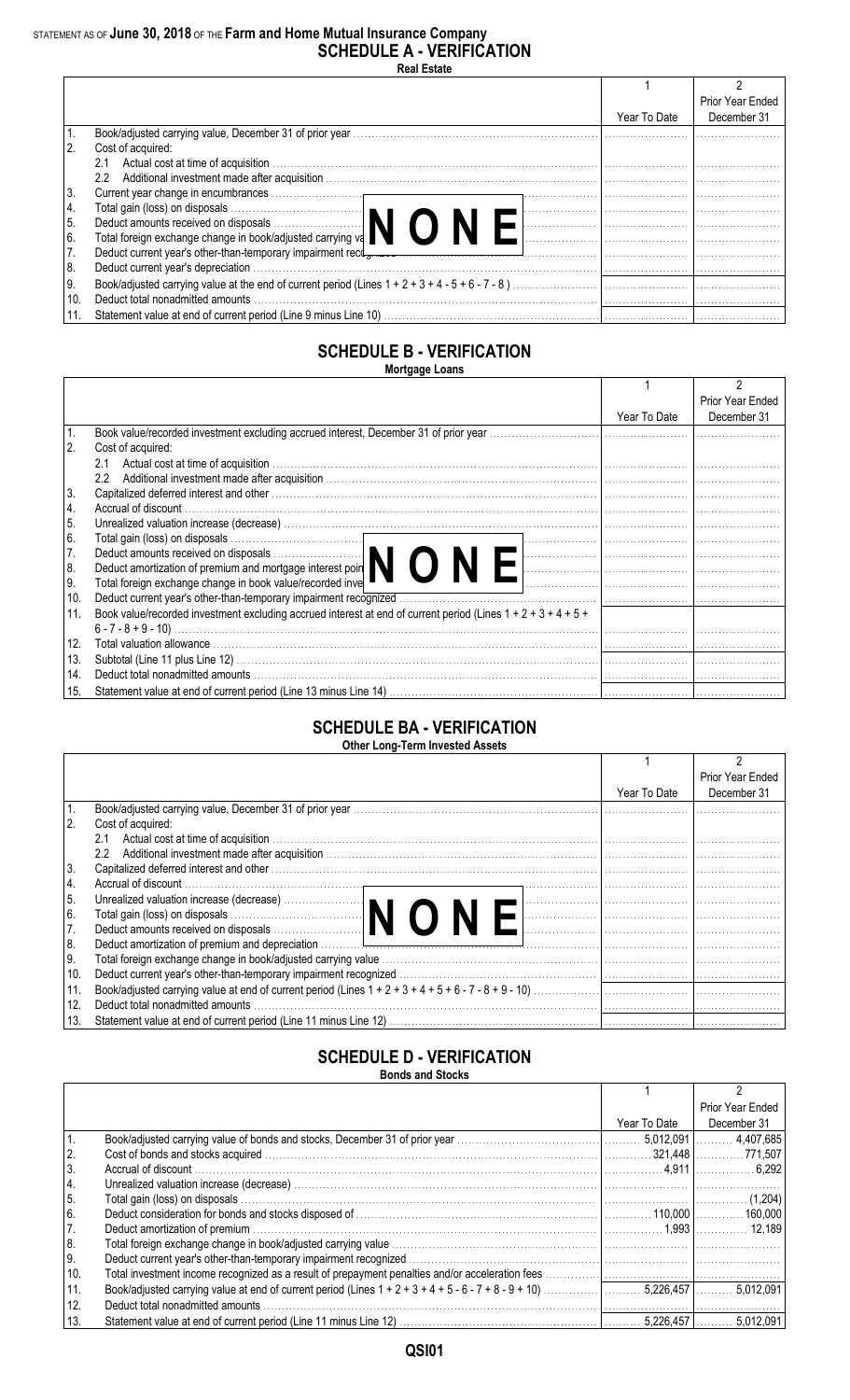## **SCHEDULE D - PART 1B**

Showing the Acquisitions, Dispositions and Non-Trading Activity

During the Current Quarter for all Bonds and Preferred Stock by NAIC Designation

|              |                         | Book/Adjusted          |                |                |                        | Book/Adjusted         | Book/Adjusted  | Book/Adjusted         | Book/Adjusted         |
|--------------|-------------------------|------------------------|----------------|----------------|------------------------|-----------------------|----------------|-----------------------|-----------------------|
|              |                         | <b>Carrying Value</b>  | Acquisitions   | Dispositions   | Non-Trading            | <b>Carrying Value</b> | Carrying Value | <b>Carrying Value</b> | <b>Carrying Value</b> |
|              |                         | Beginning of           | During Current | During Current | <b>Activity During</b> | End of                | End of         | End of                | December 31           |
|              | <b>NAIC Designation</b> | <b>Current Quarter</b> | Quarter        | Quarter        | <b>Current Quarter</b> | <b>First Quarter</b>  | Second Quarter | <b>Third Quarter</b>  | Prior Year            |
| <b>BONDS</b> |                         |                        |                |                |                        |                       |                |                       |                       |
| 1.           |                         |                        |                |                |                        |                       |                |                       |                       |
| 2.           | NAIC $2(a)$             |                        |                |                |                        |                       |                |                       |                       |
| 3.           |                         |                        |                |                |                        |                       |                |                       |                       |
| 4.           | NAIC $4(a)$ .           |                        |                |                |                        |                       |                |                       |                       |
| 5.           |                         |                        |                |                |                        |                       |                |                       |                       |
| 6.           | NAIC $6(a)$ .           |                        |                |                |                        |                       |                |                       |                       |
|              |                         |                        |                |                |                        |                       |                |                       |                       |
|              | <b>PREFERRED STOCK</b>  |                        |                |                |                        |                       |                |                       |                       |
| 8.           | NAIC 1                  |                        |                |                |                        |                       |                |                       |                       |
| <b>9.</b>    | NAIC 2                  |                        |                |                |                        |                       |                |                       |                       |
| 10.          | NAIC 3                  |                        |                |                |                        |                       |                |                       |                       |
| 11.          | NAIC <sub>4</sub>       |                        |                |                |                        |                       |                |                       |                       |
| 12.          | NAIC <sub>5</sub>       |                        |                |                |                        |                       |                |                       |                       |
| 13.          |                         |                        |                |                |                        |                       |                |                       |                       |
| 14.          |                         |                        |                |                |                        |                       |                |                       |                       |
| 15.          |                         |                        |                |                |                        |                       |                |                       |                       |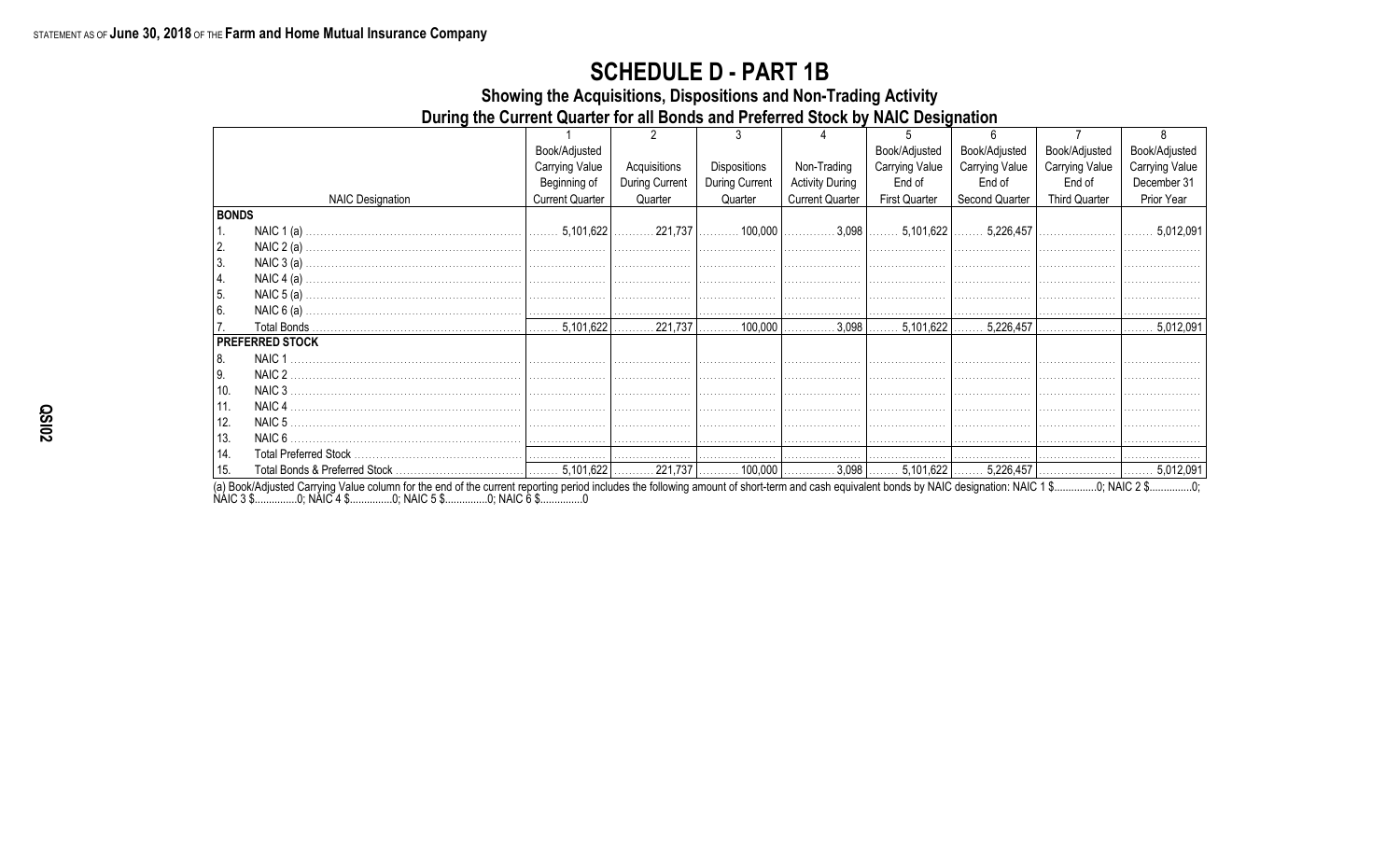| SI08 Schedule E - Verification (Cash Equivalents)  NONE |  |
|---------------------------------------------------------|--|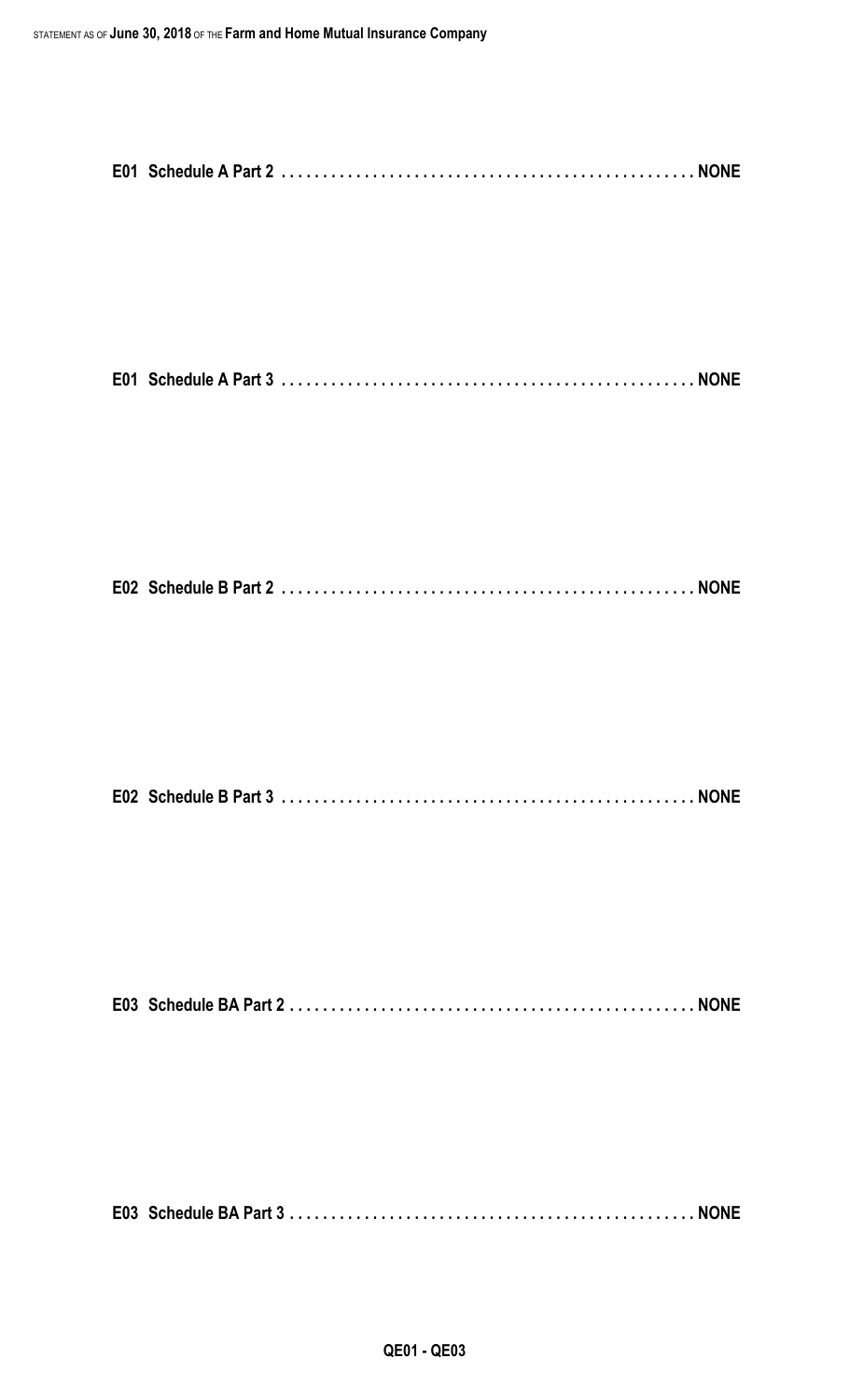# **SCHEDULE D - PART 3**

**Show All Long-Term Bonds and Stock Acquired During the Current Quarter**

|                              |                                                                                                 |            |               |         |                 |                    |            | Paid for         | <b>NAIC</b>  |
|------------------------------|-------------------------------------------------------------------------------------------------|------------|---------------|---------|-----------------|--------------------|------------|------------------|--------------|
|                              |                                                                                                 |            |               |         |                 |                    |            | Accrued          | Designation  |
| <b>CUSIP</b>                 |                                                                                                 |            |               | Name of | Number of       |                    |            | Interest and     | or Market    |
| Identification               | Description                                                                                     | Foreign    | Date Acquired | Vendor  | Shares of Stock | <b>Actual Cost</b> | Par Value  | <b>Dividends</b> | Indicator (a |
|                              | Bonds - U.S. Political Subdivisions of States, Territories and Possessions                      |            |               |         |                 |                    |            |                  |              |
| 394351LL2                    | Greene Co AR Sch Dist                                                                           |            | 04/02/2018    | 134083  | <b>XXX</b>      | 121 468            | 125.000    |                  |              |
| 083419U25                    | Bentonville AR Sch Dist                                                                         |            | 04/30/2018    | 134084  | <b>XXX</b>      | 50.126             |            | 286              |              |
| 083419U58.                   | Bentonville AR Sch Dist                                                                         |            | . 04/30/2018  | 134085  | <b>XXX</b>      | 50,137             |            | 297              |              |
|                              | 2499999 Subtotal - Bonds - U.S. Political Subdivisions of States, Territories and Possessions . | <b>XXX</b> | 221.730       | 225.000 |                 | XXX                |            |                  |              |
|                              | 8399997 Subtotal - Bonds - Part 3                                                               |            |               |         | <b>XXX</b>      | 221.730            | 225,000    |                  | XXX          |
|                              |                                                                                                 |            |               |         | <b>XXX</b>      | XXX                | <b>XXX</b> | <b>XXX</b>       | <b>XXX</b>   |
| l 8399999 Subtotal - Bonds . |                                                                                                 |            |               |         | <b>XXX</b>      | 221.730            | 225.000    | 601              | <b>XXX</b>   |
|                              |                                                                                                 |            |               |         | XXX             | <b>XXX</b>         | <b>XXX</b> | <b>XXX</b>       | <b>XXX</b>   |
|                              | l 8999999 Subtotal - Preferred Stocks                                                           |            |               |         | <b>XXX</b>      |                    | <b>XXX</b> |                  | <b>XXX</b>   |
|                              |                                                                                                 |            |               |         | <b>XXX</b>      | XXX                | <b>XXX</b> | <b>XXX</b>       | <b>XXX</b>   |
|                              | 9799999 Subtotal - Common Stocks                                                                |            |               |         | <b>XXX</b>      |                    | <b>XXX</b> |                  | <b>XXX</b>   |
|                              | 9899999 Subtotal - Preferred and Common Stocks                                                  |            |               |         | XXX             |                    | <b>XXX</b> |                  | XXX          |
|                              | 9999999 Total - Bonds. Preferred and Common Stocks                                              |            |               |         | <b>XXX</b>      | 221,730            | <b>XXX</b> | 601              | . X X X      |

(a) For all common stock bearing the NAIC market indicator "U" provide: the number of such issues ...............0.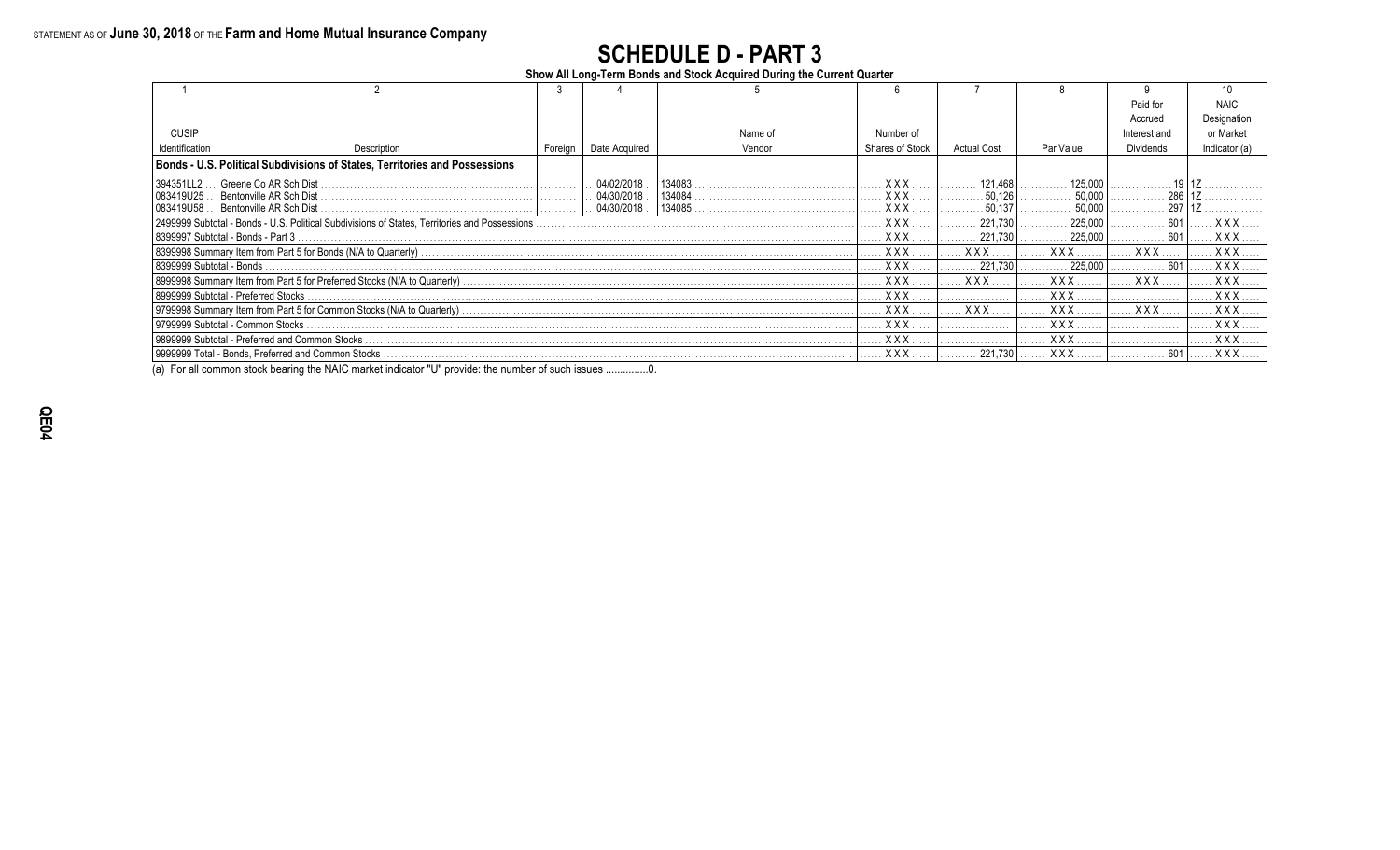## **SCHEDULE D - PART 4**

## **Show All Long-Term Bonds and Stocks Sold, Redeemed or Otherwise Disposed of**

**During the Current Quarter**

|                          |                                                                                               |                                                |           |           |                                   |                                 |                                           |                           |            |                | Change in Book/Adjusted Carrying Value |                  |                  |                         |             |            |             |                       |            |         |
|--------------------------|-----------------------------------------------------------------------------------------------|------------------------------------------------|-----------|-----------|-----------------------------------|---------------------------------|-------------------------------------------|---------------------------|------------|----------------|----------------------------------------|------------------|------------------|-------------------------|-------------|------------|-------------|-----------------------|------------|---------|
|                          |                                                                                               |                                                |           |           |                                   |                                 |                                           |                           |            |                |                                        |                  | 15               |                         |             |            |             |                       |            |         |
|                          |                                                                                               |                                                |           |           |                                   |                                 |                                           |                           |            |                |                                        |                  |                  |                         |             |            |             |                       |            |         |
|                          |                                                                                               |                                                |           |           |                                   |                                 |                                           | Prior Year                |            |                | ੇ⊔rrent Year's                         |                  | Total            | Book/                   |             |            |             | <b>Bond Interest</b>  |            |         |
|                          |                                                                                               |                                                |           |           |                                   |                                 |                                           | Book/                     | Unrealized |                | Other Than                             | Total            | Foreian          | Adjusted                | Foreign     |            |             | Stock                 |            |         |
|                          |                                                                                               |                                                |           | Number    |                                   |                                 |                                           | Adjusted                  | Valuation  | Current Year's | Temporarv                              | Change in        | Exchange         | Carrying Valu           | Exchange    | Realized   |             | <b>Dividends</b>      |            |         |
| <b>CUSIP</b>             |                                                                                               | Disposal                                       | Name of   | of Shares |                                   | Par                             | Actual                                    | Carrying                  | Increase/  | Amortization   | Imnairmen                              | <b>B./A.C.V.</b> | Change           | at Disposa              | Gain (Loss) |            | Gain (Loss) | Received              |            |         |
| Identification           | Description                                                                                   | Date                                           | Purchaser | of Stock  | Consideration                     | Value                           | Cost                                      | Value                     | (Decrease) | Accretion      | Recognized                             | $(11 + 12 - 13)$ | <b>B./A.C.V.</b> | Date                    | on Disposal | on Disposa | on Disposal | During Year           |            |         |
|                          | Bonds - U.S. Political Subdivisions of States, Territories and Possessions                    |                                                |           |           |                                   |                                 |                                           |                           |            |                |                                        |                  |                  |                         |             |            |             |                       |            |         |
|                          | Bentonville AR School District<br>083419VV0 .   Bentonville AR School District .              | 05/01/2018<br>$\ldots$   05/01/2018   135014 . |           | XXX.      | .50.000<br>$\ldots \ldots 50,000$ | 50,000<br>$\ldots 50,000$       | $\ldots \ldots 50,000$<br>$\ldots 50,000$ | 50,000<br>$\ldots 50.000$ | .          | .              |                                        | .                |                  |                         |             |            |             |                       | 06/01/2034 |         |
|                          | 2499999 Subtotal - Bonds - U.S. Political Subdivisions of States, Territories and Possessions |                                                |           | XXX       | . 100.000<br>.                    | 100,000                         | $\ldots$ . 100,000                        | 100,000                   | .          | . <b>.</b> .   | .                                      | .                | .                | 100,000                 | .           | .          | .           | 1.953<br>.            | XXX        | XXX     |
|                          | 8399997 Subtotal - Bonds - Part 4                                                             |                                                |           | XXX       | $\ldots$ . 100,000                | $\ldots$ . 100,000              | $\ldots$ . 100,000                        | $\ldots$ 100,000          | .          | .              | .                                      | .                |                  | $\ldots$ 100,000        | .           |            |             | 1,953<br>.            | . XXX.     | XXX     |
|                          |                                                                                               |                                                |           | XXX       | XXX.                              | . XXX                           | $\ldots$ XXX.                             | . XXX.                    | XXX.       | <b>XXX</b> .   | XXX                                    | XXX .            | . XXX            | XXX                     | XXX.        | XXX.       | XXX .       | . . XXX               | . XXX      | XXX     |
| 8399999 Subtotal - Bonds |                                                                                               |                                                |           | XXX       | $\ldots$ 100,000                  | $\ldots \ldots 100,000$         | $\ldots$ . 100,000                        | $\ldots$ 100,000          | .          | .              | .                                      | .                | .                | 100,000                 | .           | .          | .           | . 1,953               | XXX        | XXX     |
|                          | 8999998 Summary Item from Part 5 for Preferred Stocks (N/A to Quarterly)                      |                                                |           | XXX       | XXX                               | <b>XXX</b> .                    | XXX                                       | XXX .                     | XXX .      | XXX .          | XXX .                                  | <b>XXX</b> .     | XXX .            | <b>XXX</b> .            | XXX.        | XXX        | XXX .       | XXX.                  | . XXX      | XXX     |
|                          | 8999999 Subtotal - Preferred Stocks.                                                          |                                                |           | XXX       | .                                 | . XXX .                         |                                           |                           |            |                |                                        |                  |                  |                         |             |            |             | .                     | <b>XXX</b> | XXX     |
|                          | 9799998 Summary Item from Part 5 for Common Stocks (N/A to Quarterly)                         |                                                |           | XXX       | XXX .                             | XXX .                           | XXX .                                     | XXX .                     | XXX .      | XXX.           | XXX                                    | XXX .            | . XXX            | XXX .                   | XXX.        | XXX        | XXX .       | XXX                   | <b>XXX</b> | XXX     |
|                          | 9799999 Subtotal - Common Stocks                                                              |                                                |           | XXX       | .                                 | . XXX                           | .                                         | .                         | .          | .              | .                                      | .                |                  |                         |             |            |             | .                     | . XXX      | XXX     |
|                          | 9899999 Subtotal - Preferred and Common Stocks                                                |                                                |           | XXX.      | .                                 | . XXX                           |                                           |                           |            |                |                                        |                  |                  |                         |             |            |             | .                     | <b>XXX</b> | XXX.    |
|                          | 9999999 Total - Bonds, Preferred and Common Stocks                                            |                                                |           | XXX       |                                   | $\ldots$ . 100,000 $\ldots$ XXX |                                           |                           |            |                | .                                      | .                | .                | $\ldots \ldots 100,000$ |             |            | .           | $\ldots \ldots 1,953$ | . XXX      | . XXX . |

(a) For all common stock bearing the NAIC market indicator "U" provide: the number of such issues ...............0.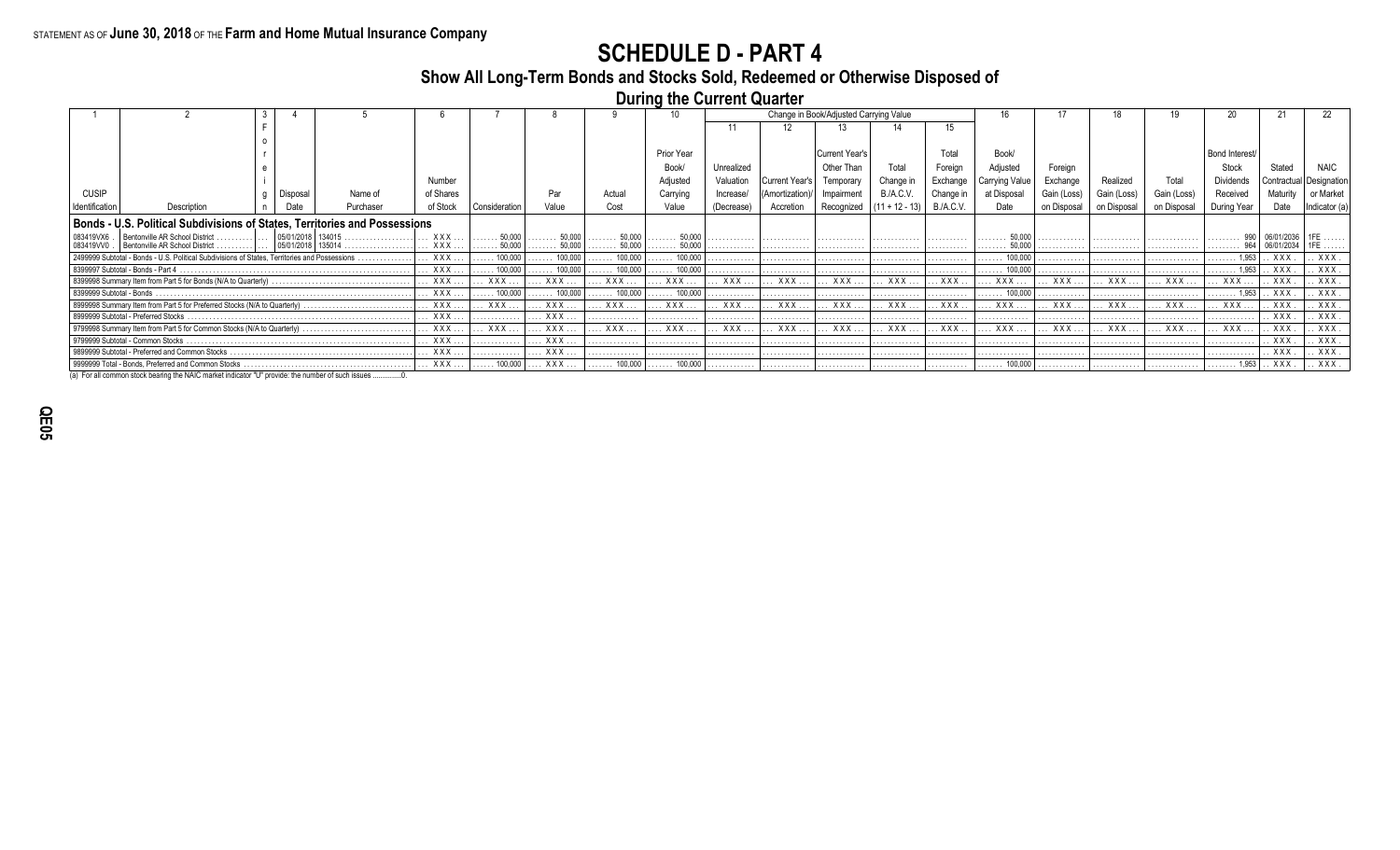**E07 Schedule DB Part B Section 1 . . . . . . . . . . . . . . . . . . . . . . . . . . . . . . . . . . . . . . . . NONE**

**E08 Schedule DB Part D Section 1 . . . . . . . . . . . . . . . . . . . . . . . . . . . . . . . . . . . . . . . . NONE**

**E09 Schedule DB Part D Section 2 - Collateral Pledged By Reporting Entity . . . . . . NONE**

**E09 Schedule DB Part D Section 2 - Collateral Pledged To Reporting Entity . . . . . . NONE**

**E10 Schedule DL - Part 1 - Securities Lending Collateral Assets . . . . . . . . . . . . . . . . NONE**

**E11 Schedule DL - Part 2 - Securities Lending Collateral Assets . . . . . . . . . . . . . . . . NONE**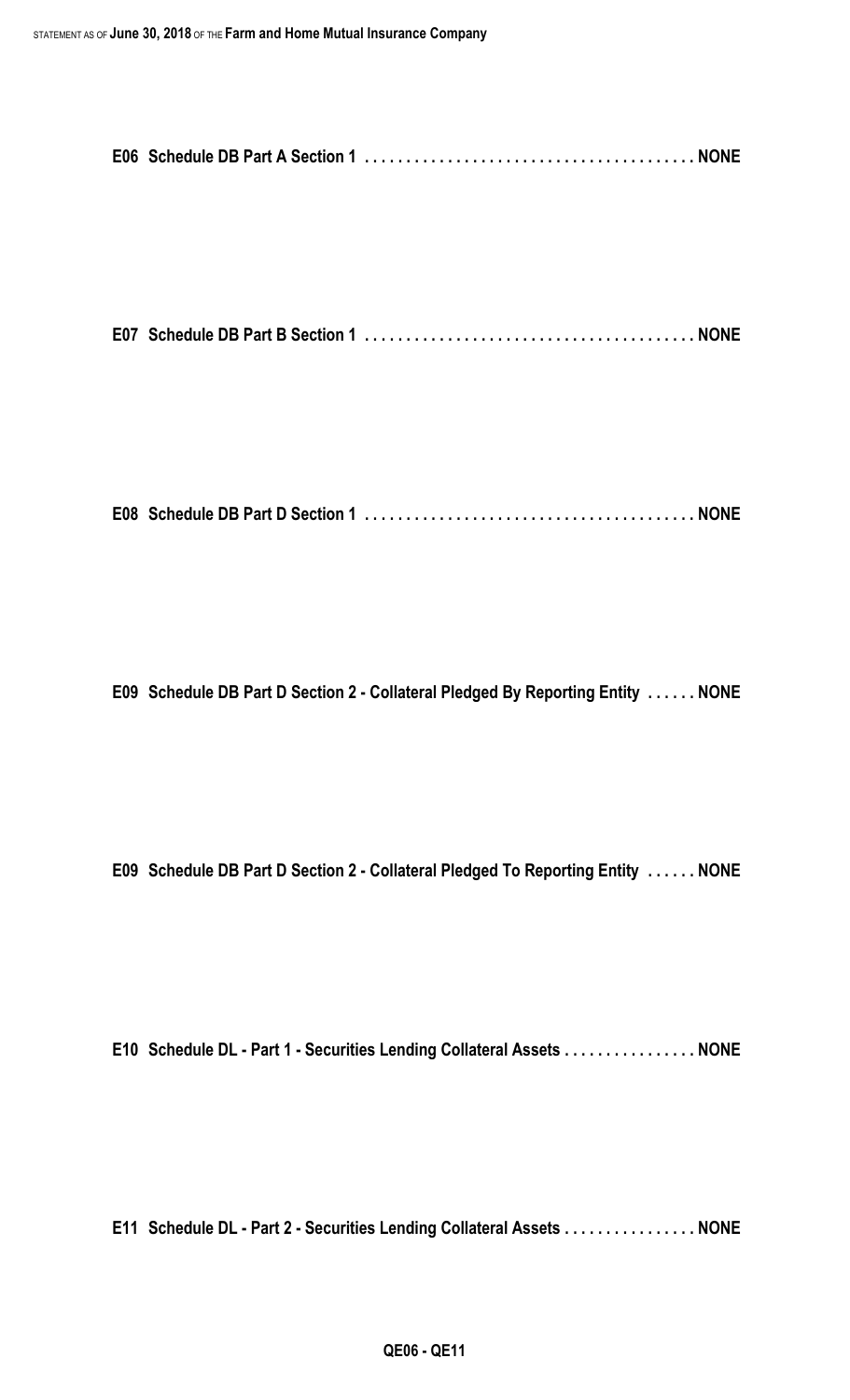## STATEMENT AS OF **June 30, 2018** OF THE **Farm and Home Mutual Insurance Company SCHEDULE E - PART 1 - CASH**

| <b>Month End Depository Balances</b> |                                                                              |  |             |                               |          |            |                        |                                                                                     |                            |     |  |
|--------------------------------------|------------------------------------------------------------------------------|--|-------------|-------------------------------|----------|------------|------------------------|-------------------------------------------------------------------------------------|----------------------------|-----|--|
|                                      |                                                                              |  | 2           |                               |          | 5          |                        | Book Balance at End of Each Month                                                   |                            |     |  |
|                                      |                                                                              |  |             |                               | Amount   | Amount of  | During Current Quarter |                                                                                     |                            |     |  |
|                                      |                                                                              |  | of Interest | Interest                      | ĥ        |            | 8                      |                                                                                     |                            |     |  |
|                                      |                                                                              |  |             |                               | Received | Accrued    |                        |                                                                                     |                            |     |  |
|                                      |                                                                              |  |             |                               | During   | at Current |                        |                                                                                     |                            |     |  |
|                                      |                                                                              |  |             | Rate of                       | Current  | Statement  | First                  | Second                                                                              | Third                      |     |  |
|                                      | Depository                                                                   |  | Code        | Interest                      | Quarter  | Date       | Month                  | Month                                                                               | Month                      |     |  |
| open depositories                    |                                                                              |  |             |                               |          |            |                        |                                                                                     |                            |     |  |
| Checking Account                     |                                                                              |  |             |                               |          |            | 362,808,               | …. 1,493,104│                                                                       | 1,357,120   X X X          |     |  |
| CD-FNB                               | Paragould, AR    11/17/2018          380                                     |  |             |                               |          | .          | 255,303                |                                                                                     | 255,683    255,683   X X X |     |  |
| CD Focus Bank-3002650                |                                                                              |  |             |                               |          |            |                        | $88,371$    88,371    88,638   X X X                                                |                            |     |  |
| CD Focus Bank-3014848                |                                                                              |  | .           |                               | 571      |            | 182.839                | ……. 182.839丨                                                                        | 183,410   X X X  <br>.     |     |  |
|                                      |                                                                              |  |             |                               |          |            | (87,034)               | 17.649                                                                              | 45,206                     | XXX |  |
|                                      | 0199998 Deposits in  0 depositories that do not exceed the                   |  |             |                               |          |            |                        |                                                                                     |                            |     |  |
|                                      | allowable limit in any one depository (see Instructions) - open depositories |  | XXX         | X X X . <i>.</i> .            |          |            |                        |                                                                                     |                            | XXX |  |
|                                      |                                                                              |  | XXX         | $XXX$                         |          | $1,218$    | 1,802,286              | 2.037.646                                                                           | 1,930,057                  | XXX |  |
|                                      | 0299998 Deposits in 0 depositories that do not exceed the                    |  |             |                               |          |            |                        |                                                                                     |                            |     |  |
|                                      | allowable limit in any one depository (see Instructions) - suspended         |  |             |                               |          |            |                        |                                                                                     |                            |     |  |
| depositories.                        |                                                                              |  | XXX         | $XXX$                         |          |            | . 1                    |                                                                                     |                            | XXX |  |
|                                      |                                                                              |  | XXX         | XXX.                          |          |            | .                      |                                                                                     |                            | XXX |  |
|                                      |                                                                              |  | <b>XXX</b>  | XXX.                          | 1,218    | .          | 1,802,286              | 2,037,646                                                                           | $\ldots$ 1,930,057         | XXX |  |
|                                      |                                                                              |  | <b>XXX</b>  | XXX.                          | XXX.     | $XXX$      | 50                     | 50                                                                                  | 50 <sup>1</sup>            | XXX |  |
|                                      |                                                                              |  |             | $XXX$ $\ldots$ $XXX$ $\ldots$ |          |            |                        | 1,218 $\vert$ $\vert$ 1,802,336 $\vert$ 2,037,696 $\vert$ 1,930,107   X X X $\vert$ |                            |     |  |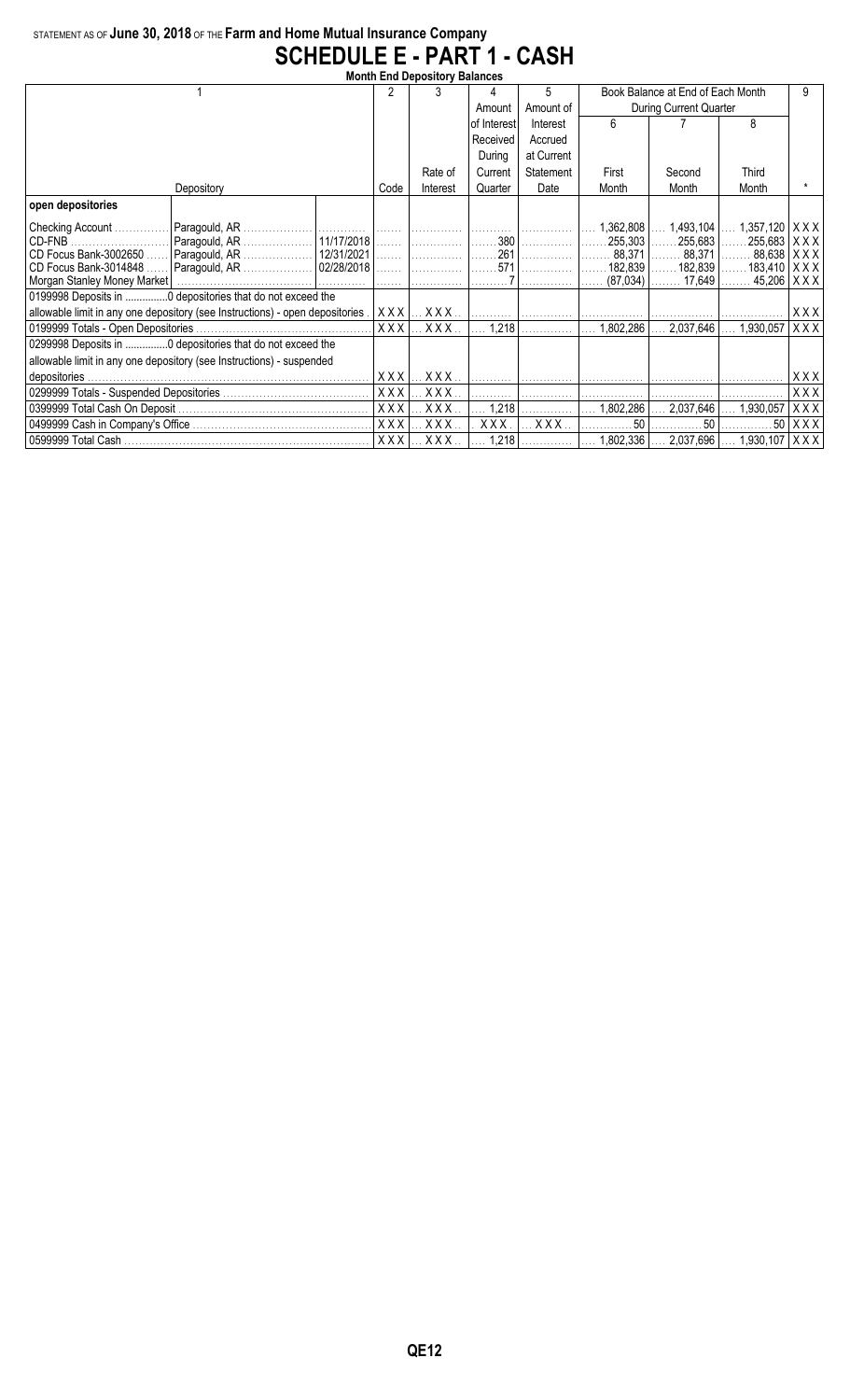## **SCHEDULE E - PART 2 - CASH EQUIVALENTS**

**Show Investments Owned End of Current Quarter**

|       |                                  | ັບ   |          |          |          |                       |               |                 |  |
|-------|----------------------------------|------|----------|----------|----------|-----------------------|---------------|-----------------|--|
|       |                                  |      |          |          |          |                       | Amount of     |                 |  |
|       |                                  |      | Date     | Rate of  | Maturity | Book/Adjusted         | Interest      | Amount Received |  |
| Cusip | Description                      | Code | Acquired | Interest | Date     | <b>Carrying Value</b> | Due & Accrued |                 |  |
|       |                                  |      |          |          |          |                       |               |                 |  |
|       | 8899999 Total - Cash Equivalents |      |          |          |          |                       |               |                 |  |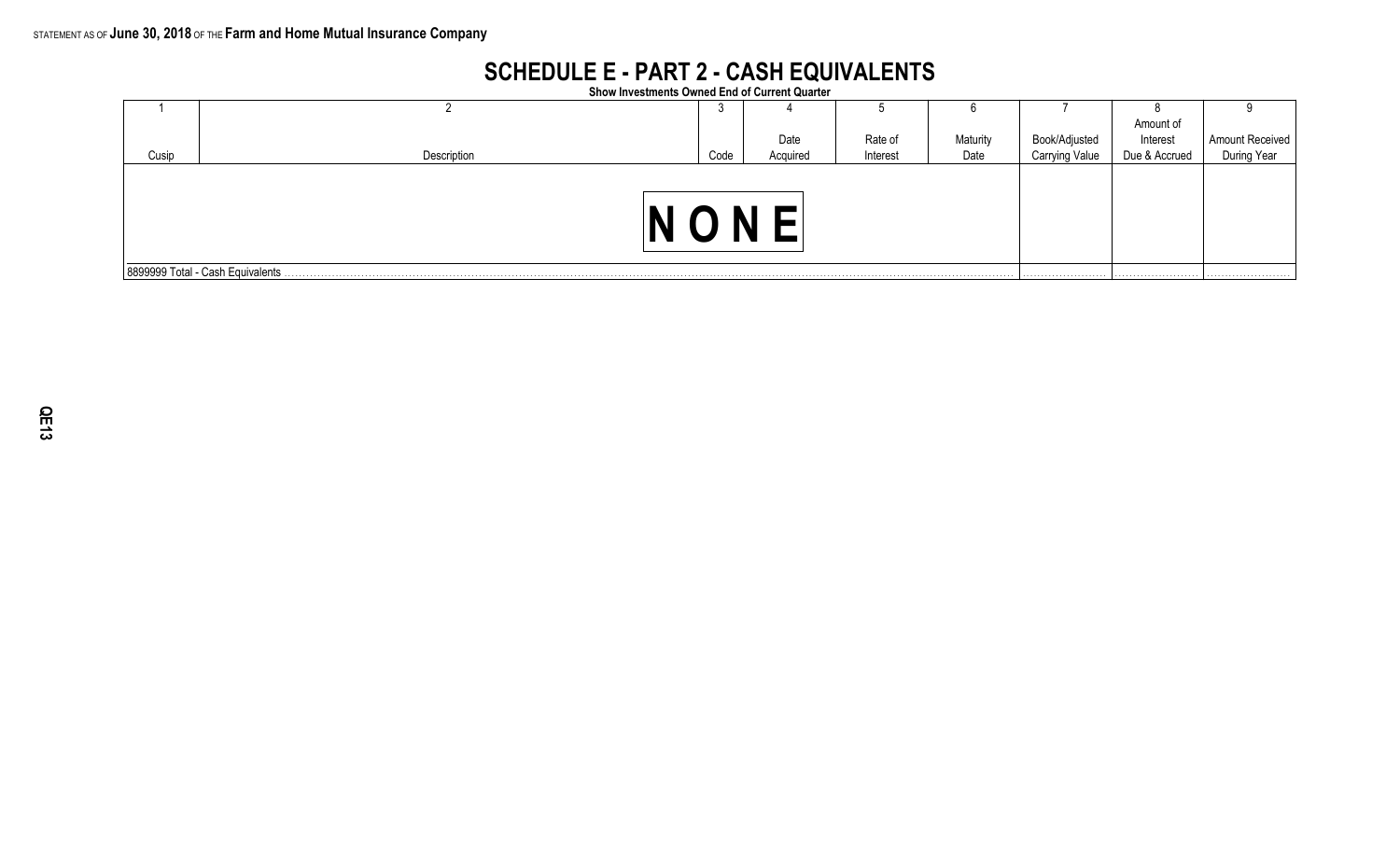# **Amended Statement Cover**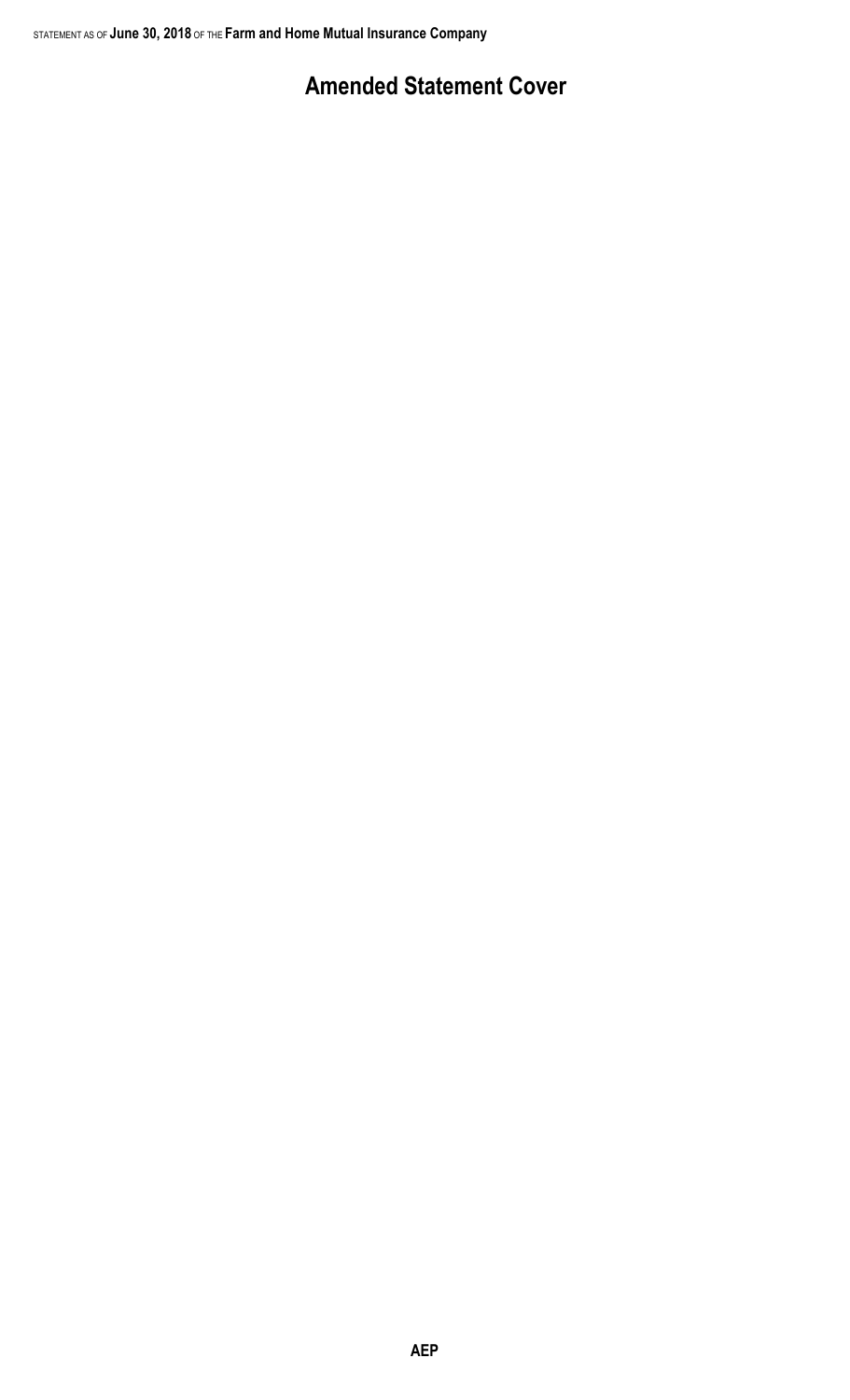## **INDEX TO PROPERTY & CASUALTY QUARTERLY STATEMENT**

Accident and Health Insurance; Q3; Q13 Accounting Changes and Corrections of Errors; Q6, Note 2 Accounting Practices and Policies; Q6, Note 1 Admitted Assets; Q2; QSI01 Affiliated Transactions; Q2; Q3; Q7; Q7.1 Asbestos Losses and Loss Adjustment Expenses; Q6, Note 33 Bonds; Q2; Q5; Q7.1; Q7.2; QSI01; QSI02; QE04; QE05; QSupp2 Business Combinations and Goodwill; Q6, Note 3 Capital Gains (Losses); Q3; Q4; Q5 Capital Stock; Q3; Q4; Q6, Note 13 Capital Notes; Q3; Q5; Q6, Note 11 Caps; QE06; QSI04 Cash; Q2; Q5; QE12; QSupp2 Cash Equivalents; Q2; Q5; QE13 Collars; QE06; QSI04 Commissions; Q3; Q5 Common Stock; Q2; Q7.1; Q7.2; QSI01; QE04; QE05; QSupp2 Counterparty Exposure; Q6, Note 8; QE06; QE08 Contingencies; Q6, Note 14 Debt; Q6, Note 11 Deferred Compensation; Q6, Note 12 Derivative Instruments; Q6, Note 8; QSI04; QSI05; QSI06; QSI07; QE06; QE07; QE08 Director and Officer; QSupp7 Discontinued Operations; Q6, Note 4 Discounting of Liabilities; Q6, Note 32; Q8 Electronic Data Processing Equipment; Q2 Environmental Losses and Loss Adjustment Expenses; Q6, Note 33 Exchange or Counterparty; QE06; QE08 Expenses; Q3; Q4; Q5; Q8; QE01; QSupp3 Extinguishment of Liabilities; Q6, Note 17 Extraordinary Items; Q6, Note 21 Fair Value; Q7, Note 20 Federal ID Number; Q9 Federal Reserve Board; Q7 Finance and Service Charge; Q4 Floors; QE06; QSI04 Foreign Exchange; Q2; Q3; Q4; QSI01; QSI02; QSI03; QE04; QE05 Forwards; QE06; QSI04 Futures Contracts; QE07; QSI04 Guaranty Fund; Q2 Health Care Receivables; Q6, Note 28 Hedging Transactions; Q7.1; QE06; QE07 High Deductible Policies; Q6, Note 31 Holding Company; Q7; Q11; Q12 Income Generation Transactions; QE06;QE07 Income Taxes; Q2; Q3; Q4; Q5; Q6, Note 9 Intercompany Pooling; Q6, Note 26 Investment Income; Q2; Q4; Q5; Q6, Note 7; QSupp2 Investments; Q2; Q4; Q6, Note 5; Q7.1; Q7.2; QSI01; QSI03; QE03; QE04; QE05; QE08; QE13; QSupp2 Joint Venture; Q6, Note 6 Leases; Q6, Note 15 Licensing; Q3; Q7; Q10 Limited Liability Company (LLC); Q6, Note 6 Limited Partnership; Q6, Note 6 Lines of Business; Q8; Q13 Long-Term Invested Assets; QSI01; QE03 Loss Development; Q6 Losses; Q3; Q4; Q5; Q6, Note 25; Q8; Q10; Q13; Q14; QSupp1; QSupp3 Loss Adjustment Expenses; Q3; Q6, Note 26; Q8; Q14; QSupp3 Managing General Agents; Q6, Note 19; Q7 Medical Malpractice Insurance; Q13; Q15; QSupp5 Medicare Part D Coverage; QSupp6 Mortgage Loans; Q2; Q5; Q7.1; QSI01; QE02; QSupp2 Multiple Peril Crop Insurance; Q6, Note 35 Nonadmitted Assets; Q2; Q4; QSI01; QSI03 Non-Tabular Discount; Q6, Note 32 Off-Balance Sheet Risk; Q6, Note 16